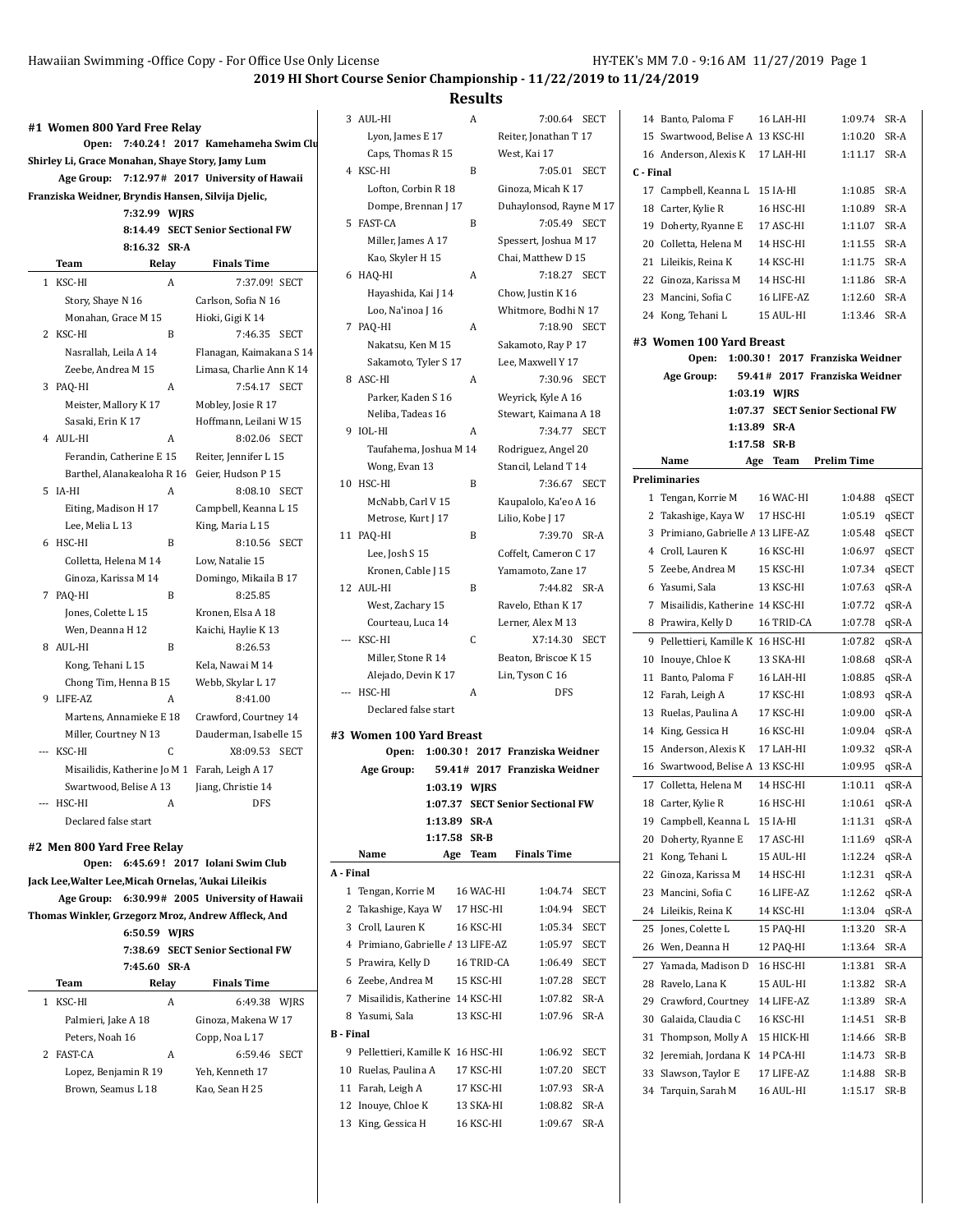**2019 HI Short Course Senior Championship - 11/22/2019 to 11/24/2019**

|                | Preliminaries  (#3 Women 100 Yard Breast) |     |                    |                                 |             |
|----------------|-------------------------------------------|-----|--------------------|---------------------------------|-------------|
|                | 35 Dauderman, Isabelle 15 LIFE-AZ         |     |                    | 1:15.20                         | SR-B        |
|                | 36 Garo-Drzymala, Kayl 17 KSC-HI          |     |                    | 1:15.74                         | SR-B        |
|                | 37 King, Katrina Y                        |     | 15 HSC-HI          | 1:16.01                         | SR-B        |
| $\overline{a}$ | Kauahi, Allison K 14 PAQ-HI               |     |                    | <b>DFS</b>                      |             |
|                | Declared false start                      |     |                    |                                 |             |
| $\cdots$       | Chua-Chiaco, Katelyr 17 KSC-HI            |     |                    | <b>DFS</b>                      |             |
|                | Declared false start                      |     |                    |                                 |             |
|                |                                           |     |                    |                                 |             |
|                | #4 Men 100 Yard Breast<br>Open:           |     |                    | 52.86! 2018 Olli Kokko          |             |
|                | Age Group:                                |     | 52.28# 2019 Mj Mao |                                 |             |
|                | 56.99                                     |     | WJRS               |                                 |             |
|                | 59.79                                     |     |                    | <b>SECT Senior Sectional FW</b> |             |
|                | 1:08.30                                   |     | SR-A               |                                 |             |
|                | 1:11.72                                   |     | SR-B               |                                 |             |
|                | Name                                      | Age | Team               | <b>Finals Time</b>              |             |
| A - Final      |                                           |     |                    |                                 |             |
|                | 1 Caps, Thomas R                          |     | 15 AUL-HI          | 56.17                           | <b>WIRS</b> |
|                | 2 Kealiher, Adam J                        |     | 23 PAQ-HI          | 56.63                           | WJRS        |
|                | 3 Reiter, Jonathan T                      |     | 17 AUL-HI          | 57.53                           | <b>SECT</b> |
|                | 4 Wojack, Kosmo O                         |     | 17 HSC-HI          | 59.39                           | <b>SECT</b> |
|                |                                           |     | 18 KSC-HI          |                                 | <b>SECT</b> |
|                | 5 Palmieri, Jake A                        |     |                    | 59.56<br>1:00.48                |             |
|                | 6 Johnson, Chaz L                         |     | 19 HAQ-HI          |                                 | SR-A        |
|                | 7 Mucciarone, Jack J                      |     | 17 KSC-HI          | 1:01.85                         | SR-A        |
| 8              | Nevins, Elijah                            |     | 17 LIFE-AZ         | 1:03.30                         | SR-A        |
| <b>B</b> Final |                                           |     |                    |                                 |             |
|                | 9 Weyrick, Kyle A                         |     | 16 ASC-HI          | 1:02.24                         | SR-A        |
|                | 10 Nakatsu, Ken M                         |     | 15 PAQ-HI          | 1:02.69                         | SR-A        |
|                | 11 Uchino, Kota                           |     | 18 IOL-HI          | 1:02.95                         | SR-A        |
|                | 12 Swartwood, Blaise A 15 KSC-HI          |     |                    | 1:03.94                         | SR-A        |
|                | 13 Barrett, Edwin C                       |     | 15 MDSC-HI         | 1:04.43                         | SR-A        |
|                | 14 Cheung, Luke K                         |     | 16 KSC-HI          | 1:04.45                         | SR-A        |
|                | 15 Sakamoto, Ray P                        |     | 17 PAQ-HI          | 1:05.60                         | SR-A        |
|                | --- Loo, Na'inoa J                        |     | 16 HAQ-HI          | DQ                              |             |
|                | <b>Butterfly kick</b>                     |     |                    |                                 |             |
| C - Final      |                                           |     |                    |                                 |             |
|                | 17 Sakamoto, Tyler S                      |     | 17 PAQ-HI          | 1:04.11                         | SR-A        |
|                | 18 Beaton, Briscoe K                      |     | 15 KSC-HI          | 1:04.44                         | SR-A        |
|                | 19 Dane, Noah                             |     | 17 PAQ-HI          | 1:04.67 SR-A                    |             |
|                | 20 West, Kai                              |     | 17 AUL-HI          | 1:05.35 SR-A                    |             |
|                | 21 Rauscher, Jacob W                      |     | 16 HSC-HI          | 1:05.46 SR-A                    |             |
|                | 22 Wells, Cameron C                       |     | 17 HAQ-HI          | 1:05.48 SR-A                    |             |
|                | 23 Stancil, Leland T                      |     | 14 IOL-HI          | 1:05.64 SR-A                    |             |
|                | 24 Kaye, Maluhia K                        |     | 15 HAQ-HI          | 1:06.54 SR-A                    |             |
|                |                                           |     |                    |                                 |             |
|                | #4 Men 100 Yard Breast                    |     |                    |                                 |             |
|                | Open:                                     |     |                    | 52.86! 2018 Olli Kokko          |             |
|                | Age Group:                                |     | 52.28# 2019 Mj Mao |                                 |             |
|                |                                           |     | 56.99 WJRS         |                                 |             |
|                |                                           |     |                    | 59.79 SECT Senior Sectional FW  |             |
|                | 1:08.30 SR-A                              |     |                    |                                 |             |
|                | 1:11.72 SR-B                              |     |                    |                                 |             |
|                | Name                                      |     |                    | Age Team Prelim Time            |             |
|                | Preliminaries                             |     |                    |                                 |             |
|                | 1 Reiter, Jonathan T 17 AUL-HI            |     |                    |                                 | 57.47 qSECT |

|                          | 2 Caps, Thomas R                                         |       | 15 AUL-HI  | 57.81                           | qSECT        |
|--------------------------|----------------------------------------------------------|-------|------------|---------------------------------|--------------|
| 3                        | Palmieri, Jake A                                         |       | 18 KSC-HI  | 58.09                           | qSECT        |
| 4                        | Kealiher, Adam J                                         |       | 23 PAQ-HI  | 59.37                           | qSECT        |
| 5                        | Wojack, Kosmo O                                          |       | 17 HSC-HI  | 1:00.15                         | qSR-A        |
| 6                        | Mucciarone, Jack J                                       |       | 17 KSC-HI  | 1:00.62                         | qSR-A        |
| 7                        | Johnson, Chaz L                                          |       | 19 HAQ-HI  | 1:00.72                         | qSR-A        |
| 8                        | Nevins, Elijah                                           |       | 17 LIFE-AZ | 1:02.17                         | qSR-A        |
| 9                        | Nakatsu, Ken M                                           |       | 15 PAQ-HI  | 1:02.83                         | qSR-A        |
| 10                       | Weyrick, Kyle A                                          |       | 16 ASC-HI  | 1:03.14                         | qSR-A        |
| 11                       | Cheung, Luke K                                           |       | 16 KSC-HI  | 1:03.84                         | qSR-A        |
| 12                       | Loo, Na'inoa J                                           |       | 16 HAQ-HI  | 1:03.95                         | qSR-A        |
| 13                       | Uchino, Kota                                             |       | 18 IOL-HI  | 1:03.97                         | qSR-A        |
| 14                       | Barrett, Edwin C                                         |       | 15 MDSC-HI | 1:04.06                         | qSR-A        |
| 15                       | Sakamoto, Ray P                                          |       | 17 PAQ-HI  | 1:04.11                         | qSR-A        |
| 16                       | Swartwood, Blaise A                                      |       | 15 KSC-HI  | 1:04.30                         | qSR-A        |
| 17                       | Beaton, Briscoe K                                        |       | 15 KSC-HI  | 1:04.74                         | qSR-A        |
| 18                       | Wells, Cameron C                                         |       | 17 HAQ-HI  | 1:04.98                         | qSR-A        |
| 19                       | Sakamoto, Tyler S                                        |       | 17 PAQ-HI  | 1:05.00                         | qSR-A        |
| 20                       | West, Kai                                                |       | 17 AUL-HI  | 1:05.07                         | qSR-A        |
| 21                       | Rauscher, Jacob W                                        |       | 16 HSC-HI  | 1:05.21                         | qSR-A        |
| 22                       | Kaye, Maluhia K                                          |       | 15 HAQ-HI  | 1:05.24                         | qSR-A        |
| 23                       | Stancil, Leland T                                        |       | 14 IOL-HI  | 1:05.28                         | qSR-A        |
| 24                       | Dane, Noah                                               |       | 17 PAQ-HI  | 1:05.59                         | qSR-A        |
| 25                       |                                                          |       | 17 HSC-HI  | 1:06.26                         | SR-A         |
|                          | Metrose, Kurt J                                          |       |            | 1:06.78                         | SR-A         |
| 26                       | Soler, Kouske P                                          |       | 14 ASC-HI  |                                 |              |
| 27                       | Khurmi, Jai D                                            |       | 14 LIFE-AZ | 1:06.83                         | SR-A         |
| 28                       | Miller, Jaxx A                                           |       | 14 FAST-CA | 1:07.38                         | SR-A         |
| 29                       | Lerner, Alex M                                           |       | 13 AUL-HI  | 1:07.47                         | SR-A         |
|                          |                                                          |       |            |                                 |              |
| 30                       | Aparicio-Bill, Connor 15 PHIN-HI                         |       |            | 1:07.64                         | SR-A         |
| 31                       | Williams, Ryden M                                        |       | 16 SKA-HI  | 1:11.88                         |              |
| 32                       | Poppe, Isreal                                            |       | 12 MSC-US  | 1:13.05                         |              |
| $\overline{\phantom{a}}$ | Iverson, Mathew S                                        |       | 15 LAH-HI  | DQ                              |              |
|                          | No Show Penalty Event                                    |       |            |                                 |              |
|                          | #5 Women 100 Yard Free                                   |       |            |                                 |              |
|                          | Open:                                                    |       |            | 48.67! 2014 Jasmine Mau         |              |
|                          | Age Group:                                               |       |            | 47.94# 2005 Melanie Schlanger   |              |
|                          |                                                          | 50.69 | WJRS       |                                 |              |
|                          |                                                          | 53.29 |            | <b>SECT Senior Sectional FW</b> |              |
|                          |                                                          | 56.65 | SR-A       |                                 |              |
|                          |                                                          | 59.48 | SR B       |                                 |              |
|                          | Name                                                     | Age   | Team       | <b>Finals Time</b>              |              |
| A - Final                |                                                          |       |            |                                 |              |
| $\mathbf{1}$             | Eyre, Aniston R                                          |       | 18 MDSC-HI | 52.15                           | <b>SECT</b>  |
|                          | 2 Garcia, Rose M                                         |       | 17 IOL-HI  | 52.69                           | SECT         |
| 3                        | Barthel, Alanakealoh 16 AUL-HI                           |       |            | 52.92                           | SECT         |
| 4                        | Hioki, Gigi K                                            |       | 14 KSC-HI  | 53.09                           | SECT         |
| 5                        | Lee, Melia L                                             |       | 13 IA-HI   | 53.20                           | SECT         |
| 6                        | Tsuei, Kai-min C                                         |       | 15 TRID-CA | 53.29                           | SECT         |
| 7                        | Jago, Caylah D                                           |       | 17 LIFE-AZ | 53.64                           | SR-A         |
|                          | 8 Yu, Linda H                                            |       | 15 TRID-CA | 54.40                           | SR-A         |
| <b>B</b> - Final         |                                                          |       |            |                                 |              |
| 9                        | Carlson, Sofia N                                         |       | 16 KSC-HI  | 53.07                           | SECT         |
| 10                       | Story, Shaye N                                           |       | 16 KSC-HI  | 53.85                           | SR-A         |
| 12                       | 11 Ferandin, Catherine I 15 AUL-HI<br>Reiter, Jennifer L |       | 15 AUL-HI  | 54.08<br>54.34                  | SR-A<br>SR-A |

|                | 13 Carter, Kylie R                  |        | 16 HSC-HI  |                                 | 54.64 | SR-A  |
|----------------|-------------------------------------|--------|------------|---------------------------------|-------|-------|
| 14             | Pellettieri, Kamille K 16 HSC-HI    |        |            |                                 | 54.99 | SR-A  |
| 15             | Flanagan, Kaimakana 14 KSC-HI       |        |            |                                 | 55.29 | SR-A  |
|                | 16 Croll, Lauren K                  |        | 16 KSC-HI  |                                 | 55.62 | SR-A  |
| C - Final      |                                     |        |            |                                 |       |       |
| 17             | Domingo, Raven K                    |        | 16 HAQ-HI  |                                 | 54.50 | SR-A  |
| 18             | Doherty, Ryanne E                   |        | 17 ASC-HI  |                                 | 54.62 | SR-A  |
| 19             | Page, Afton O                       |        | 15 MDSC-HI |                                 | 55.51 | SR-A  |
|                | 20 Eiting, Madison H                |        | 17 IA-HI   |                                 | 55.61 | SR-A  |
| 21             | Mancini, Sofia C                    |        | 16 LIFE-AZ |                                 | 55.98 | SR-A  |
| 22             | Hoffmann, Leilani W 15 PAQ-HI       |        |            |                                 | 56.07 | SR-A  |
| 23             | Hoesel. Madeline K                  |        | 17 SKA-HI  |                                 | 56.27 | SR-A  |
|                | 24 King, Maria L                    |        | 15 IA-HI   |                                 | 56.93 | SR-B  |
|                |                                     |        |            |                                 |       |       |
|                | #5 Women 100 Yard Free              | 48.67! |            | 2014 Jasmine Mau                |       |       |
|                | Open:<br>Age Group:                 | 47.94# |            | 2005 Melanie Schlanger          |       |       |
|                |                                     |        |            |                                 |       |       |
|                |                                     | 53.29  | 50.69 WJRS |                                 |       |       |
|                |                                     | 56.65  | SR-A       | <b>SECT Senior Sectional FW</b> |       |       |
|                |                                     | 59.48  | SR-B       |                                 |       |       |
|                | Name                                | Age    | Team       | <b>Prelim Time</b>              |       |       |
|                | <b>Preliminaries</b>                |        |            |                                 |       |       |
|                | 1 Garcia, Rose M                    |        | 17 IOL-HI  |                                 | 52.65 | qSECT |
| $\overline{2}$ | Barthel, Alanakealoh 16 AUL-HI      |        |            |                                 | 52.82 | qSECT |
| 3              | Eyre, Aniston R                     |        | 18 MDSC-HI |                                 | 53.01 | qSECT |
|                | 4 Lee, Melia L                      |        | 13 IA-HI   |                                 | 53.22 | qSECT |
| 5              | Tsuei, Kai-min C                    |        | 15 TRID-CA |                                 | 53.38 | qSR-A |
| 6              | Hioki, Gigi K                       |        | 14 KSC-HI  |                                 |       |       |
|                |                                     |        |            |                                 | 53.49 | qSR-A |
| 7              | Yu, Linda H                         |        | 15 TRID-CA |                                 | 54.02 | qSR-A |
| 8              | Jago, Caylah D                      |        | 17 LIFE-AZ |                                 | 54.03 | qSR-A |
| 9              | Ferandin, Catherine 1 15 AUL-HI     |        |            |                                 | 54.13 | qSR-A |
| 10             | Story, Shaye N                      |        | 16 KSC-HI  |                                 | 54.42 | qSR-A |
| 11             | Carter, Kylie R                     |        | 16 HSC-HI  |                                 | 54.75 | qSR-A |
| 12             | Reiter, Jennifer L                  |        | 15 AUL-HI  |                                 | 54.98 | qSR-A |
| 13             | Carlson, Sofia N                    |        | 16 KSC-HI  |                                 | 55.00 | qSR-A |
|                | 14 Pellettieri, Kamille K 16 HSC-HI |        |            |                                 | 55.09 | qSR-A |
| 15             | Croll, Lauren K                     |        | 16 KSC-HI  |                                 | 55.11 | qSR-A |
| 16             | Flanagan, Kaimakana 14 KSC-HI       |        |            |                                 | 55.14 | qSR-A |
| 17             | Eiting, Madison H                   |        | 17 IA-HI   |                                 | 55.15 | qSR-A |
| 18             | Domingo, Raven K                    |        | 16 HAQ-HI  |                                 | 55.33 | qSR-A |
| 19             | Mancini, Sofia C                    |        | 16 LIFE-AZ |                                 | 55.84 | qSR-A |
| 20             | Page, Afton O                       |        | 15 MDSC-HI |                                 | 55.85 | qSR-A |
| 21             | Hoffmann, Leilani W                 |        | 15 PAQ-HI  |                                 | 55.92 | qSR-A |
| 22             | Hoesel. Madeline K                  |        | 17 SKA-HI  |                                 | 55.96 | qSR-A |
| 23             | King, Maria L                       |        | 15 IA-HI   |                                 | 56.11 | qSR-A |
| 24             | Doherty, Ryanne E                   |        | 17 ASC-HI  |                                 | 56.20 | qSR-A |
| 25             | Jiang, Christie                     |        | 14 KSC-HI  |                                 | 56.29 | SR-A  |
| 26             | Inouye, Chloe K                     |        | 13 SKA-HI  |                                 | 56.35 | SR-A  |
| 27             | Ginoza, Karissa M                   |        | 14 HSC-HI  |                                 | 56.39 | SR-A  |
| 28             | Short, Caroline T                   |        | 18 MDSC-HI |                                 | 56.42 | SR-A  |
| 29             | Kaichi, Haylie K                    |        | 13 PAQ-HI  |                                 | 56.81 | SR-B  |
| 30             | Layman, Audrey G                    |        | 20 LIFE-AZ |                                 | 56.82 | SR-B  |
| 31             | Wolsey, Kayla K                     |        | 16 KSC-HI  |                                 | 57.03 | SR-B  |
| 32             | Ishii, Yu                           |        | 16 IOL-HI  |                                 | 57.09 | SR-B  |
| 33             | Silva, Kamaira K                    |        | 14 SKA-HI  |                                 | 57.17 | SR-B  |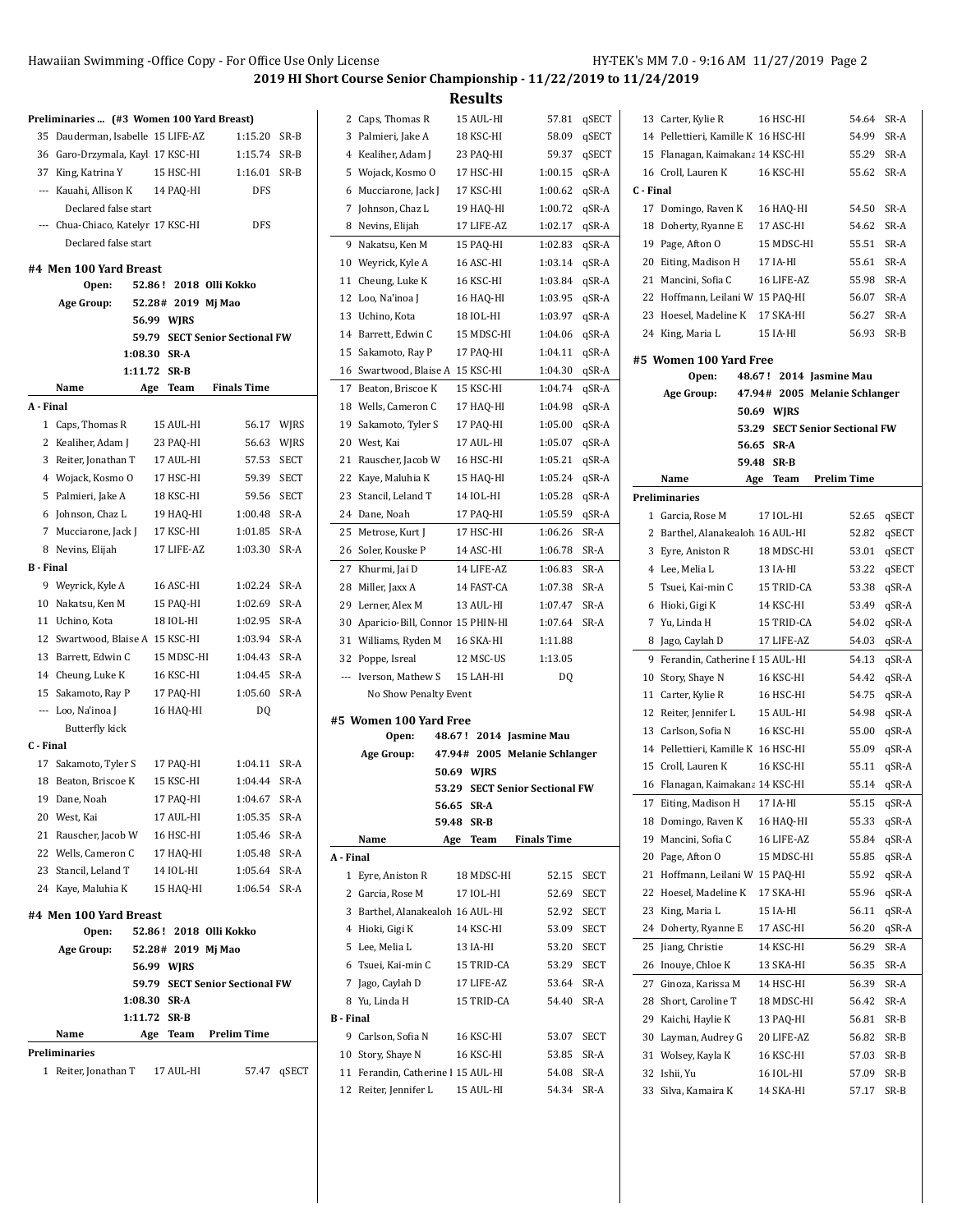**2019 HI Short Course Senior Championship - 11/22/2019 to 11/24/2019**

## **Results**

| Preliminaries  (#5 Women 100 Yard Free) |  |  |
|-----------------------------------------|--|--|
|                                         |  |  |

|                  | Preliminaries  (#5 Women 100 Yard Free) |            |                                 |             |
|------------------|-----------------------------------------|------------|---------------------------------|-------------|
|                  | 34 Wert, Molly A                        | 15 LIFE-AZ | 57.27                           | $SR-B$      |
| 35               | Prawira, Kelly D                        | 16 TRID-CA | 57.36                           | $SR-B$      |
|                  | 36 Chong Tim, Henna B 15 AUL-HI         |            | 57.44                           | $SR-B$      |
|                  | 37 Domingo, Sky K                       | 16 HAQ-HI  | 57.47                           | SR-B        |
|                  | 38 Miller, Courtney N                   | 13 LIFE-AZ | 57.56                           | $SR-B$      |
|                  | 39 Tarquin, Sarah M                     | 16 AUL-HI  | 57.79                           | SR-B        |
| 40               | Monahan, Abigail K                      | 12 KSC-HI  | 57.87                           | SR-B        |
| 41               | Rynkewicz, Grace K                      | 14 HAQ-HI  | 57.99                           | SR-B        |
| 42               | Miller, Sage M                          | 12 KSC-HI  | 58.13                           | $SR-B$      |
| 43               | Dauderman, Kailah S 12 LIFE-AZ          |            | 58.22                           | SR-B        |
|                  | 44 Yamamoto, Mari M                     | 15 HSC-HI  | 58.65                           | SR-B        |
| 45               | Chyba Rabeendran, M 16 KSC-HI           |            | 58.66                           | SR-B        |
|                  | 46 Slawson, Taylor E                    | 17 LIFE-AZ | 1:00.36                         |             |
|                  | --- Labbe, Alexandria C                 | 13 IOL-HI  | <b>DFS</b>                      |             |
|                  | Declared false start                    |            |                                 |             |
| $---$            | Hurd, Sophia L                          | 13 PAQ-HI  | <b>DFS</b>                      |             |
|                  | Declared false start                    |            |                                 |             |
|                  |                                         |            |                                 |             |
|                  | #6 Men 100 Yard Free<br>Open:           |            | 42.88! 2018 'Aukai Lileikis     |             |
|                  | Age Group:                              |            | 42.72# 2018 'Aukai Lileikis     |             |
|                  |                                         | 45.39 WJRS |                                 |             |
|                  | 47.86                                   |            | <b>SECT Senior Sectional FW</b> |             |
|                  | 51.99                                   | SR-A       |                                 |             |
|                  | 54.59                                   | SR-B       |                                 |             |
|                  | Name<br>Age                             | Team       | <b>Finals Time</b>              |             |
| A Final          |                                         |            |                                 |             |
| 1                | Kao, Sean H                             | 25 FAST-CA | 45.60                           | <b>SECT</b> |
|                  | 2 Peters, Noah                          | 16 KSC-HI  | 46.37                           | <b>SECT</b> |
|                  | 3 Copp, Noa L                           | 17 KSC-HI  | 46.42                           | <b>SECT</b> |
|                  | 4 Palmieri, Jake A                      | 18 KSC-HI  | 47.25                           | <b>SECT</b> |
| 5                | Parker, Kaden S                         | 16 ASC-HI  | 47.29                           | <b>SECT</b> |
|                  | 6 Orquia, Aaren T                       | 16 HSC-HI  | 48.28                           | SR-A        |
| 7                | Lopez, Benjamin R                       | 19 FAST-CA | 48.61                           | SR-A        |
| 8                | Lyon, James E                           | 17 AUL-HI  | 53.70                           | SR-B        |
| <b>B</b> - Final |                                         |            |                                 |             |
|                  | 9 Tanner, Marshall D                    | 21 LIFE-AZ | 47.87                           | SR-A        |
|                  | 10 Gamble, Ryan M                       | 17 ASC-HI  | 49.23                           | SR-A        |
| 11               | Ginoza, Micah K                         | 17 KSC-HI  |                                 | SR-A        |
| 12               | Lofton, Corbin R                        |            | 49.33                           |             |
|                  |                                         | 18 KSC-HI  | 49.36                           | SR-A        |
|                  | 13 Taufahema, Joshua M 14 IOL-HI        |            | 49.44                           | SR-A        |
|                  | 14 Dompe, Brennan J                     | 17 KSC-HI  | 49.60                           | SR-A        |
| 15               | Reiter, Jonathan T                      | 17 AUL-HI  | 49.82                           | SR-A        |
| 16               | Chai, Matthew D                         | 15 FAST-CA | 50.14                           | SR-A        |
| C - Final        |                                         |            |                                 |             |
| 17               | Alejado, Devin K                        | 17 KSC-HI  | 48.61                           | SR-A        |
| 18               | Francis, Jaden                          | 17 MSC-US  | 48.69                           | SR-A        |
| 19               | Caps, Thomas R                          | 15 AUL-HI  | 49.14                           | SR-A        |
|                  | 20 Nakatsu, Ken M                       | 15 PAQ-HI  | 49.51                           | SR-A        |
| 21               | Chow, Justin K                          | 16 HAQ-HI  | 49.54                           | SR-A        |
|                  | 22 Brown, Seamus L                      | 18 FAST-CA | 49.77                           | SR-A        |
| 23               | Yeh, Kenneth                            | 17 FAST-CA | 49.87                           | SR-A        |
| 24               | Duhaylonsod, Rayne                      | 17 KSC-HI  | 50.00                           | SR-A        |

|       | #6 Men 100 Yard Free          |        |            |                                 |       |
|-------|-------------------------------|--------|------------|---------------------------------|-------|
|       | Open:                         | 42.88! |            | 2018 'Aukai Lileikis            |       |
|       | Age Group:                    | 42.72# |            | 2018 'Aukai Lileikis            |       |
|       |                               |        | 45.39 WIRS |                                 |       |
|       | 47.86                         |        |            | <b>SECT Senior Sectional FW</b> |       |
|       | 51.99                         |        | SR-A       |                                 |       |
|       | 54.59                         |        | SR-B       |                                 |       |
|       | Name                          | Age    | Team       | <b>Prelim Time</b>              |       |
|       | <b>Preliminaries</b>          |        |            |                                 |       |
| 1     | Peters, Noah                  |        | 16 KSC-HI  | 46.66                           | qSECT |
| 2     | Copp, Noa L                   |        | 17 KSC-HI  | 46.80                           | qSECT |
| 3     | Kao, Sean H                   |        | 25 FAST-CA | 46.82                           | qSECT |
| 4     | Palmieri, Jake A              |        | 18 KSC-HI  | 46.93                           | qSECT |
| 5     | Parker, Kaden S               |        | 16 ASC-HI  | 47.56                           | qSECT |
| 6     | Lopez, Benjamin R             |        | 19 FAST-CA | 47.71                           | qSECT |
| 7     | Lyon, James E                 |        | 17 AUL-HI  | 48.23                           | qSR-A |
| 8     | Orquia, Aaren T               |        | 16 HSC-HI  | 48.58                           | qSR-A |
| 9     | Tanner, Marshall D            |        | 21 LIFE-AZ | 48.66                           | qSR-A |
| $*10$ | Chai, Matthew D               |        | 15 FAST-CA | 48.93                           | qSR-A |
| $*10$ | Taufahema, Joshua M 14 IOL-HI |        |            | 48.93                           | qSR-A |
| 12    | Gamble, Ryan M                |        | 17 ASC-HI  | 48.94                           | qSR-A |
| 13    | Reiter, Jonathan T            |        | 17 AUL-HI  | 48.96                           | qSR-A |
| 14    | Lofton, Corbin R              |        | 18 KSC-HI  | 49.06                           | qSR-A |
| 15    | Dompe, Brennan J              |        | 17 KSC-HI  | 49.09                           | qSR-A |
| 16    | Ginoza, Micah K               |        | 17 KSC-HI  | 49.12                           | qSR-A |
| 17    | Alejado, Devin K              |        | 17 KSC-HI  | 49.18                           | qSR-A |
| 18    | Brown, Seamus L               |        | 18 FAST-CA | 49.28                           | qSR-A |
| $*19$ | Yeh, Kenneth                  |        | 17 FAST-CA | 49.41                           | qSR-A |
| *19   | Francis, Jaden                |        | 17 MSC-US  | 49.41                           | qSR-A |
| *19   | Chow, Justin K                |        | 16 HAQ-HI  | 49.41                           | qSR-A |
| 22    | Caps, Thomas R                |        | 15 AUL-HI  | 49.43                           | qSR-A |
| 23    | Duhaylonsod, Rayne            |        | 17 KSC-HI  | 49.88                           | qSR-A |
| 24    | Nakatsu, Ken M                |        | 15 PAQ-HI  | 49.98                           | qSR-A |
| 25    | Stewart, Kaimana A            |        | 18 ASC-HI  | 50.11                           | SR-A  |
| 26    | McNabb, Carl V                |        | 15 HSC-HI  | 50.26                           | SR-A  |
| $*27$ | Miller, Stone R               |        | 14 KSC-HI  | 50.41                           | SR-A  |
| $*27$ | West, Kai                     |        | 17 AUL-HI  | 50.41                           | SR-A  |
| 29    | Sato, Caden J                 |        | 15 PCA-HI  | 50.56                           | SR-A  |
| 30    | Poppe, Santiago M             |        | 18 MSC-US  | 50.59                           | SR-A  |
| 31    | Rodriguez, Angel              |        | 20 IOL-HI  | 50.73                           | SR-A  |
| 32    | Sakamoto, Tyler S             |        | 17 PAQ-HI  | 50.74                           | SR-A  |
| 33    | Kaupalolo, Ka'eo A            |        | 16 HSC-HI  | 51.08                           | SR-A  |
| 34    | West, Zachary                 |        | 15 AUL-HI  | 51.15                           | SR-A  |
| 35    | Whitmore, Bodhi N             |        | 17 HAQ-HI  | 51.32                           | SR-A  |
| 36    | Miller, James A               |        | 17 FAST-CA | 51.42                           | SR-A  |
| 37    | Metrose, Kurt J               |        | 17 HSC-HI  | 51.64                           | SR-A  |
| 38    | Dresser, Reagan H             |        | 16 LIFE-AZ | 51.95                           | SR-A  |
| 39    | Dane, Noah                    |        | 17 PAQ-HI  | 52.21                           | SR-B  |
| 40    | Scott, Ben J                  |        | 15 LIFE-AZ | 52.43                           | SR-B  |
| 41    | Yamamoto, Zane                |        | 17 PAQ-HI  | 52.52                           | SR-B  |
| 42    | Okumura, Hunter K             |        | 16 HAQ-HI  | 52.59                           | SR-B  |
| 43    | Lilio, Kobe J                 |        | 17 HSC-HI  | 52.62                           | SR-B  |
| 44    | Nguyen, Mark P                |        | 17 FAST-CA | 52.63                           | SR-B  |
| 45    | Williams, Ryden M             |        | 16 SKA-HI  | 52.64                           | SR-B  |
| 46    | Poppe, Isreal                 |        | 12 MSC-US  | 53.07                           | SR-B  |
|       |                               |        |            |                                 |       |

| 47               | Mucciarone, Jack J                 |              | 17 KSC-HI    | 53.47                            | $SR-B$      |
|------------------|------------------------------------|--------------|--------------|----------------------------------|-------------|
|                  | 48 Wong, Evan                      |              | 13 IOL-HI    | 53.85                            | $SR-B$      |
|                  | --- Coffelt, Cameron C             |              | 17 PAQ-HI    | <b>DFS</b>                       |             |
|                  | Declared false start               |              |              |                                  |             |
|                  | #7 Women 200 Yard Fly              |              |              |                                  |             |
|                  | Open:                              |              |              | 1:56.60! 2012 Jasmine Mau        |             |
|                  | Age Group:                         | 1:56.60#     |              | 2012 Jasmine Mau                 |             |
|                  |                                    | 2:02.09 WJRS |              |                                  |             |
|                  |                                    |              |              | 2:11.77 SECT Senior Sectional FW |             |
|                  |                                    | 2:27.72 SR-A |              |                                  |             |
|                  |                                    | 2:35.10 SR-B |              |                                  |             |
|                  | Name                               | Age          | Team         | <b>Finals Time</b>               |             |
| A - Final        |                                    |              |              |                                  |             |
|                  | 1 Monahan, Grace M                 |              | 15 KSC-HI    | 1:59.59                          | WJRS        |
|                  | 2 Nasrallah, Leila A               |              | 14 KSC-HI    | 2:04.35                          | <b>SECT</b> |
|                  | 3 Zeebe, Andrea M                  |              | 15 KSC-HI    | 2:07.63                          | <b>SECT</b> |
|                  | 4 Limasa, Charlie Ann   14 KSC-HI  |              |              | 2:09.40                          | <b>SECT</b> |
| 5                | Mobley, Josie R                    |              | 17 PAQ-HI    | 2:09.70                          | <b>SECT</b> |
|                  | 6   Nakaya, Naomi M                |              | 14 KSC-HI    | 2:10.93                          | <b>SECT</b> |
| 7                | Domingo, Mikaila B                 |              | 17 HSC-HI    | 2:11.65                          | <b>SECT</b> |
|                  | 8 Swartwood, Belise A 13 KSC-HI    |              |              | 2:12.56                          | SR-A        |
| <b>B</b> - Final |                                    |              |              |                                  |             |
|                  | 9 Ruelas, Paulina A                |              | 17 KSC-HI    | 2:07.77                          | <b>SECT</b> |
|                  | 10 Sasaki, Erin K                  |              | 17 PAQ-HI    | 2:09.11                          | <b>SECT</b> |
|                  | 11 Carlson, Sofia N                |              | 16 KSC-HI    | 2:10.81                          | <b>SECT</b> |
|                  | 12 Misailidis, Katherine 14 KSC-HI |              |              | 2:12.64                          | SR-A        |
|                  | 13 Sorensen, Anna I                |              | 17 ASC-HI    | 2:13.40                          | SR-A        |
|                  | 14 Kong, Tehani L                  |              | 15 AUL-HI    | 2:16.06                          | SR-A        |
|                  | 15 Colletta, Helena M              |              | 14 HSC-HI    | 2:18.00                          | SR-A        |
|                  |                                    |              |              |                                  |             |
|                  | 16 Yu, Linda H                     |              | 15 TRID-CA   | 2:19.87                          | SR-A        |
|                  |                                    |              |              |                                  |             |
|                  | #7 Women 200 Yard Fly<br>Open:     |              |              | 1:56.60! 2012 Jasmine Mau        |             |
|                  | Age Group:                         |              |              | 1:56.60# 2012 Jasmine Mau        |             |
|                  |                                    |              | 2:02.09 WJRS |                                  |             |
|                  |                                    |              |              | 2:11.77 SECT Senior Sectional FW |             |
|                  |                                    | 2:27.72 SR-A |              |                                  |             |
|                  |                                    | 2:35.10 SR-B |              |                                  |             |
|                  | Name                               | Age          | Team         | <b>Prelim Time</b>               |             |
|                  | <b>Preliminaries</b>               |              |              |                                  |             |
| 1                | Monahan, Grace M                   |              | 15 KSC-HI    | 2:00.24                          | qWJRS       |
| 2                | Nasrallah, Leila A                 |              | 14 KSC-HI    | 2:05.87                          | qSECT       |
| 3                | Zeebe, Andrea M                    |              | 15 KSC-HI    | 2:09.30                          | qSECT       |
| 4                | Nakaya, Naomi M                    |              | 14 KSC-HI    | 2:09.88                          | qSECT       |
| 5                | Limasa, Charlie Ann   14 KSC-HI    |              |              | 2:10.43                          | qSECT       |
| 6                | Mobley, Josie R                    |              | 17 PAQ-HI    | 2:10.59                          | qSECT       |
| 7                | Swartwood, Belise A                |              | 13 KSC-HI    | 2:11.32                          | qSECT       |
| 8                | Domingo, Mikaila B                 |              | 17 HSC-HI    | 2:11.33                          | qSECT       |
| 9                | Ruelas, Paulina A                  |              | 17 KSC-HI    | 2:11.90                          | qSR-A       |
| 10               | Sasaki, Erin K                     |              | 17 PAQ-HI    | 2:13.18                          | qSR-A       |
| 11               | Kong, Tehani L                     |              | 15 AUL-HI    | 2:13.23                          | qSR-A       |
| 12               | Misailidis, Katherine              |              | 14 KSC-HI    | 2:14.58                          | qSR-A       |
| 13               | Yu, Linda H                        |              | 15 TRID-CA   | 2:15.84                          | qSR-A       |
| 14               | Colletta, Helena M                 |              | 14 HSC-HI    | 2:16.51                          | qSR-A       |
| 15               | Carlson, Sofia N                   |              | 16 KSC-HI    | 2:17.16                          | qSR-A       |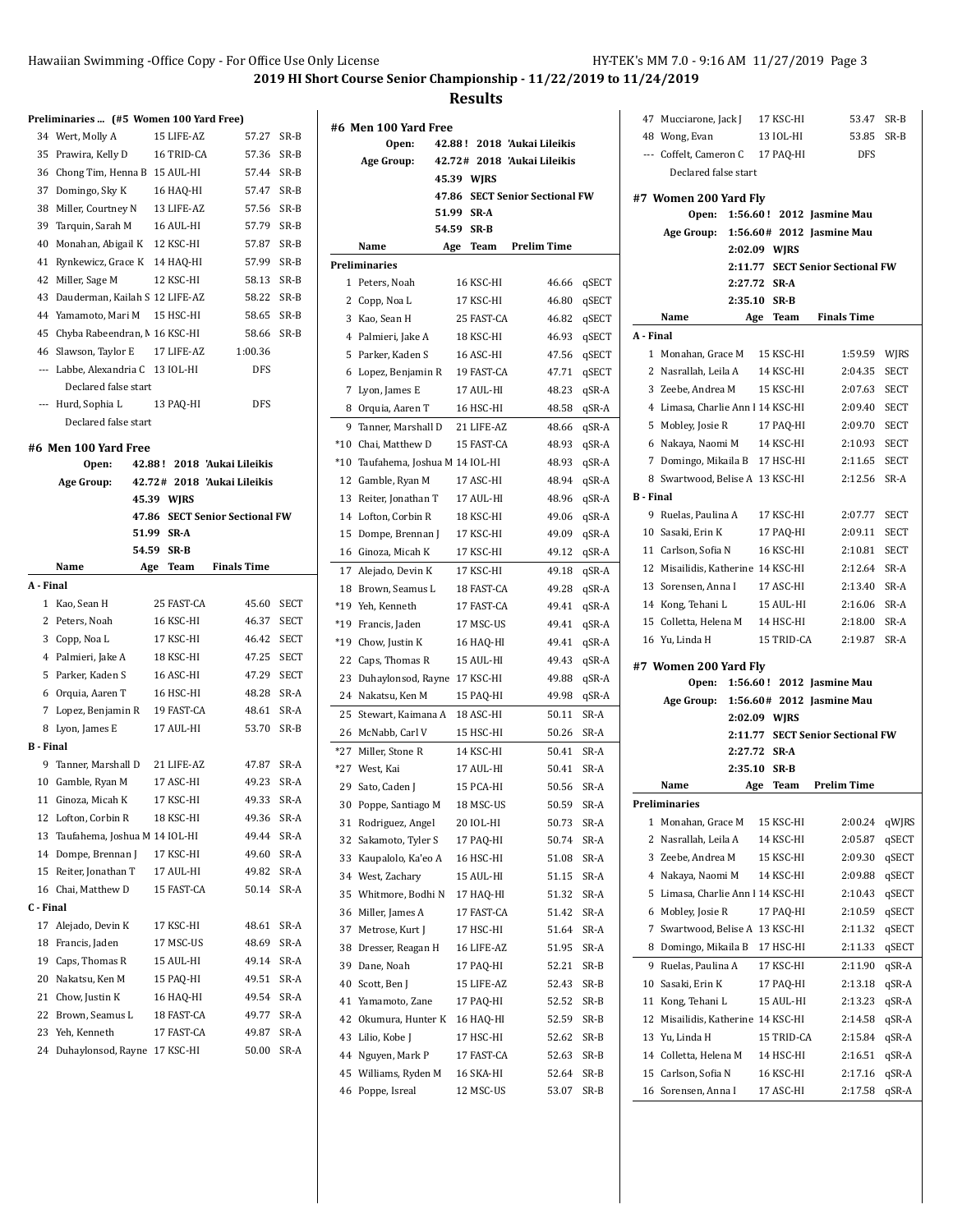## **2019 HI Short Course Senior Championship - 11/22/2019 to 11/24/2019**

## **Results**

**#8 Men 200 Yard Fly**

| Preliminaries  (#7 Women 200 Yard Fly) |                   |
|----------------------------------------|-------------------|
| 17 Short, Caroline T                   | 2:1<br>18 MDSC-HI |

| 17             | Short, Caroline T              |     | 18 MDSC-HI  | 2:17.69                         | SR-A        |
|----------------|--------------------------------|-----|-------------|---------------------------------|-------------|
| 18             | Fujiwara, Jenna K              |     | 16 PAQ-HI   | 2:19.45                         | SR-A        |
| 19             | Centra, Nikayla N              |     | 13 KSC-HI   | 2:20.34                         | SR-A        |
| 20             | King, Maria L                  |     | 15 IA-HI    | 2:20.82                         | SR-A        |
| 21             | Campbell, Keanna L             |     | 15 IA-HI    | 2:21.44                         | SR-A        |
| 22             | Eyre, Aniston R                |     | 18 MDSC-HI  | 2:21.59                         | SR-A        |
| 23             | Page, Afton O                  |     | 15 MDSC-HI  | 2:23.05                         | SR-A        |
| 24             | Story, Shaye N                 |     | 16 KSC-HI   | 2:23.95                         | SR-A        |
| 25             | Shurley, Bella V               |     | 13 PHIN-HI  | 2:24.89                         | SR-A        |
| 26             | Jiang, Christie                |     | 14 KSC-HI   | 2:26.34                         | SR-A        |
| 27             | Wolsey, Kayla K                |     | 16 KSC-HI   | 2:26.70                         | SR-A        |
| 28             | Fujiwara, Ciera E              |     | 13 PAQ-HI   | 2:26.76                         | SR-A        |
| 29             | Nishikawa, Kei N               |     | 12 PCA-HI   | 2:29.76                         | $SR-B$      |
| $\cdots$       | Silva, Kamaira K               |     | 14 SKA-HI   | DO                              |             |
|                | <b>Alternating Kick</b>        |     |             |                                 |             |
| ---            | Chua-Chiaco, Katelyr 17 KSC-HI |     |             | <b>DFS</b>                      |             |
|                | Declared false start           |     |             |                                 |             |
| $\overline{a}$ | Hori, Tulip M                  |     | 13 HSC-HI   | <b>DFS</b>                      |             |
|                | Declared false start           |     |             |                                 |             |
|                | #8 Men 200 Yard Flv            |     |             |                                 |             |
|                | 1:47.26!<br>Open:              |     |             | 2018 Micah Ornelas              |             |
|                | Age Group:<br>1:43.36#         |     |             | 2007 Randall Tom                |             |
|                | 1:51.59                        |     | <b>WIRS</b> |                                 |             |
|                | 1:57.40                        |     |             | <b>SECT Senior Sectional FW</b> |             |
|                | 2:13.97                        |     | SR-A        |                                 |             |
|                | 2:20.67                        |     | SR-B        |                                 |             |
|                | Name                           | Age | Team        | <b>Finals Time</b>              |             |
| A - Final      |                                |     |             |                                 |             |
| 1              | Lyon, James E                  |     | 17 AUL-HI   | 1:51.01                         | WJRS        |
| 2              | Lofton, Corbin R               |     | 18 KSC-HI   | 1:54.37                         | <b>SECT</b> |
| 3              | Ginoza, Makena W               |     | 17 KSC-HI   | 1:54.77                         | <b>SECT</b> |
| 4              | Sakamoto, Ray P                |     | 17 PAQ-HI   | 1:55.91                         | <b>SECT</b> |
| 5              | Pena Hernandez, Lui 15 HICK-HI |     |             | 1:56.39                         | <b>SECT</b> |
| 6              | Orquia, Aaren T                |     | 16 HSC-HI   | 1:57.50                         | SR-A        |
| 7              | Hayashida, Kai J               |     | 14 HAQ-HI   | 2:00.76                         | SR-A        |
| 8              | Brown, Seamus L                |     | 18 FAST-CA  | 2:00.86                         | SR-A        |

9 Beaton, Briscoe K 15 KSC-HI 1:58.68 SR-A Wojack, Kosmo O 17 HSC-HI 1:58.99 SR-A Francis, Jaden 17 MSC-US 1:59.85 SR-A Spessert, Joshua M 17 FAST-CA 2:00.70 SR-A Lee, Maxwell Y 17 PAQ-HI 2:01.79 SR-A Morehart, Jack 16 PAQ-HI 2:01.87 SR-A Peters, Noah 16 KSC-HI 2:02.48 SR-A Delgadillo, Samuel J 16 KSC-HI 2:03.01 SR-A

**B - Final**

|           | Open:                           | 1:47.26!    |             | 2018 Micah Ornelas                     |       |
|-----------|---------------------------------|-------------|-------------|----------------------------------------|-------|
|           | Age Group:                      | 1:43.36#    |             | 2007 Randall Tom                       |       |
|           |                                 | 1:51.59     | <b>WJRS</b> |                                        |       |
|           |                                 | 1:57.40     |             | <b>SECT Senior Sectional FW</b>        |       |
|           |                                 | 2:13.97     | SR-A        |                                        |       |
|           |                                 | 2:20.67     | SR-B        |                                        |       |
|           | Name                            | Age         | Team        | <b>Prelim Time</b>                     |       |
|           | <b>Preliminaries</b>            |             |             |                                        |       |
|           | 1 Lyon, James E                 |             | 17 AUL-HI   | 1:53.58                                | qSECT |
| 2         | Lofton, Corbin R                |             | 18 KSC-HI   | 1:54.11                                | qSECT |
| 3         | Ginoza. Makena W                |             | 17 KSC-HI   | 1:56.89                                | qSECT |
| 4         | Sakamoto, Ray P                 |             | 17 PAQ-HI   | 1:57.29                                | qSECT |
| 5         | Brown, Seamus L                 |             | 18 FAST-CA  | 1:57.48                                | qSR-A |
| 6         | Pena Hernandez, Lui: 15 HICK-HI |             |             | 1:58.28                                | qSR-A |
| 7         | Orquia, Aaren T                 |             | 16 HSC-HI   | 1:59.12                                | qSR-A |
| 8         | Hayashida, Kai J                |             | 14 HAQ-HI   | 1:59.45                                | qSR-A |
| 9         | Peters, Noah                    |             | 16 KSC-HI   | 1:59.59                                | qSR-A |
| 10        | Wojack, Kosmo O                 |             | 17 HSC-HI   | 2:00.11                                | qSR-A |
| 11        | Beaton, Briscoe K               |             | 15 KSC-HI   | 2:00.23                                | qSR-A |
| 12        | Francis, Jaden                  |             | 17 MSC-US   | 2:00.52                                | qSR-A |
| 13        | Spessert, Joshua M              |             | 17 FAST-CA  | 2:00.81                                | qSR-A |
| 14        | Morehart, Jack                  |             | 16 PAQ-HI   | 2:01.05                                | qSR-A |
| 15        | Delgadillo, Samuel J            |             | 16 KSC-HI   | 2:01.43                                | qSR-A |
| 16        | Lee, Maxwell Y                  |             | 17 PAQ-HI   | 2:01.57                                | qSR-A |
| 17        | West, Zachary                   |             | 15 AUL-HI   | 2:02.32                                | SR-A  |
|           | 18 Copp, Noa L                  |             | 17 KSC-HI   | 2:03.41                                | SR-A  |
| 19        | Swartwood, Blaise A             |             | 15 KSC-HI   | 2:03.66                                | SR-A  |
| 20        | Alejado, Devin K                |             | 17 KSC-HI   | 2:05.55                                | SR-A  |
| 21        | Miller, James A                 |             | 17 FAST-CA  | 2:05.92                                | SR-A  |
| 22        | Neliba, Tadeas                  |             | 16 ASC-HI   | 2:06.43                                | SR-A  |
| 23        | Yamamoto, Zane                  |             | 17 PAQ-HI   | 2:06.46                                | SR-A  |
| 24        |                                 |             | 15 MDSC-HI  |                                        | SR-A  |
|           | Barrett, Edwin C                |             | 16 ASC-HI   | 2:08.08                                | SR-A  |
| 25        | Parker, Kaden S                 |             |             | 2:08.74                                |       |
| 26        | Duhaylonsod, Rayne              |             | 17 KSC-HI   | 2:10.68                                | SR-A  |
| 27        | Ibara, Sage K                   |             | 14 KSC-HI   | 2:10.80                                | SR-A  |
| 28        | Courteau, Luca                  |             | 14 AUL-HI   | 2:11.50                                | SR-A  |
| 29        | Weyrick, Kyle A                 |             | 16 ASC-HI   | 2:14.52                                | SR-B  |
| 30        | Kaupalolo, Ka'eo A              |             | 16 HSC-HI   | 2:16.17                                | SR-B  |
| 31        | Nguyen, Mark P                  |             | 17 FAST-CA  | 2:16.70                                | SR-B  |
|           | 32 Otaka, Landen K              |             | 14 PCA-HI   | 2:17.19                                | SR-B  |
|           | --- Nakatsu, Ken M              |             | 15 PAQ-HI   | DQ                                     |       |
|           | Not toward the breast off wall  |             |             |                                        |       |
|           | #9 Women 400 Yard IM            |             |             |                                        |       |
|           |                                 |             |             | Open: 4:22.57! 2018 Grace Monahan      |       |
|           |                                 |             |             | Age Group: 4:12.94# 2005 Nicole Mackey |       |
|           |                                 | 4:22.39     | <b>WIRS</b> |                                        |       |
|           |                                 |             |             | 4:39.34 SECT Senior Sectional FW       |       |
|           |                                 | 5:01.83 SRA |             |                                        |       |
|           |                                 | 5:16.92     | SR-B        |                                        |       |
|           | Name                            |             | Age Team    | <b>Finals Time</b>                     |       |
| A - Final |                                 |             |             |                                        |       |
|           | 1 Monahan, Grace M              |             | 15 KSC-HI   | 4:23.84                                | SECT  |
|           | 2 Tengan, Korrie M              |             | 16 WAC-HI   | 4:29.66                                | SECT  |
|           | 3 Zeebe, Andrea M               |             | 15 KSC-HI   | 4:31.88                                | SECT  |
|           |                                 |             |             |                                        |       |

| 4                | Barthel, Alanakealoh 16 AUL-HI     |           | 4:33.08                         | <b>SECT</b> |
|------------------|------------------------------------|-----------|---------------------------------|-------------|
| 5                | Ruelas, Paulina A                  | 17 KSC-HI | 4:35.27                         | <b>SECT</b> |
| 6                | Nasrallah, Leila A                 | 14 KSC-HI | 4:39.55                         | SR-A        |
| 7                | Swartwood, Belise A 13 KSC-HI      |           | 4:44.36                         | SR-A        |
| 8                | Banto, Paloma F                    | 16 LAH-HI | 4:47.59                         | SR-A        |
| <b>B</b> - Final |                                    |           |                                 |             |
| 9                | Primiano, Gabrielle A 13 LIFE-AZ   |           | 4:40.11                         | SR-A        |
| 10               | Flanagan, Kaimakana 14 KSC-HI      |           | 4:40.28                         | SR-A        |
| 11               | Hioki, Gigi K                      | 14 KSC-HI | 4:45.79                         | SR-A        |
|                  | 12 Limasa, Charlie Ann   14 KSC-HI |           | 4:46.12                         | SR-A        |
| 13               | Farah, Leigh A                     | 17 KSC-HI | 4:47.72                         | SR-A        |
|                  | 14 Yasumi, Sala                    | 13 KSC-HI | 4:48.73                         | SR-A        |
| 15               | Misailidis, Katherine 14 KSC-HI    |           | 4:49.53                         | SR-A        |
|                  |                                    |           |                                 |             |
|                  | 16 Sorensen, Anna I                | 17 ASC-HI | 4:54.51                         | SR-A        |
|                  | #9 Women 400 Yard IM               |           |                                 |             |
|                  | Open:<br>4:22.57!                  |           | 2018 Grace Monahan              |             |
|                  | Age Group:                         |           | 4:12.94# 2005 Nicole Mackey     |             |
|                  | 4:22.39 WJRS                       |           |                                 |             |
|                  | 4:39.34                            |           | <b>SECT Senior Sectional FW</b> |             |
|                  | 5:01.83                            | SR-A      |                                 |             |
|                  | 5:16.92                            | SR-B      |                                 |             |
|                  | Name<br>Age                        | Team      | <b>Prelim Time</b>              |             |
|                  | Preliminaries                      |           |                                 |             |
| 1                | Monahan, Grace M                   | 15 KSC-HI | 4:26.01                         | qSECT       |
| 2                | Tengan, Korrie M                   | 16 WAC-HI | 4:30.46                         | qSECT       |
| 3                | Barthel, Alanakealoh 16 AUL-HI     |           | 4:33.28                         | qSECT       |
|                  | 4 Zeebe, Andrea M                  | 15 KSC-HI | 4:36.15                         | qSECT       |
| 5                | Nasrallah, Leila A                 | 14 KSC-HI | 4:36.97                         | qSECT       |
| 6                | Ruelas, Paulina A                  | 17 KSC-HI | 4:37.31                         | qSECT       |
| 7                | Swartwood, Belise A 13 KSC-HI      |           | 4:39.07                         | qSECT       |
| 8                | Banto, Paloma F                    | 16 LAH-HI | 4:41.23                         | qSR-A       |
| 9                | Primiano, Gabrielle A 13 LIFE-AZ   |           | 4:43.43                         | qSR-A       |
| 10               | Limasa, Charlie Ann   14 KSC-HI    |           | 4:46.44                         | qSR-A       |
| 11               | Flanagan, Kaimakana 14 KSC-HI      |           | 4:47.92                         | qSR-A       |
| 12               | Farah, Leigh A                     | 17 KSC-HI | 4:49.82                         | qSR-A       |
| $*13$            | Sorensen, Anna I                   | 17 ASC-HI | 4:51.25                         | qSR-A       |
| *13              | Misailidis, Katherine 14 KSC-HI    |           | 4:51.25                         | qSR-A       |
| 15               | Hioki, Gigi K                      | 14 KSC-HI | 4:52.89                         | qSR-A       |
| 16               | Yasumi, Sala                       | 13 KSC-HI | 4:53.07                         | qSR-A       |
| 17               | Reiter, Jennifer L                 | 15 AUL-HI | 4:53.15                         | SR-A        |
| 18               | Nakaya, Naomi M                    | 14 KSC-HI | 4:55.68                         | SR-A        |
| 19               | King, Gessica H                    | 16 KSC-HI | 4:57.82                         | SR-A        |
| 20               | Lileikis, Reina K                  | 14 KSC-HI | 4:59.49                         | SR-A        |
| 21               | Galaida, Claudia C                 | 16 KSC-HI | 5:00.32                         | SR-A        |
| 22               | Miller, Sage M                     | 12 KSC-HI | 5:00.38                         | SR-A        |
| 23               | Lee, Melia L                       | 13 IA-HI  | 5:00.93                         | SR-A        |
| 24               | Kau, Sydney W                      | 16 KSC-HI | 5:04.78                         | SR-B        |
| 25               | Jeremiah, Jordana K                | 14 PCA-HI | 5:05.46                         | SR-B        |
|                  | 26 Jones, Colette L                | 15 PAQ-HI | 5:09.46                         | SR-B        |
| 27               | Reha, Tenley C                     | 14 KSC-HI | 5:15.31                         | SR-B        |
|                  | 28 Fujiwara, Jenna K               | 16 PAQ-HI | 5:23.13                         |             |
|                  |                                    |           |                                 |             |
|                  | --- Chua-Chiaco, Katelyr 17 KSC-HI |           | DFS                             |             |
|                  | Declared false start - Misc        |           |                                 |             |
| ---              | Sasaki, Erin K                     | 17 PAQ-HI | DFS                             |             |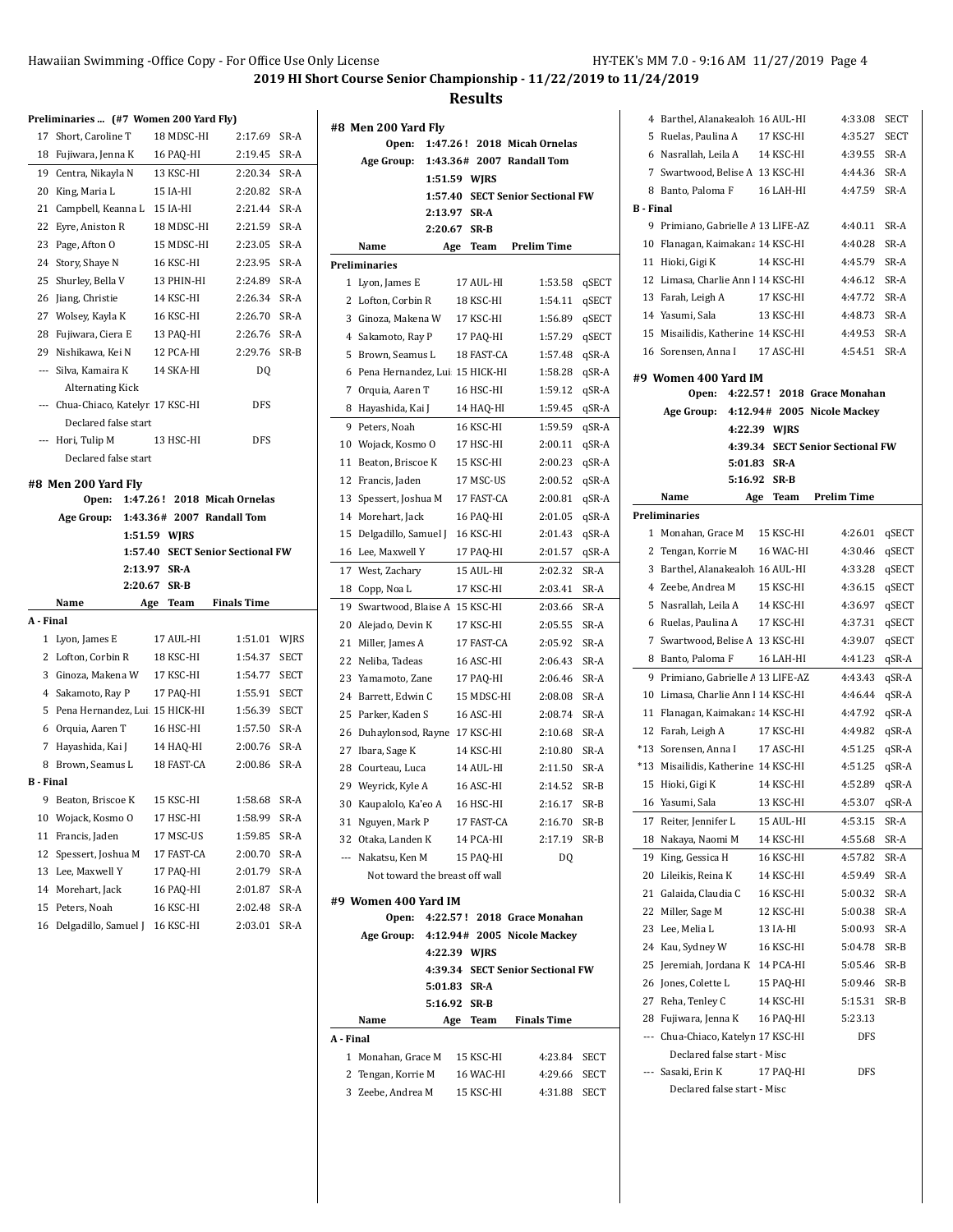$\overline{1}$ 

## **2019 HI Short Course Senior Championship - 11/22/2019 to 11/24/2019**

## **Results**

| Preliminaries  (#9 Women 400 Yard IM)       |               |                                   |             |                                                               |              |          |
|---------------------------------------------|---------------|-----------------------------------|-------------|---------------------------------------------------------------|--------------|----------|
| --- Hori, Tulip M                           | 13 HSC-HI     | <b>DFS</b>                        |             | #11 Women 400 Yard Medley Relay<br>3:50.62! 2013 Kan<br>Open: |              |          |
| Declared false start - Misc                 |               |                                   |             | Jasmine Mau, Corrine Shigeta, Summer H                        |              |          |
| #10 Men 1650 Yard Free                      |               |                                   |             | Age Group:<br>3:42.49# 2005 Univ                              |              |          |
| Open: 15:13.66! 2017 Simon Lamar            |               |                                   |             | Nicole Mackey, Katie Clewett, Elliko Heim                     |              |          |
| Age Group: 14:52.10# 2014 Victor Goicoechea |               |                                   |             | 3:48.89 WJRS                                                  |              |          |
|                                             | 15:46.99 WJRS |                                   |             | 4:09.49 SECT Senior                                           |              |          |
|                                             |               | 17:03.19 SECT Senior Sectional FW |             | 4:21.21 SR-A                                                  |              |          |
|                                             | 18:54.38 SR-A |                                   |             | Team                                                          | Relay        | Fil      |
|                                             | 19:51.10 SR-B |                                   |             | 1 KSC-HI                                                      | A            |          |
| Name                                        | Age<br>Team   | <b>Finals Time</b>                |             | Monahan, Grace M 15                                           |              | Croll, I |
| 1 Ginoza, Micah K                           | 17 KSC-HI     | 15:41.68 WJRS                     |             | Mau, Jasmine K 24                                             |              | Carlso   |
| 2 Miller, James A                           | 17 FAST-CA    | 15:41.92 WJRS                     |             | 2 LIFE-AZ                                                     | A            |          |
| 3 Kao, Skyler H                             | 15 FAST-CA    | 15:52.56                          | SECT        | Layman, Audrey G 20                                           |              | Primia   |
| 4 Yeh, Kenneth                              | 17 FAST-CA    | 15:54.78 SECT                     |             | Jago, Caylah D 17                                             |              | Manci    |
| 5 Chai, Matthew D                           | 15 FAST-CA    | 16:04.79 SECT                     |             | 3 KSC-HI                                                      | B            |          |
| 6 Ginoza, Makena W                          | 17 KSC-HI     | 16:09.02 SECT                     |             | Zeebe, Andrea M 15                                            |              | Misaili  |
| 7 Pena Hernandez, Lui 15 HICK-HI            |               | 16:21.12 SECT                     |             | Nasrallah, Leila A 14                                         |              | Hioki,   |
| 8 Miller, Jaxx A                            | 14 FAST-CA    | 16:21.58 SECT                     |             | 4 AUL-HI                                                      | A            |          |
| 9 Brown, Seamus L                           | 18 FAST-CA    | 16:26.19                          | <b>SECT</b> | Barthel, Alanakealoha R 16                                    |              | Ravelo   |
| 10 Beaton, Briscoe K                        | 15 KSC-HI     | 16:27.08 SECT                     |             | Kong, Tehani L 15                                             |              | Ferano   |
| 11 Dompe, Brennan J                         | 17 KSC-HI     | 16:28.56 SECT                     |             | 5 HSC-HI                                                      | A            |          |
| 12 Spessert, Joshua M                       | 17 FAST-CA    | 16:29.92 SECT                     |             | Brown, Jordynn M 16                                           |              | Pellett  |
| 13 Miller, Stone R                          | 14 KSC-HI     | 16:40.15                          | SECT        | Domingo, Mikaila B 17                                         |              | Carter   |
| 14 Whitmore, Bodhi N                        | 17 HAQ-HI     | 16:53.44                          | <b>SECT</b> | *6 IA-HI                                                      | A            |          |
| 15 West, Kai                                | 17 AUL-HI     | 16:57.40                          | SECT        | King, Maria L 15                                              |              | Campl    |
| 16 McNabb, Carl V                           | 15 HSC-HI     | 16:58.38 SECT                     |             | Eiting, Madison H 17<br>*6 PAQ-HI                             | Α            | Lee, M   |
| 17 Delgadillo, Samuel J                     | 16 KSC-HI     | 17:01.63 SECT                     |             | Tanaka, Elena H 15                                            |              | Jones,   |
| 18 Nguyen, Mark P                           | 17 FAST-CA    | 17:04.11                          | SR-A        | Sasaki, Erin K 17                                             |              | Moble    |
| 19 Mucciarone, Jack J                       | 17 KSC-HI     | 17:10.77                          | SR-A        | 8 PAQ-HI                                                      | B            |          |
| 20 Sato, Caden J                            | 15 PCA-HI     | 17:12.02 SR-A                     |             | Ching, Malia M 16                                             |              | Wen, I   |
| 21 Lilio, Kobe J                            | 17 HSC-HI     | 17:13.10 SR-A                     |             | Gacutan, Victoria E 17                                        |              | Hoffm    |
| 22 Lofton, Corbin R                         | 18 KSC-HI     | 17:13.18                          | SR-A        | 9 AUL-HI                                                      | B            |          |
| 23 Cheung, Luke K                           | 16 KSC-HI     | 17:25.75 SR-A                     |             | Reiter, Jennifer L 15                                         |              | Tarqui   |
| 24 Neliba, Tadeas                           | 16 ASC-HI     | 17:26.34 SR-A                     |             | Palaualelo, Kamaile T 15                                      |              | Chong    |
| 25 Morehart, Jack                           | 16 PAQ-HI     | 17:40.86 SR-A                     |             | 10 IOL-HI                                                     | A            |          |
| 26 Ibara, Sage K                            | 14 KSC-HI     | 17:41.91                          | SR-A        | Berganio, Alexis P 16                                         |              | Kurao!   |
| 27 Wells, Cameron C                         | 17 HAQ-HI     | 17:51.59                          | SR-A        | Ishii, Yu 16                                                  |              | Garcia   |
| 28 Lee, Josh S                              | 15 PAQ-HI     | 17:52.50                          | SR-A        | 11 HSC-HI                                                     | B            |          |
| 29 Courteau, Luca                           | 14 AUL-HI     | 17:57.39                          | SR-A        | Ginoza, Karissa M 14                                          |              | King, I  |
| 30 Barrett, Edwin C                         | 15 MDSC-HI    | 18:08.60                          | SR-A        | Low, Natalie 15                                               |              | Collett  |
| 31 Ruelas, Samuel R                         | 13 KSC-HI     | 18:09.15                          | SR-A        | 12 LIFE-AZ                                                    | $\, {\bf B}$ |          |
| 32 Robinson, Knut C                         | 14 KSC-HI     | 18:09.59                          | SR-A        | Slawson, Taylor E 17                                          |              | Crawfo   |
| 33 Mucciarone, Peter D 13 PAQ-HI            |               | 19:13.83                          | SR-B        | Martens, Annamieke E 18                                       |              | Wert, I  |

|              |                                                    |   | Open: 3:50.62! 2013 Kamehameha Swim Clu       |
|--------------|----------------------------------------------------|---|-----------------------------------------------|
|              | Jasmine Mau, Corrine Shigeta, Summer Harrison, Kia |   |                                               |
|              |                                                    |   | Age Group: 3:42.49# 2005 University of Hawaii |
|              | Nicole Mackey, Katie Clewett, Elliko Heimbach, Mel |   |                                               |
|              | 3:48.89 WJRS                                       |   |                                               |
|              |                                                    |   | 4:09.49 SECT Senior Sectional FW              |
|              | 4:21.21 SR-A                                       |   |                                               |
|              | Team<br>Relay                                      |   | Finals Time                                   |
| $\mathbf{1}$ | KSC-HI                                             | A | 3:47.32! WJRS                                 |
|              | Monahan, Grace M 15                                |   | Croll, Lauren K 16                            |
|              | Mau, Jasmine K 24                                  |   | Carlson, Sofia N 16                           |
|              | 2 LIFE-AZ                                          | A | 3:55.93 SECT                                  |
|              | Layman, Audrey G 20                                |   | Primiano, Gabrielle A 13                      |
|              | Jago, Caylah D 17                                  |   | Mancini, Sofia C 16                           |
| 3            | KSC-HI                                             | B | 3:58.07 SECT                                  |
|              | Zeebe, Andrea M 15                                 |   | Misailidis, Katherine Jo M 1                  |
|              | Nasrallah, Leila A 14                              |   | Hioki, Gigi K 14                              |
|              | 4 AUL-HI                                           | A | 3:58.52<br><b>SECT</b>                        |
|              | Barthel, Alanakealoha R 16                         |   | Ravelo, Lana K 15                             |
|              | Kong, Tehani L 15                                  |   | Ferandin, Catherine E 15                      |
| 5            | HSC-HI                                             | A | 4:02.54 SECT                                  |
|              | Brown, Jordynn M 16                                |   | Pellettieri, Kamille K 16                     |
|              | Domingo, Mikaila B 17                              |   | Carter, Kylie R 16                            |
|              | *6 IA-HI                                           | A | 4:09.71<br>SR-A                               |
|              | King, Maria L 15                                   |   | Campbell, Keanna L 15                         |
|              | Eiting, Madison H 17                               |   | Lee, Melia L 13                               |
|              | *6 PAQ-HI                                          | A | 4:09.71 SR-A                                  |
|              | Tanaka, Elena H 15                                 |   | Jones, Colette L 15                           |
|              | Sasaki, Erin K 17                                  |   | Mobley, Josie R 17                            |
|              | 8 PAQ-HI                                           | B | 4:11.70 SR-A                                  |
|              | Ching, Malia M 16                                  |   | Wen, Deanna H 12                              |
|              | Gacutan, Victoria E 17                             |   | Hoffmann, Leilani W 15                        |
|              | 9 AUL-HI                                           | B | 4:13.17 SR-A                                  |
|              | Reiter, Jennifer L 15                              |   | Tarquin, Sarah M 16                           |
|              | Palaualelo, Kamaile T 15                           |   | Chong Tim, Henna B 15                         |
|              | 10 IOL-HI                                          | A | 4:16.12 SR-A                                  |
|              | Berganio, Alexis P 16                              |   | Kuraoka, Kiralee K 16                         |
|              | Ishii, Yu 16                                       |   | Garcia, Rose M 17                             |
| 11           | HSC-HI                                             | B | 4:17.21<br>SR-A                               |
|              | Ginoza, Karissa M 14                               |   | King, Katrina Y 15                            |
|              | Low, Natalie 15                                    |   | Colletta, Helena M 14                         |
| 12           | LIFE-AZ                                            | B | 4:18.54<br>SR-A                               |
|              | Slawson, Taylor E 17                               |   | Crawford, Courtney 14                         |
|              | Martens, Annamieke E 18                            |   | Wert, Molly A 15                              |
| 13           | PCA-HI                                             | A | 4:32.72                                       |
|              | Kim, Noelle C 15                                   |   | Kaneshiro, Kenna Y 13                         |
|              | Nishikawa, Kei N 12                                |   | Jeremiah, Jordana K 14                        |
| ---          | KSC-HI                                             | C | X4:01.29<br>SECT                              |
|              | Ruelas, Paulina A 17                               |   | Yasumi, Sala 13                               |
|              | Limasa, Charlie Ann K 14                           |   | Story, Shaye N 16                             |
|              |                                                    |   |                                               |

**#12 Men 400 Yard Medley Relay Open: 3:17.36 ! 2003 University of Hawaii Dan Blackborrow, Cheyne Bloch, Kurt Boehm, Peter T Age Group: 3:09.85# 2018 University of Hawaii Metin Aydin, Olli Kokko, Mateusz Chaba, Reed Wynn**

**3:26.59 WJRS**

**3:47.49 SECT Senior Sectional FW 4:02.21 SR-A**

|    |     | 4:U4.41 JR A            |   |                                                       |
|----|-----|-------------------------|---|-------------------------------------------------------|
|    |     | Team<br>Relay           |   | <b>Finals Time</b>                                    |
|    |     | 1 KSC-HI                | A | 3:23.57<br>WJRS                                       |
|    |     | Peters, Noah 16         |   | Palmieri, Jake A 18                                   |
|    |     | Kaleoaloha, Kanoa K 23  |   | Copp, Noa L 17                                        |
|    |     | 2 AUL-HI                | A | <b>SECT</b><br>3:28.84                                |
|    |     | West, Zachary 15        |   | Caps, Thomas R 15                                     |
|    |     | Lyon, James E 17        |   | Reiter, Jonathan T 17                                 |
|    | 3   | HSC-HI                  | Α | 3:34.26 SECT                                          |
| 41 |     | McNabb, Carl V 15       |   | Wojack, Kosmo O 17                                    |
|    |     | Saito, Aaron J 17       |   | Orquia, Aaren T 16                                    |
|    |     | 4 KSC-HI                | B | 3:34.71<br><b>SECT</b>                                |
|    |     | Alejado, Devin K 17     |   | Mucciarone, Jack J 17                                 |
|    |     | Lofton, Corbin R 18     |   | Ginoza, Makena W 17                                   |
|    | 5   | PAQ-HI                  | A | 3:35.02 SECT                                          |
|    |     | Nakatsu, Ken M 15       |   | Kealiher, Adam J 23                                   |
|    |     | Sakamoto, Ray P 17      |   | Lee, Maxwell Y 17                                     |
|    |     | 6 FAST-CA               | Α | 3:35.19<br>SECT                                       |
|    |     | Kao, Skyler H 15        |   | Kao, Sean H 25                                        |
|    |     | Brown, Seamus L 18      |   | Lopez, Benjamin R 19                                  |
|    |     | 7 ASC-HI                | A | 3:42.97 SECT                                          |
|    |     | Gamble, Ryan M 17       |   | Weyrick, Kyle A 16                                    |
|    |     | Neliba, Tadeas 16       |   | Parker, Kaden S 16                                    |
|    |     | 8 LIFE-AZ               | A | 3:46.79 SECT                                          |
|    |     | Scott, Ben J 15         |   | Nevins, Elijah 17                                     |
|    |     | Tanner, Marshall D 21   |   | Dresser, Reagan H 16                                  |
|    | 9   | IOL-HI                  | A | 3:46.98<br><b>SECT</b>                                |
|    |     | Wong, Evan 13           |   | Uchino, Kota 18                                       |
|    |     | Rodriguez, Angel 20     |   | Taufahema, Joshua M 14                                |
|    | 10  | FAST-CA                 | B | 3:48.47<br>SR-A                                       |
|    |     | Spessert, Joshua M 17   |   | Miller, Jaxx A 14                                     |
|    |     | Yeh, Kenneth 17         |   | Chai, Matthew D 15                                    |
|    | 11  | PAQ-HI                  | B | 3:51.33<br>SR-A                                       |
|    |     | Sakamoto, Tyler S 17    |   | Dane, Noah 17                                         |
|    |     | Morehart, Jack 16       |   | Lee, Josh S 15                                        |
|    |     | 12 HSC-HI               | B | 3:52.99<br>SR-A                                       |
|    |     | Seminavage, Connor P 13 |   | Metrose, Kurt J 17                                    |
|    |     | Lilio, Kobe J 17        |   | Kaupalolo, Ka'eo A 16                                 |
|    |     | 13 AUL-HI               | B | 3:53.06 SR-A                                          |
|    |     | Ravelo, Ethan K 17      |   | Lerner, Alex M 13                                     |
|    |     | West. Kai 17            |   | Courteau, Luca 14                                     |
|    |     | 14 HAQ-HI               | B | 4:01.67<br>SR-A                                       |
|    |     | Kaye, Maluhia K 15      |   | Wells, Cameron C 17                                   |
|    |     | Hayashida, Kai J 14     |   | Okumura, Hunter K 16                                  |
|    |     | KSC-HI                  | C | X3:42.90<br><b>SECT</b>                               |
|    |     | Miller, Stone R 14      |   | Chang, Matthew S 16                                   |
|    |     | Lin, Tyson C 16         |   | Ginoza, Micah K 17                                    |
|    | --- | HAQ-HI                  | A | D <sub>0</sub>                                        |
|    |     |                         |   | Stroke Infraction swimmer #3: Butterfly kick - breast |
|    |     | Whitmore, Bodhi N 17    |   | Johnson, Chaz L 19                                    |
|    |     | Loo, Na'inoa J 16       |   | Chow, Justin K 16                                     |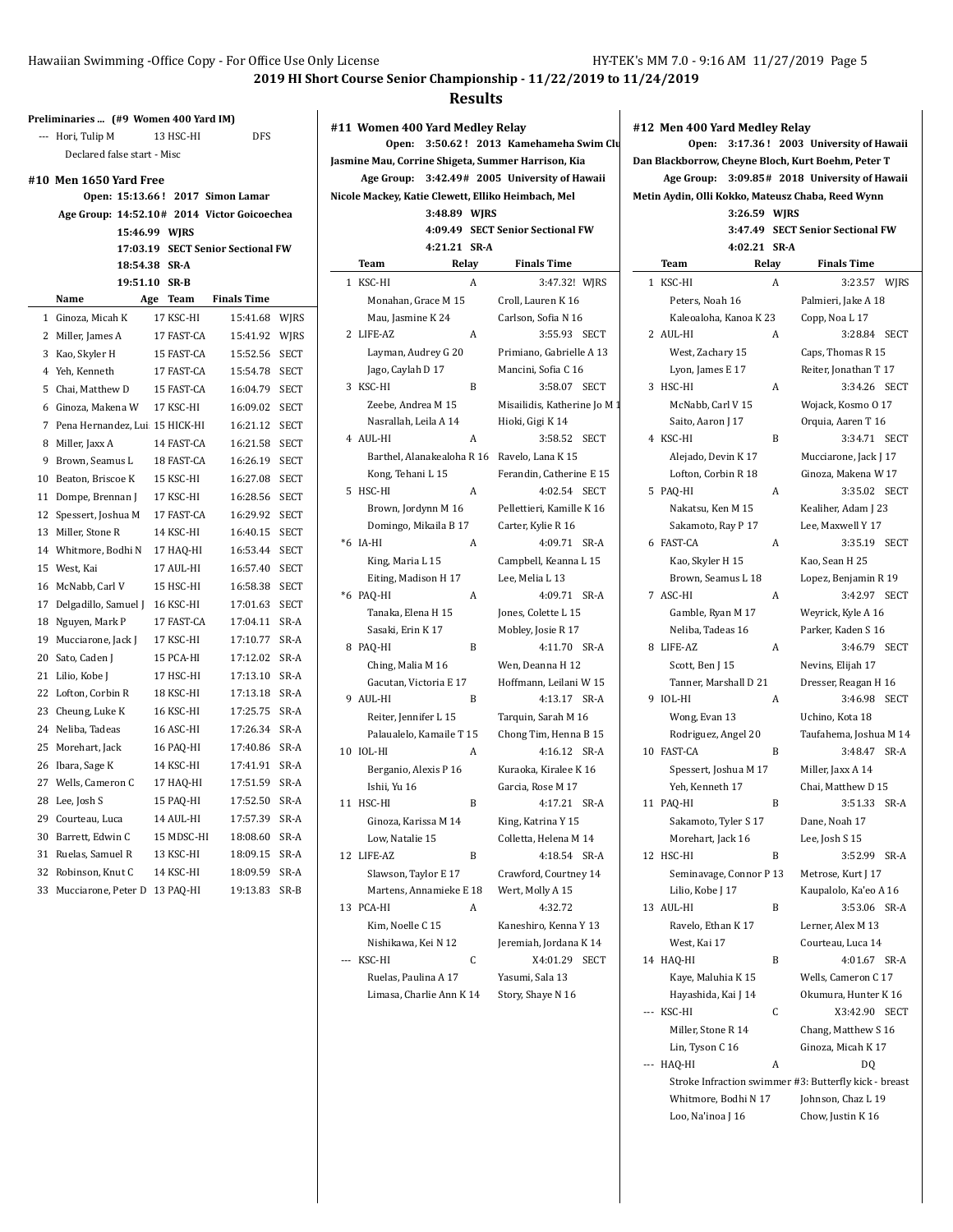# **2019 HI Short Course Senior Championship - 11/22/2019 to 11/24/2019**

|           | #13 Women 500 Yard Free                 |              |            |                                    |             |
|-----------|-----------------------------------------|--------------|------------|------------------------------------|-------------|
|           | Open:                                   |              |            | 4:46.58! 1985 DIANE WILLIAMS       |             |
|           | Age Group:                              |              |            | 4:38.11# 2018 Phoebe Hines         |             |
|           |                                         | 4:53.09 WJRS |            |                                    |             |
|           |                                         | 5:13.13      |            | <b>SECT Senior Sectional FW</b>    |             |
|           |                                         | 5:33.14 SR A |            |                                    |             |
|           |                                         | 5:49.80      | SR-B       |                                    |             |
|           | Name                                    | Age          | Team       | <b>Finals Time</b>                 |             |
| A - Final |                                         |              |            |                                    |             |
| 1         | Monahan, Grace M                        |              | 15 KSC-HI  | 5:02.81                            | SECT        |
|           | 2 Story, Shaye N                        |              | 16 KSC-HI  | 5:04.59                            | <b>SECT</b> |
|           | 3 Flanagan, Kaimakana 14 KSC-HI         |              |            | 5:05.54                            | <b>SECT</b> |
|           | 4 Brown, Jordynn M                      |              | 16 HSC-HI  | 5:10.22                            | <b>SECT</b> |
|           | 5 Nasrallah, Leila A                    |              | 14 KSC-HI  | 5:12.04                            | <b>SECT</b> |
|           | 6 Farah, Leigh A                        |              | 17 KSC-HI  | 5:12.59                            | <b>SECT</b> |
|           | 7 Hoffmann, Leilani W 15 PAQ-HI         |              |            | 5:13.87                            | SR-A        |
|           | 8 Hioki, Gigi K                         |              | 14 KSC-HI  | 5:23.87                            | SR-A        |
| B - Final |                                         |              |            |                                    |             |
| 9         | Ruelas, Paulina A                       |              | 17 KSC-HI  | 5:09.15                            | <b>SECT</b> |
|           | 10 Mobley, Josie R                      |              | 17 PAQ-HI  | 5:11.93                            | <b>SECT</b> |
|           | 11 Carter, Kylie R                      |              | 16 HSC-HI  | 5:14.05                            | SR-A        |
|           | 12 Domingo, Raven K                     |              | 16 HAQ-HI  | 5:14.36                            | SR-A        |
|           | 13 Colletta, Helena M                   |              | 14 HSC-HI  | 5:16.13                            | SR-A        |
|           | 14 Banto, Paloma F                      |              | 16 LAH-HI  | 5:16.37                            | SR-A        |
| 15        | Meister, Mallory K                      |              | 17 PAQ-HI  | 5:18.12                            | SR-A        |
| 16        | Ferandin, Catherine 1 15 AUL-HI         |              |            | 5:23.66                            | SR-A        |
|           |                                         |              |            |                                    |             |
|           | #13 Women 500 Yard Free                 |              |            |                                    |             |
|           |                                         |              |            |                                    |             |
|           |                                         |              |            | Open: 4:46.58! 1985 DIANE WILLIAMS |             |
|           | Age Group: 4:38.11# 2018 Phoebe Hines   |              |            |                                    |             |
|           |                                         | 4:53.09 WJRS |            |                                    |             |
|           |                                         | 5:13.13      |            | <b>SECT Senior Sectional FW</b>    |             |
|           |                                         | 5:33.14 SR A |            |                                    |             |
|           |                                         | 5:49.80 SR B |            |                                    |             |
|           | Name                                    | Age          | Team       | <b>Prelim Time</b>                 |             |
|           | Preliminaries                           |              |            |                                    |             |
|           | 1 Monahan, Grace M                      |              | 15 KSC-HI  | 5:05.95                            | qSECT       |
|           | 2 Story, Shaye N                        |              | 16 KSC-HI  | 5:09.32                            | qSECT       |
|           | 3 Hioki, Gigi K                         |              | 14 KSC-HI  | 5:09.34                            | qSECT       |
| 4         | Brown, Jordynn M                        |              | 16 HSC-HI  | 5:09.45                            | qSECT       |
| 5         | Nasrallah, Leila A                      |              | 14 KSC-HI  | 5:11.43                            | qSECT       |
| 6         | Eyre, Aniston R                         |              | 18 MDSC-HI | 5:11.62                            | qSECT       |
| 7         | Farah, Leigh A                          |              | 17 KSC-HI  | 5:12.15                            | qSECT       |
| 8         | Flanagan, Kaimakana 14 KSC-HI           |              |            | 5:12.28                            | qSECT       |
| 9         | Hoffmann, Leilani W                     |              | 15 PAQ-HI  | 5:15.05                            | qSR-A       |
| 10        | Mobley, Josie R                         |              | 17 PAQ-HI  | 5:15.17                            | qSR-A       |
| 11        | Ruelas, Paulina A                       |              | 17 KSC-HI  | 5:15.74                            | qSR-A       |
| 12        | Domingo, Raven K                        |              | 16 HAQ-HI  | 5:16.13                            | qSR-A       |
| 13        | Colletta, Helena M                      |              | 14 HSC-HI  | 5:17.10                            | qSR-A       |
| 14        | Banto, Paloma F                         |              | 16 LAH-HI  | 5:17.30                            | qSR-A       |
| 15        | Inouye, Chloe K                         |              | 13 SKA-HI  | 5:18.68                            | qSR-A       |
| 16        | Ferandin, Catherine 1 15 AUL-HI         |              |            | 5:21.32                            | qSR-A       |
| 17        | Carter, Kylie R                         |              | 16 HSC-HI  | 5:21.57                            | SR-A        |
| 18        | Meister, Mallory K<br>Short, Caroline T |              | 17 PAQ-HI  | 5:22.61                            | SR-A        |

| 20               | Rynkewicz, Grace K                   | 14 HAQ-HI                        | 5:30.17            | SR-A           |
|------------------|--------------------------------------|----------------------------------|--------------------|----------------|
| 21               | Domingo, Mikaila B                   | 17 HSC-HI                        | 5:30.21            | SR-A           |
|                  | 22 Geier, Hudson P                   | 15 AUL-HI                        | 5:30.41            | SR-A           |
| 23               | Shurley, Bella V                     | 13 PHIN-HI                       | 5:30.45            | SR-A           |
|                  | 24 Centra, Nikayla N                 | 13 KSC-HI                        | 5:32.06            | SR-A           |
| 25               | Kaichi, Haylie K                     | 13 PAQ-HI                        | 5:32.86            | SR-A           |
| 26               | Lileikis, Reina K                    | 14 KSC-HI                        | 5:33.19            | SR-B           |
| 27               | Galaida, Claudia C                   | 16 KSC-HI                        | 5:35.48            | SR-B           |
| 28               | Silva, Kamaira K                     | 14 SKA-HI                        | 5:36.14            | SR-B           |
| 29               | Kronen, Elsa A                       | 18 PAQ-HI                        | 5:36.29            | SR-B           |
| 30               | Domingo, Sky K                       | 16 HAQ-HI                        | 5:38.05            | SR-B           |
| 31               | Chyba Rabeendran, N 16 KSC-HI        |                                  | 5:38.59            | SR-B           |
| 32               | Monahan, Abigail K                   | 12 KSC-HI                        | 5:38.88            | $SR-B$         |
| 33               | Nishikawa, Kei N                     | 12 PCA-HI                        | 5:52.82            |                |
|                  | 34 Webb, Skylar L                    | 17 AUL-HI                        | 5:56.04            |                |
|                  | --- Lum, Michaela P                  | 16 KSC-HI                        | <b>DFS</b>         |                |
|                  | Declared false start                 |                                  |                    |                |
|                  | --- Wolsey, Kayla K                  | 16 KSC-HI                        | DFS                |                |
|                  | Declared false start                 |                                  |                    |                |
|                  | #14 Men 500 Yard Free                |                                  |                    |                |
|                  | Open:                                | 4:20.96! 2014 Victor Goicoechea  |                    |                |
|                  | Age Group:                           | 4:16.67# 2014 Victor Goicoechea  |                    |                |
|                  | 4:30.49 WIRS                         |                                  |                    |                |
|                  | 4:48.26                              | <b>SECT Senior Sectional FW</b>  |                    |                |
|                  | 5:13.45                              | SR-A                             |                    |                |
|                  | 5:29.12                              | SR-B                             |                    |                |
|                  | Name<br>Age                          | Team                             | <b>Finals Time</b> |                |
| A - Final        |                                      |                                  |                    |                |
|                  | 1 Ginoza, Micah K                    | 17 KSC-HI                        | 4:33.53            | SECT           |
|                  |                                      |                                  |                    |                |
|                  | 2 Ginoza, Makena W                   | 17 KSC-HI                        | 4:35.46            | SECT           |
| 3                | Miller, James A                      | 17 FAST-CA                       | 4:36.58            | SECT           |
|                  | 4 Peters, Noah                       | 16 KSC-HI                        | 4:38.60            | SECT           |
| 5                | Yeh, Kenneth                         | 17 FAST-CA                       | 4:42.37            | SECT           |
|                  | 6 Brown, Seamus L                    | 18 FAST-CA                       | 4:44.87            | <b>SECT</b>    |
|                  | 7 Kao, Skyler H                      | 15 FAST-CA                       | 4:45.72            | <b>SECT</b>    |
|                  | 8 Chai, Matthew D                    | 15 FAST-CA                       | 4:48.39            | SR-A           |
| <b>B</b> - Final |                                      |                                  |                    |                |
| 9                | Dompe, Brennan J                     | 17 KSC-HI                        | 4:43.50            | <b>SECT</b>    |
| 10               | Beaton, Briscoe K                    | 15 KSC-HI                        | 4:46.01            | <b>SECT</b>    |
| 11               | Lopez, Benjamin R                    | 19 FAST-CA                       | 4:50.75            | SR-A           |
|                  | 12 Miller, Jaxx A                    | 14 FAST-CA                       | 4:52.30            | SR-A           |
| 13               | Pena Hernandez, Lui 15 HICK-HI       |                                  | 4:52.78            | SR-A           |
|                  | 14 Hayashida, Kai J                  | 14 HAO-HI                        | 4:52.92            | SR-A           |
|                  | 15 Spessert, Joshua M                | 17 FAST-CA                       | 4:53.29            | SR-A           |
|                  | 16 Miller, Stone R                   | 14 KSC-HI                        | 4:55.94            | SR-A           |
|                  | #14 Men 500 Yard Free                |                                  |                    |                |
|                  | Open:                                | 4:20.96! 2014 Victor Goicoechea  |                    |                |
|                  | Age Group:                           | 4:16.67# 2014 Victor Goicoechea  |                    |                |
|                  | 4:30.49 WJRS                         |                                  |                    |                |
|                  |                                      | 4:48.26 SECT Senior Sectional FW |                    |                |
|                  | 5:13.45 SR A                         |                                  |                    |                |
|                  | 5:29.12 SR-B<br>Name                 |                                  |                    |                |
|                  | Age<br><b>Preliminaries</b>          | Team                             | Prelim Time        |                |
|                  |                                      |                                  |                    |                |
| 2                | 1 Ginoza, Micah K<br>Miller, James A | 17 KSC-HI<br>17 FAST-CA          | 4.36.28<br>4:37.97 | qSECT<br>qSECT |

| 3         | Brown, Seamus L                    | 18 FAST-CA | 4:38.62                        | qSECT      |
|-----------|------------------------------------|------------|--------------------------------|------------|
| 4         | Ginoza, Makena W                   | 17 KSC-HI  | 4:38.68                        | qSECT      |
| 5         | Peters, Noah                       | 16 KSC-HI  | 4:41.07                        | qSECT      |
| 6         | Yeh, Kenneth                       | 17 FAST-CA | 4:43.00                        | qSECT      |
| 7         | Chai, Matthew D                    | 15 FAST-CA | 4:43.94                        | qSECT      |
| 8         | Kao, Skyler H                      | 15 FAST-CA | 4:44.22                        | qSECT      |
| 9         | Dompe, Brennan J                   | 17 KSC-HI  | 4:44.62                        | qSECT      |
| 10        | Beaton, Briscoe K                  | 15 KSC-HI  | 4:45.20                        | qSECT      |
| 11        | Pena Hernandez, Lui 15 HICK-HI     |            | 4:48.05                        | qSECT      |
| 12        | Lopez, Benjamin R                  | 19 FAST-CA | 4:48.66                        | qSR-A      |
| 13        | Miller, Stone R                    | 14 KSC-HI  | 4:50.44                        | qSR-A      |
| 14        | Spessert, Joshua M                 | 17 FAST-CA | 4:50.53                        | qSR-A      |
| 15        | Hayashida, Kai J                   | 14 HAQ-HI  | 4:51.62                        | qSR-A      |
| 16        | Orquia, Aaren T                    | 16 HSC-HI  | 4:52.17                        | qSR-A      |
| 17        | Miller, Jaxx A                     | 14 FAST-CA | 4:52.51                        | SR-A       |
| 18        | West, Kai                          | 17 AUL-HI  | 4:53.73                        | SR-A       |
| 19        | Sato, Caden J                      | 15 PCA-HI  | 4:54.29                        | SR-A       |
| 20        | Whitmore, Bodhi N                  | 17 HAQ-HI  | 4:55.56                        | SR-A       |
| 21        | Palmieri, Jake A                   | 18 KSC-HI  | 4:55.57                        | SR-A       |
| 22        | McNabb, Carl V                     | 15 HSC-HI  | 4:55.60                        | SR-A       |
| 23        |                                    | 17 KSC-HI  | 4:55.99                        | SR-A       |
| 24        | Mucciarone, Jack J                 | 15 LAH-HI  |                                |            |
|           | Iverson, Mathew S                  |            | 4:56.36                        | SR-A       |
| 25        | Neliba, Tadeas                     | 16 ASC-HI  | 4:59.85                        | SR-A       |
| 26        | Delgadillo, Samuel J               | 16 KSC-HI  | 4:59.93                        | SR-A       |
| 27        | Nguyen, Mark P                     | 17 FAST-CA | 5:00.20                        | SR-A       |
| 28        | Lilio, Kobe J                      | 17 HSC-HI  | 5:00.42                        | SR-A       |
| 29        | Lee, Maxwell Y                     | 17 PAQ-HI  | 5:03.15                        | SR-A       |
| 30        | Wells, Cameron C                   | 17 HAQ-HI  | 5:04.44                        | SR-A       |
| 31        | Cheung, Luke K                     | 16 KSC-HI  | 5:05.38                        | SR-A       |
| 32        | Ibara, Sage K                      | 14 KSC-HI  | 5:06.74                        | SR-A       |
| 33        | Kronen, Cable J                    | 15 PAQ-HI  | 5:08.76                        | SR-A       |
| 34        | Courteau, Luca                     | 14 AUL-HI  | 5:11.67                        | SR-A       |
| 35        | Lee, Josh S                        | 15 PAQ-HI  | 5:12.58                        | SR-A       |
| 36        | Swartwood, Blaise A 15 KSC-HI      |            | 5:14.96                        | SR-B       |
| 37        | Robinson, Knut C                   | 14 KSC-HI  | 5:16.90                        | SR-B       |
| 38        | Ruelas, Samuel R                   | 13 KSC-HI  | 5:17.19                        | SR-B       |
| 39        | Babcock, Alexander I 17 AAA-HI     |            | 5:17.73                        | SR-B       |
| 40        | Sarubbi-Monell, Gare 14 PHIN-HI    |            | 5:21.06                        | SR-B       |
|           | 41 Pena. Rui K                     | 17 SPL-HI  | 5:22.10                        | SR-B       |
|           | 42 Coffelt, Cameron C 17 PAQ-HI    |            | 5:22.83 SR-B                   |            |
|           | 43 Mucciarone, Peter D 13 PAQ-HI   |            | 5:38.11                        |            |
|           | --- Stancil, Leland T              | 14 IOL-HI  | DFS                            |            |
|           | Declared false start               |            |                                |            |
|           | --- Duhaylonsod, Rayne 17 KSC-HI   |            | <b>DFS</b>                     |            |
|           | Declared false start               |            |                                |            |
|           | #15 Women 100 Yard Fly             |            |                                |            |
|           | Open:                              |            | 52.23! 2014 Jasmine Mau        |            |
|           | Age Group: 52.23# 2014 Jasmine Mau |            |                                |            |
|           |                                    | 55.39 WJRS |                                |            |
|           |                                    |            | 58.25 SECT Senior Sectional FW |            |
|           | 1:03.28 SR-A                       |            |                                |            |
|           | 1:06.44 SR-B                       |            |                                |            |
|           | Name                               |            | Age Team Finals Time           |            |
| A - Final |                                    |            |                                |            |
|           | 1 Monahan, Grace M 15 KSC-HI       |            |                                | 55.15 WJRS |
|           | 2 Anderson, Alexis K 17 LAH-HI     |            |                                | 56.53 SECT |
|           |                                    |            |                                |            |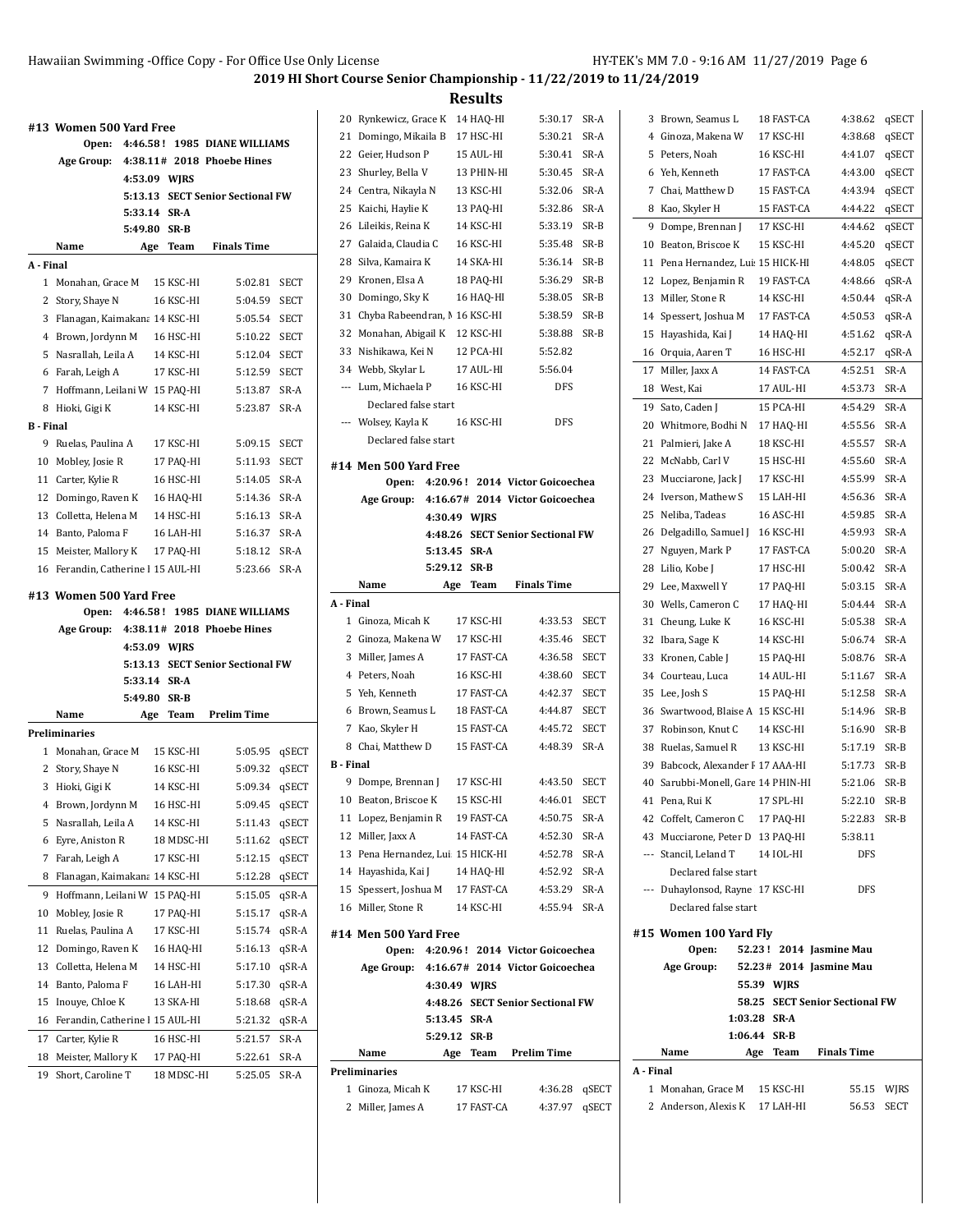|                | A - Final  (#15 Women 100 Yard Fly) |                            |                                |             |                  | *21 Mobley, Josie R                    | 17 PAQ-HI              | 1:00.74 qSR-A                  |            |
|----------------|-------------------------------------|----------------------------|--------------------------------|-------------|------------------|----------------------------------------|------------------------|--------------------------------|------------|
|                | 3 Tengan, Korrie M                  | 16 WAC-HI                  | 56.82 SECT                     |             |                  | 23 Shurley, Bella V                    | 13 PHIN-HI             | 1:01.10                        | qSR-A      |
|                | 4 Jago, Caylah D                    | 17 LIFE-AZ                 | 56.94 SECT                     |             |                  | 24 Ishii, Yu                           | 16 IOL-HI              | 1:01.82                        | qSR-A      |
|                | 5 Zeebe, Andrea M                   | 15 KSC-HI                  | 57.41 SECT                     |             |                  | 25 Watts, Mackenzie L                  | 15 PAQ-HI              | 1:01.90                        | SR-A       |
|                | 6 Barthel, Alanakealoh 16 AUL-HI    |                            | 57.79 SECT                     |             |                  | 26 Wen, Deanna H                       | 12 PAQ-HI              | 1:02.01 SR-A                   |            |
|                | 7 Kong, Tehani L                    | 15 AUL-HI                  | 57.96 SECT                     |             |                  | 27 Page, Afton O                       | 15 MDSC-HI             | 1:02.04                        | SR-A       |
|                | 8 Nasrallah, Leila A                | 14 KSC-HI                  | 58.68 SR-A                     |             |                  | 28 Fujiwara, Ciera E                   | 13 PAQ-HI              | 1:02.15 SR-A                   |            |
| <b>B</b> Final |                                     |                            |                                |             | 29               | Misailidis, Katherine 14 KSC-HI        |                        | 1:02.19 SR-A                   |            |
|                | 9 Sasaki, Erin K                    | 17 PAQ-HI                  | 58.89                          | SR-A        |                  | 30 Short, Caroline T                   | 18 MDSC-HI             | 1:02.27 SR-A                   |            |
|                | 10 Yu, Linda H                      | 15 TRID-CA                 | 58.93 SR-A                     |             |                  | 31 King, Maria L                       | 15 IA-HI               | 1:02.67 SR-A                   |            |
|                | 11 Domingo, Mikaila B               | 17 HSC-HI                  | 59.23 SR-A                     |             |                  | 32 Miller, Sage M                      | 12 KSC-HI              | 1:02.80 SR-A                   |            |
| 12             | Tanaka, Elena H                     | 15 PAQ-HI                  | 59.31 SR-A                     |             |                  | 33 Brandon, Tea K                      | 13 KSC-HI              | 1:02.86 SR-A                   |            |
|                | 13 Nakaya, Naomi M                  | 14 KSC-HI                  | 59.53 SR-A                     |             |                  | 34 Prawira, Kelly D                    | 16 TRID-CA             | 1:03.14 SR-A                   |            |
| 14             | Limasa, Charlie Ann   14 KSC-HI     |                            | 59.59 SR-A                     |             |                  | *35 Labbe, Alexandria C                | 13 IOL-HI              | 1:03.73 SR-B                   |            |
|                | 15 Gacutan, Victoria E              | 17 PAQ-HI                  | 59.93 SR-A                     |             |                  | *35 Palaualelo, Kamaile 1 15 AUL-HI    |                        | 1:03.73 SR-B                   |            |
|                | 16 Pellettieri, Kamille K 16 HSC-HI |                            | 1:01.35 SR-A                   |             |                  | 37 Story, Shaye N                      | 16 KSC-HI              | 1:04.11 SR-B                   |            |
| C - Final      |                                     |                            |                                |             | 38               | Eyre, Aniston R                        | 18 MDSC-HI             | 1:04.22 SR-B                   |            |
|                | 17 Swartwood, Belise A 13 KSC-HI    |                            | 59.93 SR-A                     |             |                  | 39 Low, Natalie                        | 15 HSC-HI              | 1:04.46 SR-B                   |            |
|                | 18 Mobley, Josie R                  | 17 PAQ-HI                  | 1:00.02 SR-A                   |             |                  | 40 Yasumi, Sala                        | 13 KSC-HI              | 1:04.61 SR-B                   |            |
|                | 19 Reiter, Jennifer L               | 15 AUL-HI                  | 1:00.43 SR-A                   |             |                  | 41 Kim, Noelle C                       | 15 PCA-HI              | 1:04.80 SR-B                   |            |
|                | 20 Shurley, Bella V                 | 13 PHIN-HI                 | 1:00.58 SR-A                   |             |                  | 42 Yamada, Madison D                   | 16 HSC-HI              | 1:04.98 SR-B                   |            |
|                | *21 Layman, Audrey G                | 20 LIFE-AZ                 | 1:00.60 SR-A                   |             | 43               | Campbell, Keanna L                     | 15 IA-HI               | 1:05.47 SR-B                   |            |
|                | *21 Jiang, Christie                 | 14 KSC-HI                  | 1:00.60 SR-A                   |             |                  | 44 Fujiwara, Jenna K                   | 16 PAQ-HI              | 1:05.66 SR-B                   |            |
|                | 23 Eiting, Madison H                | 17 IA-HI                   | 1:01.93 SR-A                   |             |                  | 45 Kela, Nawai M                       | 14 AUL-HI              | 1:06.07 SR-B                   |            |
|                | 24 Ishii, Yu                        | 16 IOL-HI                  | 1:02.40 SR-A                   |             | 46               | Monahan, Abigail K                     | 12 KSC-HI              | 1:06.41 SR-B                   |            |
|                |                                     |                            |                                |             |                  | 47 Kaneshiro, Skylar L                 | 13 HSC-HI              | 1:06.78                        |            |
|                | #15 Women 100 Yard Fly              |                            |                                |             | 48               | Ming, Brooke K                         | 15 KSC-HI              | 1:06.94                        |            |
|                | Open:                               |                            | 52.23! 2014 Jasmine Mau        |             | 49               | Lee, Jada Y                            | 12 UN-02-HI            |                                |            |
|                | <b>Age Group:</b>                   |                            | 52.23# 2014 Jasmine Mau        |             |                  | --- Croll, Lauren K                    | 16 KSC-HI              | 1:07.84<br>DFS                 |            |
|                |                                     | 55.39 WJRS                 |                                |             |                  | Declared false start                   |                        |                                |            |
|                |                                     |                            | 58.25 SECT Senior Sectional FW |             |                  | --- Takashige, Kaya W                  | 17 HSC-HI              | DFS                            |            |
|                |                                     | 1:03.28 SR-A               |                                |             |                  | Declared false start                   |                        |                                |            |
|                | Name                                | $1:06.44$ SR-B<br>Age Team | <b>Prelim Time</b>             |             |                  | --- Garcia, Rose M                     | 17 IOL-HI              | <b>DFS</b>                     |            |
|                | Preliminaries                       |                            |                                |             |                  | Declared false start                   |                        |                                |            |
|                | 1 Monahan, Grace M                  |                            |                                |             |                  |                                        |                        |                                |            |
|                |                                     | 15 KSC-HI                  |                                | 56.01 qSECT |                  | #16 Men 100 Yard Fly                   |                        |                                |            |
|                | 2 Jago, Caylah D                    | 17 LIFE-AZ                 |                                | 57.06 qSECT |                  | Open:                                  |                        | 46.15! 2018 'Aukai Lileikis    |            |
| 3              | Tengan, Korrie M                    | 16 WAC-HI                  | 57.30                          | qSECT       |                  | Age Group:                             |                        | 45.73# 2019 ?aukai Lileikis    |            |
|                | 4 Zeebe, Andrea M                   | 15 KSC-HI                  |                                | 57.56 qSECT |                  |                                        | 49.59 WJRS             |                                |            |
|                | 5 Barthel, Alanakealoh 16 AUL-HI    |                            |                                | 57.82 qSECT |                  |                                        |                        | 52.09 SECT Senior Sectional FW |            |
|                | 6 Kong, Tehani L                    | 15 AUL-HI                  |                                | 58.12 qSECT |                  |                                        | 58.92 SR-A             |                                |            |
|                |                                     |                            |                                |             |                  |                                        |                        |                                |            |
|                | 7 Anderson, Alexis K                | 17 LAH-HI                  | 58.38                          | qSR-A       |                  |                                        | 1:01.87 SR-B           |                                |            |
| 9              | 8 Nasrallah, Leila A                | 14 KSC-HI                  | 58.50                          | qSR-A       |                  | Name                                   | Age<br>Team            | <b>Finals Time</b>             |            |
| 10             | Sasaki, Erin K                      | 17 PAQ-HI                  | 58.51                          | qSR-A       | A - Final        |                                        |                        |                                |            |
|                | Tanaka, Elena H                     | 15 PAQ-HI                  | 58.76                          | qSR-A       |                  | 1 Lyon, James E                        | 17 AUL-HI              | 50.67 SECT                     |            |
| 11             | Yu, Linda H                         | 15 TRID-CA                 | 58.98                          | qSR-A       |                  | 2 Saito, Aaron J                       | 17 HSC-HI              | 51.46 SECT                     |            |
| 12             | Limasa, Charlie Ann   14 KSC-HI     |                            | 59.32                          | qSR-A       |                  | 3 Sakamoto, Ray P                      | 17 PAQ-HI              | 51.52 SECT                     |            |
| 13             | Gacutan, Victoria E                 | 17 PAQ-HI                  | 59.42                          | qSR-A       |                  | 4 Lofton, Corbin R                     | 18 KSC-HI              | 52.01 SECT                     |            |
| 14             | Pellettieri, Kamille K 16 HSC-HI    |                            | 59.62                          | qSR-A       | 5                | Orquia, Aaren T                        | 16 HSC-HI              | 52.15 SR-A                     |            |
| 15             | Domingo, Mikaila B                  | 17 HSC-HI                  | 59.64                          | qSR-A       | 6                | Caps, Thomas R                         | 15 AUL-HI              | 52.66 SR-A                     |            |
|                | 16 Nakaya, Naomi M                  | 14 KSC-HI                  | 1:00.22 qSR-A                  |             |                  | 7 Wojack, Kosmo O                      | 17 HSC-HI              | 52.95 SR-A                     |            |
| 17             | Swartwood, Belise A 13 KSC-HI       |                            | 1:00.25                        | qSR-A       |                  | 8 Copp, Noa L                          | 17 KSC-HI              | 53.15                          | SR-A       |
| 18             | Reiter, Jennifer L                  | 15 AUL-HI                  | 1:00.48 qSR-A                  |             | <b>B</b> - Final |                                        |                        |                                |            |
| 19             | Eiting, Madison H                   | 17 IA-HI                   | 1:00.53 qSR-A                  |             |                  | 9 Chang, Matthew S                     | 16 KSC-HI              | 53.12 SR-A                     |            |
|                | 20 Layman, Audrey G                 | 20 LIFE-AZ                 | 1:00.57 qSR-A                  |             | 10               | West, Zachary                          | 15 AUL-HI              | 53.13 SR-A                     |            |
|                | *21 Jiang, Christie                 | 14 KSC-HI                  | 1:00.74 qSR-A                  |             |                  | 11 Lin, Tyson C<br>12 Alejado, Devin K | 16 KSC-HI<br>17 KSC-HI | 53.27 SR-A                     | 53.31 SR-A |

|           | 13 Parker, Kaden S               | 16 ASC-HI   |                                 | 53.76 | SR-A  |
|-----------|----------------------------------|-------------|---------------------------------|-------|-------|
|           | 14 Seminavage, Connor 13 HSC-HI  |             |                                 | 54.03 | SR-A  |
|           | 15 Francis, Jaden                | 17 MSC-US   |                                 | 54.19 | SR-A  |
|           | 16 Nakatsu, Ken M                | 15 PAQ-HI   |                                 | 54.49 | SR-A  |
| C - Final |                                  |             |                                 |       |       |
| 17        | Brown, Seamus L                  | 18 FAST-CA  |                                 | 53.09 | SR-A  |
|           | 18 Delgadillo, Samuel J          | 16 KSC-HI   |                                 | 53.65 | SR-A  |
|           | 19 Morehart, Jack                | 16 PAQ-HI   |                                 | 55.12 | SR-A  |
|           | 20 Taufahema, Joshua M 14 IOL-HI |             |                                 | 55.23 | SR-A  |
|           | 21 Ravelo, Ethan K               | 17 AUL-HI   |                                 |       | SR-A  |
|           |                                  |             |                                 | 55.38 |       |
|           | 22 Lombard, Caden G              | 15 KSC-HI   |                                 | 55.59 | SR-A  |
|           | 23 Dompe, Brennan J              | 17 KSC-HI   |                                 | 56.28 | SR-A  |
| $\cdots$  | Dresser, Reagan H                | 16 LIFE-AZ  |                                 | DQ    |       |
|           | <b>Alternating Kick</b>          |             |                                 |       |       |
|           | #16 Men 100 Yard Fly             |             |                                 |       |       |
|           | 46.15 !<br>Open:                 |             | 2018 'Aukai Lileikis            |       |       |
|           | Age Group:                       |             | 45.73# 2019 ?aukai Lileikis     |       |       |
|           | 49.59                            | <b>WJRS</b> |                                 |       |       |
|           | 52.09                            |             | <b>SECT Senior Sectional FW</b> |       |       |
|           | 58.92                            | SR-A        |                                 |       |       |
|           | 1:01.87                          | SR-B        |                                 |       |       |
|           | Name<br>Age                      | Team        | <b>Prelim Time</b>              |       |       |
|           | Preliminaries                    |             |                                 |       |       |
|           | 1 Lofton, Corbin R               | 18 KSC-HI   |                                 | 51.58 | qSECT |
|           | 2 Saito, Aaron J                 | 17 HSC-HI   |                                 | 51.86 | qSECT |
|           | 3 Lyon, James E                  | 17 AUL-HI   |                                 | 51.91 | qSECT |
|           | 4 Orquia, Aaren T                | 16 HSC-HI   |                                 | 52.17 | qSR-A |
| 5         | Copp, Noa L                      | 17 KSC-HI   |                                 | 52.34 | qSR-A |
|           | 6 Wojack, Kosmo O                | 17 HSC-HI   |                                 | 53.05 | qSR-A |
| 7         | Sakamoto, Ray P                  | 17 PAQ-HI   |                                 | 53.11 | qSR-A |
|           | 8 Caps, Thomas R                 | 15 AUL-HI   |                                 | 53.36 | qSR-A |
| *9        | Chang, Matthew S                 | 16 KSC-HI   |                                 | 53.44 | qSR-A |
|           | *9 Lin, Tyson C                  | 16 KSC-HI   |                                 | 53.44 | qSR-A |
| 11        | Seminavage, Connor               | 13 HSC-HI   |                                 | 53.51 | qSR-A |
|           | 12 Parker, Kaden S               | 16 ASC-HI   |                                 | 54.07 | qSR-A |
|           | 13 Alejado, Devin K              | 17 KSC-HI   |                                 | 54.15 | qSR-A |
|           | 14 West, Zachary                 | 15 AUL-HI   |                                 | 54.37 | qSR-A |
|           | 15 Nakatsu, Ken M                | 15 PAQ-HI   |                                 | 54.46 | qSR-A |
| 16        | Francis, Jaden                   | 17 MSC-US   |                                 | 54.49 | qSR-A |
| 17        | Delgadillo, Samuel J             | 16 KSC-HI   |                                 | 54.95 | qSR-A |
| 18        | Taufahema, Joshua M 14 IOL-HI    |             |                                 | 55.03 | qSR-A |
| 19        | Brown, Seamus L                  | 18 FAST-CA  |                                 | 55.66 | qSR-A |
| 20        |                                  | 16 LIFE-AZ  |                                 |       |       |
|           | Dresser, Reagan H                |             |                                 | 55.69 | qSR-A |
| 21        | Lombard, Caden G                 | 15 KSC-HI   |                                 | 55.82 | qSR-A |
| 22        | Dompe, Brennan J                 | 17 KSC-HI   |                                 | 55.96 | qSR-A |
| 23        | Ravelo, Ethan K                  | 17 AUL-HI   |                                 | 56.21 | qSR-A |
| 24        | Morehart, Jack                   | 16 PAQ-HI   |                                 | 56.40 | qSR-A |
| 25        | Yamamoto, Zane                   | 17 PAQ-HI   |                                 | 56.43 | SR-A  |
| 26        | Rodriguez, Angel                 | 20 IOL-HI   |                                 | 56.88 | SR-A  |
| 27        | Barrett, Edwin C                 | 15 MDSC-HI  |                                 | 56.92 | SR-A  |
| 28        | Spessert, Joshua M               | 17 FAST-CA  |                                 | 57.29 | SR-A  |
| 29        | Metrose, Kurt J                  | 17 HSC-HI   |                                 | 57.33 | SR-A  |
|           | 30 Weyrick, Kyle A               | 16 ASC-HI   |                                 | 57.74 | SR-A  |
| 31        | Chow, Justin K                   | 16 HAQ-HI   |                                 | 57.75 | SR-A  |
| 32        | Lilio, Kobe J                    | 17 HSC-HI   |                                 | 57.94 | SR-A  |
|           |                                  |             |                                 |       |       |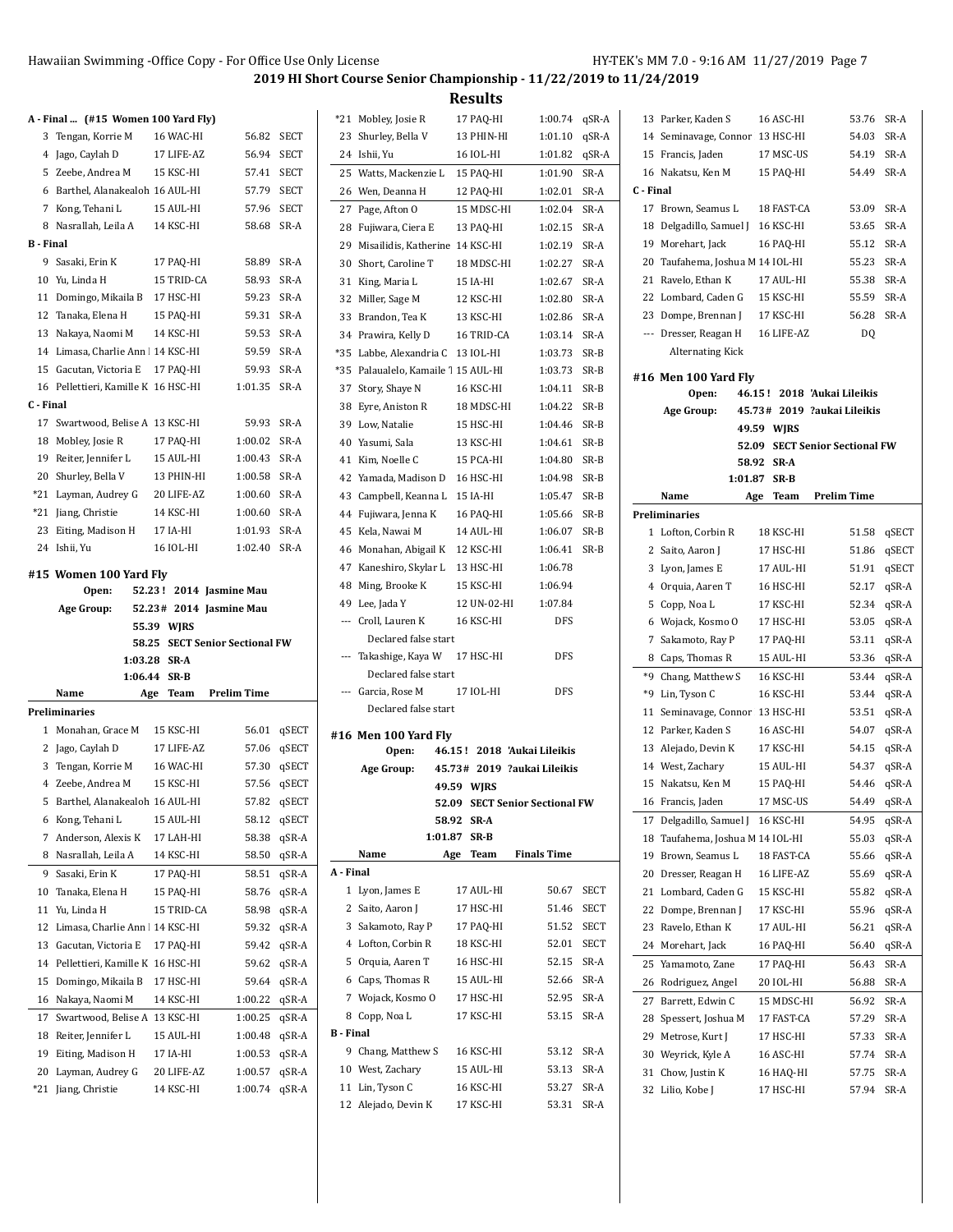# **2019 HI Short Course Senior Championship - 11/22/2019 to 11/24/2019**

|                  | Preliminaries  (#16 Men 100 Yard Fly)                  |             |                          |                                  |                  |
|------------------|--------------------------------------------------------|-------------|--------------------------|----------------------------------|------------------|
| 33               | Kaupalolo, Ka'eo A                                     |             | 16 HSC-HI                | 58.60                            | SR-A             |
|                  | 34 Castro, Sebastian                                   |             | 16 MSC-US                | 58.99                            | $SR-B$           |
| 35               | Uchino, Kota                                           |             | 18 IOL-HI                | 59.02                            | $SR-B$           |
| 36               | Poppe, Isreal                                          |             | 12 MSC-US                | 59.15                            | $SR-B$           |
|                  | 37 Courteau, Luca                                      |             | 14 AUL-HI                | 59.24                            | $SR-B$           |
| 38               | Lee, Jake W                                            |             | 14 UN-03-HI<br>14 HSC-HI | 59.25                            | $SR-B$           |
| 39<br>40         | Lamug, Raphael T<br>Stancil, Leland T                  |             | 14 IOL-HI                | 59.32<br>59.34                   | $SR-B$<br>$SR-B$ |
| 41               | Stewart, Kaimana A                                     |             | 18 ASC-HI                | 59.84                            | $SR-B$           |
| 42               | Soler. Kouske P                                        |             | 14 ASC-HI                | 59.89                            | $SR-B$           |
| 43               | Miller, Jaxx A                                         |             | 14 FAST-CA               | 59.94                            | $SR-B$           |
| 44               | Khurmi, Jai D                                          |             | 14 LIFE-AZ               | 1:00.00                          | $SR-B$           |
| 45               | Yara, Masahiko J                                       |             | 15 PAQ-HI                | 1:00.25                          | $SR-B$           |
| 46               | Otaka, Landen K                                        |             | 14 PCA-HI                | 1:02.96                          |                  |
| 47               | Poppe, Santiago M                                      |             | 18 MSC-US                | 1:02.97                          |                  |
| ---              | Duhaylonsod, Rayne 17 KSC-HI                           |             |                          | <b>DFS</b>                       |                  |
|                  | Declared false start                                   |             |                          |                                  |                  |
|                  |                                                        |             |                          |                                  |                  |
|                  | #17 Women 200 Yard IM<br>Open:                         | $2:01.78$ ! |                          | 2013 Jasmine Mau                 |                  |
|                  | Age Group:                                             |             |                          | 1:55.68# 2017 Franziska Weidner  |                  |
|                  |                                                        | 2:02.69     | <b>WIRS</b>              |                                  |                  |
|                  |                                                        | 2:10.35     |                          | <b>SECT Senior Sectional FW</b>  |                  |
|                  |                                                        | 2:21.35     | SR-A                     |                                  |                  |
|                  |                                                        | 2:28.42     | SR-B                     |                                  |                  |
|                  | Name                                                   | Age         | Team                     | <b>Finals Time</b>               |                  |
| A - Final        |                                                        |             |                          |                                  |                  |
| 1                | Tengan, Korrie M                                       |             | 16 WAC-HI                | 2:06.05                          | SECT             |
|                  |                                                        |             |                          |                                  |                  |
| 2                | Primiano, Gabrielle / 13 LIFE-AZ                       |             |                          | 2:08.96                          | SECT             |
| 3                | Ruelas, Paulina A                                      |             | 17 KSC-HI                | 2:10.14                          | <b>SECT</b>      |
| 4                | Tsuei, Kai-min C                                       |             | 15 TRID-CA               | 2:10.99                          | SR-A             |
| 5                | Swartwood, Belise A 13 KSC-HI                          |             |                          | 2:12.45                          | SR-A             |
|                  | 6 Prawira, Kelly D                                     |             | 16 TRID-CA               | 2:13.44                          | SR-A             |
| 7                | Sorensen, Anna I                                       |             | 17 ASC-HI                | 2:14.47                          | SR-A             |
| 8                | Sasaki, Erin K                                         |             | 17 PAQ-HI                | 2:15.54                          | SR-A             |
| <b>B</b> - Final |                                                        |             |                          |                                  |                  |
| 9                | Flanagan, Kaimakana 14 KSC-HI                          |             |                          | 2:13.42                          | SR-A             |
|                  | 10 Ginoza, Karissa M                                   |             | 14 HSC-HI                | 2:14.69                          | SR-A             |
|                  | 11 Misailidis, Katherine 14 KSC-HI                     |             |                          | 2:14.75                          | SR-A             |
| 12               | Colletta, Helena M                                     |             | 14 HSC-HI                | 2:16.22                          | SR-A             |
|                  | 13 King, Gessica H                                     |             | 16 KSC-HI                | 2:17.94                          | SR-A             |
|                  | 14 Kong, Tehani L                                      |             | 15 AUL-HI                | 2:20.38                          | SR-A             |
|                  | 15 Pellettieri, Kamille K 16 HSC-HI                    |             |                          | 2:21.20                          | SR-A             |
|                  | 16 Hioki, Gigi K                                       |             | 14 KSC-HI                | 2:23.76                          | SR-B             |
|                  | #17 Women 200 Yard IM                                  |             |                          |                                  |                  |
|                  | Open:                                                  |             |                          | 2:01.78! 2013 Jasmine Mau        |                  |
|                  | Age Group:                                             |             |                          | 1:55.68# 2017 Franziska Weidner  |                  |
|                  |                                                        |             | 2:02.69 WJRS             |                                  |                  |
|                  |                                                        |             |                          | 2:10.35 SECT Senior Sectional FW |                  |
|                  |                                                        |             | 2:21.35 SR-A             |                                  |                  |
|                  |                                                        |             | 2:28.42 SR-B             |                                  |                  |
|                  | Name                                                   |             | Age Team                 | <b>Prelim Time</b>               |                  |
|                  | Preliminaries                                          |             |                          |                                  |                  |
| 2                | 1 Tengan, Korrie M<br>Primiano, Gabrielle A 13 LIFE-AZ |             | 16 WAC-HI                | 2:07.93<br>2:08.72               | qSECT<br>qSECT   |

|                          |                                            | <b>Results</b> |         |        |
|--------------------------|--------------------------------------------|----------------|---------|--------|
| 3                        | Swartwood, Belise A 13 KSC-HI              |                | 2:13.00 | qSR-A  |
| $\overline{4}$           | Tsuei, Kai-min C                           | 15 TRID-CA     | 2:13.85 | aSR-A  |
| 5                        | Ruelas, Paulina A                          | 17 KSC-HI      | 2:14.19 | qSR-A  |
| 6                        | Sorensen, Anna I                           | 17 ASC-HI      | 2:14.36 | qSR-A  |
| 7                        | Prawira, Kelly D                           | 16 TRID-CA     | 2:14.57 | qSR-A  |
| 8                        | Sasaki, Erin K                             | 17 PAQ-HI      | 2:14.58 | qSR-A  |
| 9                        | Pellettieri, Kamille K                     | 16 HSC-HI      | 2:14.89 | qSR-A  |
| 10                       | Flanagan, Kaimakana 14 KSC-HI              |                | 2:15.54 | qSR-A  |
| 11                       | Ginoza, Karissa M                          | 14 HSC-HI      | 2:16.27 | aSR-A  |
| 12                       | Misailidis, Katherine                      | 14 KSC-HI      | 2:16.98 | qSR-A  |
| 13                       | Kong, Tehani L                             | 15 AUL-HI      | 2:17.58 | qSR-A  |
| 14                       | Colletta. Helena M                         | 14 HSC-HI      | 2:17.81 | qSR-A  |
| 15                       | King, Gessica H                            | 16 KSC-HI      | 2:18.24 | qSR-A  |
| 16                       | Hioki, Gigi K                              | 14 KSC-HI      | 2:18.66 | qSR-A  |
| 17                       | Yu, Linda H                                | 15 TRID-CA     | 2:18.80 | SR-A   |
| 18                       | Farah, Leigh A                             | 17 KSC-HI      | 2:18.87 | SR-A   |
| 19                       |                                            | 17 PAO-HI      | 2:19.23 | SR-A   |
| 20                       | Meister, Mallory K                         |                |         |        |
|                          | Jiang, Christie                            | 14 KSC-HI      | 2:19.58 | SR-A   |
| 22                       | Yasumi, Sala                               | 13 KSC-HI      | 2:19.84 | SR-A   |
| 23                       | Carter, Kylie R                            | 16 HSC-HI      | 2:20.25 | SR-A   |
| 24                       | Campbell, Keanna L                         | 15 IA-HI       | 2:20.26 | SR-A   |
| 25                       | Hoffmann, Leilani W                        | 15 PAQ-HI      | 2:20.66 | SR-A   |
| 26                       | Lileikis, Reina K                          | 14 KSC-HI      | 2:20.72 | SR-A   |
| 27                       | Jones, Colette L                           | 15 PAQ-HI      | 2:21.06 | SR-A   |
| 28                       | Short, Caroline T                          | 18 MDSC-HI     | 2:22.08 | SR-B   |
| 29                       | Jeremiah, Jordana K                        | 14 PCA-HI      | 2:22.25 | SR-B   |
| 30                       | Watts, Mackenzie L                         | 15 PAQ-HI      | 2:22.64 | SR-B   |
| 31                       | Kim, Noelle C                              | 15 PCA-HI      | 2:23.64 | $SR-B$ |
| 32                       | Miller, Sage M                             | 12 KSC-HI      | 2:24.02 | SR-B   |
| 33                       | Centra, Nikayla N                          | 13 KSC-HI      | 2:24.28 | SR-B   |
| 34                       | Geier, Hudson P                            | 15 AUL-HI      | 2:24.29 | SR-B   |
| 35                       | Kau, Sydney W                              | 16 KSC-HI      | 2:24.78 | SR-B   |
| 36                       | Rynkewicz, Grace K                         | 14 HAQ-HI      | 2:25.37 | SR-B   |
| 37                       | Chong Tim, Henna B                         | 15 AUL-HI      | 2:26.88 | SR-B   |
| 38                       | Monahan, Mia A                             | 13 KSC-HI      | 2:26.95 | SR-B   |
| 39                       | Oshiro, Kelsey G                           | 16 PAQ-HI      | 2:27.52 | SR-B   |
| 40                       | Silva, Kamaira K                           | 14 SKA-HI      | 2:33.18 |        |
| 41                       | Fujiwara, Ciera E                          | 13 PAQ-HI      | 2:33.23 |        |
|                          | --- Chua-Chiaco, Katelyn 17 KSC-HI         |                | DO      |        |
|                          | No Show Penalty Event - Misc               |                |         |        |
| $\overline{\phantom{a}}$ | Lee, Jada Y                                | 12 UN-02-HI    | DQ      |        |
|                          | Arms not in same horizontal plane - breast |                |         |        |
|                          | --- Ching, Malia M                         | 16 PAQ-HI      | DFS     |        |
|                          | Declared false start - Misc                |                |         |        |
|                          | --- Croll, Lauren K                        | 16 KSC-HI      | DFS     |        |
|                          | Declared false start - Misc                |                |         |        |
|                          | --- Lum, Michaela P                        | 16 KSC-HI      | DFS     |        |
|                          | Declared false start - Misc                |                |         |        |
|                          |                                            |                |         |        |

|                  | #18 Men 200 Yard IM              |              |                         |                                  |              |
|------------------|----------------------------------|--------------|-------------------------|----------------------------------|--------------|
|                  | Open:                            |              |                         | 1:45.50! 2017 Metin Aydin        |              |
|                  | Age Group:                       |              |                         | 1:45.50# 2017 Metin Aydin        |              |
|                  |                                  |              | 1:50.79 WJRS            |                                  |              |
|                  |                                  | 1:57.48      |                         | <b>SECT Senior Sectional FW</b>  |              |
|                  |                                  | 2:10.47      | SR A                    |                                  |              |
|                  |                                  | 2:16.99      | SR-B                    |                                  |              |
|                  | Name                             |              | Age Team                | <b>Finals Time</b>               |              |
| A - Final        |                                  |              |                         |                                  |              |
| 1                | Reiter, Jonathan T               |              | 17 AUL-HI               | 1:54.16                          | <b>SECT</b>  |
|                  | 2 Caps, Thomas R                 |              | 15 AUL-HI               | 1:55.19                          | <b>SECT</b>  |
|                  | 3 Ginoza, Makena W               |              | 17 KSC-HI               | 1:57.10                          | <b>SECT</b>  |
|                  | 4 Palmieri, Jake A               |              | 18 KSC-HI               | 1:58.50                          | SR-A         |
| 5                | Pena Hernandez, Lui 15 HICK-HI   |              |                         | 2:01.81                          | SR-A         |
|                  | 6 Copp, Noa L                    |              | 17 KSC-HI               | 2:02.01                          | SR-A         |
|                  | 7 Orquia, Aaren T                |              | 16 HSC-HI               | 2:05.59                          | SR-A         |
|                  | --- Lyon, James E                |              | 17 AUL-HI               | DQ                               |              |
|                  | Double pull / kicks - breast     |              |                         |                                  |              |
| <b>B</b> - Final |                                  |              |                         |                                  |              |
|                  | 9 Yeh, Kenneth                   |              | 17 FAST-CA              | 2:01.00                          | SR-A         |
|                  | 10 Loo, Na'inoa J                |              | 16 HAQ-HI               | 2:02.76                          | SR-A         |
|                  | 11 Sakamoto, Tyler S             |              | 17 PAQ-HI               | 2:02.86                          | SR-A         |
|                  | 12 Miller, James A               |              | 17 FAST-CA              | 2:03.04                          | SR-A         |
|                  | 13 Francis, Jaden                |              | 17 MSC-US               | 2:03.18                          | SR-A         |
|                  | 14 West, Kai                     |              | 17 AUL-HI               | 2:04.10                          | SR-A         |
|                  | 15 Chang, Matthew S              |              | 16 KSC-HI               | 2:05.50                          | SR-A         |
|                  | 16 Cheung, Luke K                |              | 16 KSC-HI               | 2:05.99                          | SR-A         |
|                  |                                  |              |                         |                                  |              |
|                  | #18 Men 200 Yard IM              |              |                         |                                  |              |
|                  |                                  |              |                         | Open: 1:45.50! 2017 Metin Aydin  |              |
|                  | Age Group:                       |              |                         | 1:45.50# 2017 Metin Aydin        |              |
|                  |                                  |              | 1:50.79 WJRS            |                                  |              |
|                  |                                  |              |                         | 1:57.48 SECT Senior Sectional FW |              |
|                  |                                  | 2:10.47      | SR A                    |                                  |              |
|                  |                                  | 2:16.99 SR-B |                         |                                  |              |
|                  | Name                             |              | Age Team                | <b>Prelim Time</b>               |              |
|                  | <b>Preliminaries</b>             |              |                         |                                  |              |
|                  | 1 Ginoza, Makena W               |              | 17 KSC-HI<br>18 KSC-HI  | 1:58.24<br>1:58.29               | qSR-A        |
|                  | 2 Palmieri, Jake A               |              |                         |                                  | qSR-A        |
|                  | 3 Caps, Thomas R                 |              | 15 AUL-HI               | 1:59.50 qSR-A                    |              |
| 4                | Reiter, Jonathan T               |              | 17 AUL-HI               | 2:00.01                          | qSR-A        |
| 5                | Lyon, James E                    |              | 17 AUL-HI               | 2:00.42                          | qSR-A        |
| 6                | Copp, Noa L                      |              | 17 KSC-HI               | 2:00.69                          | qSR-A        |
| 7                | Pena Hernandez, Lui 15 HICK-HI   |              |                         | 2:01.00                          | qSR-A        |
| 8                | Orquia, Aaren T                  |              | 16 HSC-HI               | 2:01.57                          | qSR-A        |
| 9                | Yeh, Kenneth                     |              | 17 FAST-CA              | 2:01.79                          | qSR-A        |
| 10               | Loo, Na'inoa J                   |              | 16 HAQ-HI               | 2:03.69                          | qSR-A        |
| 11               | West, Kai                        |              | 17 AUL-HI               | 2:04.33                          | qSR-A        |
| 12               | Francis, Jaden                   |              | 17 MSC-US               | 2:04.34                          | qSR-A        |
| 13               | Cheung, Luke K                   |              | 16 KSC-HI               | 2:04.53                          | qSR-A        |
| 14               | Sakamoto, Tyler S                |              | 17 PAQ-HI               | 2:04.64                          | qSR-A        |
| 15               | Miller, James A                  |              | 17 FAST-CA              | 2:04.89                          | qSR-A        |
| 16               | Chang, Matthew S                 |              | 16 KSC-HI               | 2:05.08                          | qSR-A        |
| 17<br>18         | Lin, Tyson C<br>Barrett, Edwin C |              | 16 KSC-HI<br>15 MDSC-HI | 2:05.21<br>2:06.45               | SR-A<br>SR-A |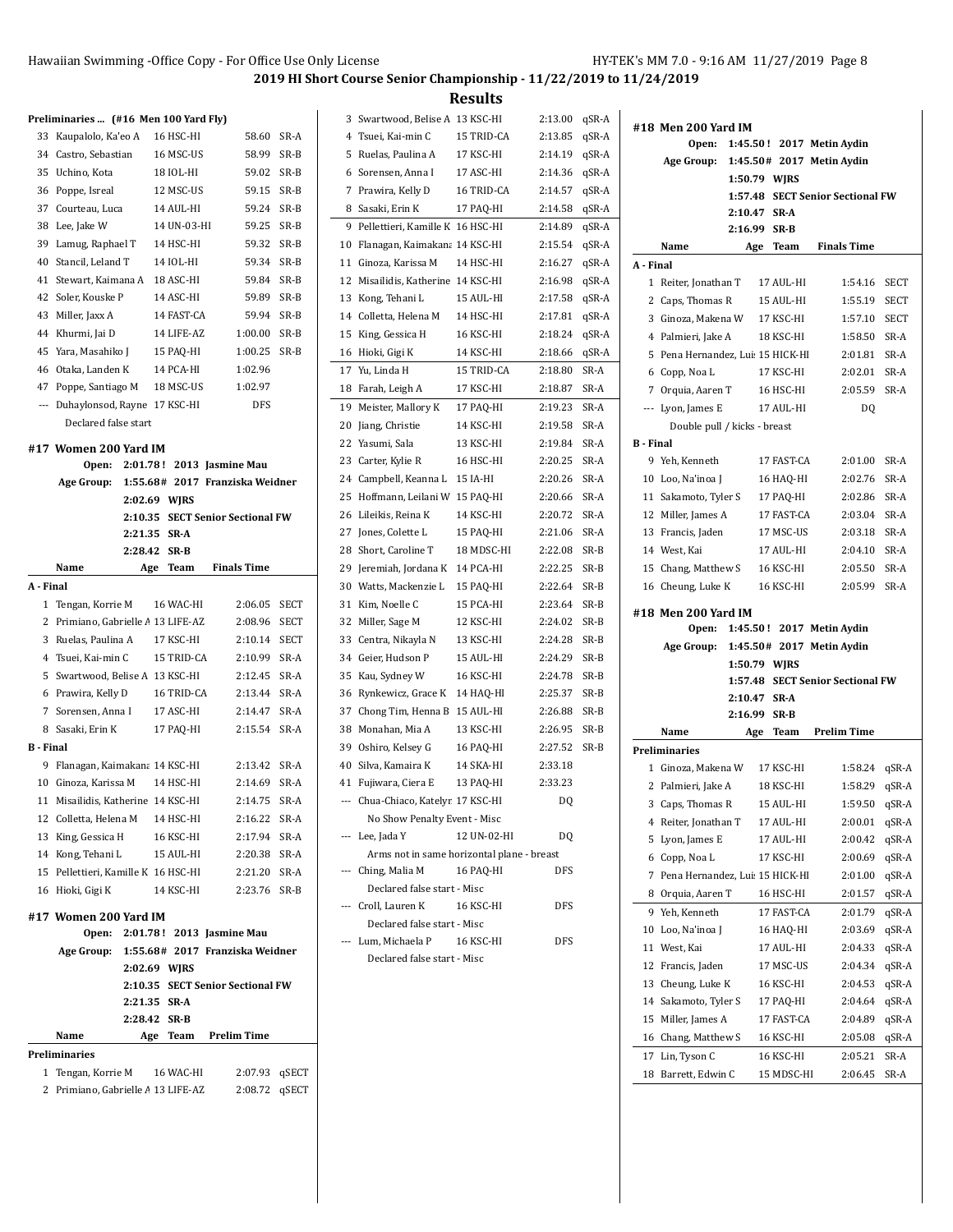**2019 HI Short Course Senior Championship - 11/22/2019 to 11/24/2019**

## **Results**

### **Preliminaries ... (#18 Men 200 Yard IM)**

|                          | Preliminaries  (#18 Men 200 Yard IM)         |            |                                  |             |
|--------------------------|----------------------------------------------|------------|----------------------------------|-------------|
| 19                       | Sakamoto, Ray P                              | 17 PAQ-HI  | 2:06.60                          | SR-A        |
| $*20$                    | Neliba, Tadeas                               | 16 ASC-HI  | 2:06.64                          | SR-A        |
| *20                      | Swartwood, Blaise A 15 KSC-HI                |            | 2:06.64                          | SR-A        |
| 22                       | Kao, Skyler H                                | 15 FAST-CA | 2:06.66                          | SR-A        |
| 23                       | Mucciarone, Jack J                           | 17 KSC-HI  | 2:07.39                          | SR-A        |
| 24                       | Hayashida, Kai J                             | 14 HAQ-HI  | 2:08.45                          | SR-A        |
| 25                       | Spessert, Joshua M                           | 17 FAST-CA | 2:08.46                          | SR-A        |
| 26                       | Lofton, Corbin R                             | 18 KSC-HI  | 2:08.73                          | SR-A        |
| 27                       | Iwamura, Kai T                               | 15 SPL-HI  | 2:09.53                          | SR-A        |
| 28                       | Nguyen, Mark P                               | 17 FAST-CA | 2:09.74                          | SR-A        |
| 29                       | Weyrick, Kyle A                              | 16 ASC-HI  | 2:09.89                          | SR-A        |
| 30                       | Lombard, Caden G                             | 15 KSC-HI  | 2:10.06                          | SR-A        |
| 31                       | Uchino, Kota                                 | 18 IOL-HI  | 2:11.46                          | SR-B        |
| 32                       | Dane, Noah                                   | 17 PAQ-HI  | 2:11.82                          | SR-B        |
| 33                       | Morehart, Jack                               | 16 PAQ-HI  | 2:12.55                          | SR-B        |
| 34                       | Stancil, Leland T                            | 14 IOL-HI  | 2:13.37                          | SR-B        |
| 35                       | Soler, Kouske P                              | 14 ASC-HI  | 2:14.67                          | $SR-B$      |
| 36                       | Chai, Matthew D                              | 15 FAST-CA | 2:14.71                          | $SR-B$      |
|                          | 37 Lee, Maxwell Y                            | 17 PAQ-HI  | 2:18.27                          |             |
| 38                       | Babcock, Alexander I 17 AAA-HI               |            | 2:18.47                          |             |
| $\overline{\phantom{a}}$ | Kronen, Cable J                              | 15 PAQ-HI  | D <sub>0</sub>                   |             |
|                          | Shoulders past vertical toward breast - back |            |                                  |             |
| ---                      | Ibara, Sage K                                | 14 KSC-HI  | DQ                               |             |
|                          | Delay initiating turn - back                 |            |                                  |             |
| ---                      | Taufahema, Joshua M 14 IOL-HI                |            | DFS                              |             |
|                          |                                              |            |                                  |             |
|                          | Declared false start - Misc                  |            |                                  |             |
|                          | #19 Women 200 Yard Back                      |            |                                  |             |
|                          | 2:00.52 !<br>Open:                           |            | 2013 Jasmine Mau                 |             |
|                          | Age Group: 1:56.79#                          |            | 2005 Nicole Mackey               |             |
|                          | 2:00.99 WJRS                                 |            |                                  |             |
|                          |                                              |            | 2:07.80 SECT Senior Sectional FW |             |
|                          | 2:23.26                                      | SR-A       |                                  |             |
|                          | 2:30.42                                      | SR-B       |                                  |             |
|                          | Name<br>Age                                  | Team       | <b>Finals Time</b>               |             |
| A - Final                |                                              |            |                                  |             |
| $\mathbf{1}$             | Barthel, Alanakealoh 16 AUL-HI               |            | 2:01.66                          | SECT        |
| 2                        | Zeebe, Andrea M                              | 15 KSC-HI  | 2:03.58                          | SECT        |
| 3                        | Tsuei, Kai-min C                             | 15 TRID-CA | 2:04.18                          | <b>SECT</b> |
|                          | 4 Monahan, Grace M                           | 15 KSC-HI  | 2:05.07                          | SECT        |
| 5                        | Tengan, Korrie M                             | 16 WAC-HI  | 2:06.97                          | SECT        |
|                          | 6 Reiter, Jennifer L                         | 15 AUL-HI  | 2:09.42                          | SR-A        |
|                          | 7 Ferandin, Catherine 1 15 AUL-HI            |            | 2:09.45                          | SR-A        |
| 8                        | Brown, Jordynn M                             | 16 HSC-HI  | 2:09.57                          | SR-A        |
| B - Final                |                                              |            |                                  |             |
| 9                        | Nasrallah, Leila A                           | 14 KSC-HI  | 2:09.53                          | SR-A        |
| 10                       | Anderson, Alexis K                           | 17 LAH-HI  | 2:10.28                          | SR-A        |
| 11                       | King, Maria L                                | 15 IA-HI   | 2:10.80                          | SR-A        |
| 12                       | Page, Afton O                                | 15 MDSC-HI | 2:12.50                          | SR-A        |
| 13                       | Ginoza, Karissa M                            | 14 HSC-HI  | 2:12.78                          | SR-A        |
| 14                       | Lee, Melia L                                 | 13 IA-HI   | 2:13.53                          | SR-A        |
| 15                       | Shurley, Bella V                             | 13 PHIN-HI | 2:14.27                          | SR-A        |

|       | #19 Women 200 Yard Back<br>Open: |     |              | 2:00.52! 2013 Jasmine Mau       |       |
|-------|----------------------------------|-----|--------------|---------------------------------|-------|
|       | Age Group:                       |     |              | 1:56.79# 2005 Nicole Mackey     |       |
|       | 2:00.99                          |     | <b>WIRS</b>  |                                 |       |
|       | 2:07.80                          |     |              | <b>SECT Senior Sectional FW</b> |       |
|       |                                  |     | SR-A         |                                 |       |
|       | 2:23.26<br>2:30.42               |     |              |                                 |       |
|       | Name                             |     | SR-B<br>Team | <b>Prelim Time</b>              |       |
|       | <b>Preliminaries</b>             | Age |              |                                 |       |
| 1     | Barthel, Alanakealoh 16 AUL-HI   |     |              |                                 |       |
|       |                                  |     |              | 2:04.61                         | qSECT |
| 2     | Zeebe, Andrea M                  |     | 15 KSC-HI    | 2:05.60                         | qSECT |
| 3     | Tsuei, Kai-min C                 |     | 15 TRID-CA   | 2:06.59                         | qSECT |
| 4     | Tengan, Korrie M                 |     | 16 WAC-HI    | 2:07.13                         | qSECT |
| 5     | Monahan, Grace M                 |     | 15 KSC-HI    | 2:08.65                         | qSR-A |
| 6     | Reiter, Jennifer L               |     | 15 AUL-HI    | 2:09.14                         | qSR-A |
| 7     | Ferandin, Catherine I 15 AUL-HI  |     |              | 2:10.12                         | qSR-A |
| 8     | Brown, Jordynn M                 |     | 16 HSC-HI    | 2:10.58                         | qSR-A |
| 9     | Nasrallah, Leila A               |     | 14 KSC-HI    | 2:10.86                         | qSR-A |
| 10    | King, Maria L                    |     | 15 IA-HI     | 2:11.61                         | qSR-A |
| 11    | Anderson, Alexis K               |     | 17 LAH-HI    | 2:12.79                         | qSR-A |
| 12    | Lee, Melia L                     |     | 13 IA-HI     | 2:13.75                         | qSR-A |
| 13    | Shurley, Bella V                 |     | 13 PHIN-HI   | 2:13.88                         | qSR-A |
| 14    | Ginoza, Karissa M                |     | 14 HSC-HI    | 2:16.35                         | qSR-A |
| 15    | Page, Afton O                    |     | 15 MDSC-HI   | 2:16.46                         | qSR-A |
| 16    | Limasa, Charlie Ann   14 KSC-HI  |     |              | 2:17.57                         | qSR-A |
| 17    | Sasaki, Erin K                   |     | 17 PAQ-HI    | 2:18.04                         | SR-A  |
| 18    | Nakaya, Naomi M                  |     | 14 KSC-HI    | 2:18.64                         | SR-A  |
| 19    | Slawson, Taylor E                |     | 17 LIFE-AZ   | 2:18.95                         | SR-A  |
| 20    | Dauderman, Kailah S 12 LIFE-AZ   |     |              | 2:19.38                         | SR-A  |
| 21    | Sorensen, Anna I                 |     | 17 ASC-HI    | 2:19.42                         | SR-A  |
| 22    | Ishii, Yu                        |     | 16 IOL-HI    | 2:19.72                         | SR-A  |
| 23    | Galaida, Claudia C               |     | 16 KSC-HI    | 2:20.01                         | SR-A  |
| 24    | Ravelo, Lana K                   |     | 15 AUL-HI    | 2:20.22                         | SR-A  |
| 25    | Kau, Sydney W                    |     | 16 KSC-HI    | 2:20.48                         | SR-A  |
| $*26$ | Hoesel, Madeline K               |     | 17 SKA-HI    | 2:20.70                         | SR-A  |
| *26   | Kim, Noelle C                    |     | 15 PCA-HI    | 2:20.70                         | SR-A  |
| 28    | Andaya, Avalyne                  |     | 13 IOL-HI    | 2:20.79                         | SR-A  |
| 29    | Ching, Malia M                   |     | 16 PAQ-HI    | 2:20.93                         | SR-A  |
| 30    | Dagdagan, Neve A                 |     | 14 SPL-HI    | 2:21.04                         | SR-A  |
| 31    | Wert, Molly A                    |     | 15 LIFE-AZ   | 2:21.82                         | SR-A  |
| 32    | Reha, Tenley C                   |     | 14 KSC-HI    | 2:21.92                         | SR-A  |
| 33    | Miller, Courtney N               |     | 13 LIFE-AZ   | 2:22.32                         | SR-A  |
| 34    | Oshiro, Kelsey G                 |     | 16 PAQ-HI    | 2:23.21                         | SR-A  |
|       | Chyba Rabeendran, M 16 KSC-HI    |     |              |                                 |       |
| 35    |                                  |     |              | 2:24.13                         | SR-B  |
| 36    | Garo-Drzymala, Kayl: 17 KSC-HI   |     |              | 2:24.17                         | SR-B  |
| 37    | Owen, Sophia B                   |     | 12 IOL-HI    | 2:24.80                         | SR-B  |
| 38    | Ming, Brooke K                   |     | 15 KSC-HI    | 2:25.47                         | SR-B  |
| 39    | Dauderman, Isabelle 15 LIFE-AZ   |     |              | 2:25.79                         | SR-B  |
| 40    | Monahan, Abigail K               |     | 12 KSC-HI    | 2:30.67                         |       |
| 41    | Nishikawa, Kei N                 |     | 12 PCA-HI    | 2:31.63                         |       |
| 42    | Kaneshiro, Kenna Y               |     | 13 PCA-HI    | 2:34.56                         |       |
| ---   | Brandon, Tea K                   |     | 13 KSC-HI    | DQ                              |       |
|       | Delay initiating turn            |     |              |                                 |       |
| $---$ | Kronen, Elsa A                   |     | 18 PAQ-HI    | DQ                              |       |
|       | Delay initiating turn            |     |              |                                 |       |

|                  | --- Wolsey, Kayla K             |              | 16 KSC-HI  | DFS                              |              |
|------------------|---------------------------------|--------------|------------|----------------------------------|--------------|
|                  | Declared false start            |              |            |                                  |              |
|                  | --- Kela, Nawai M               |              | 14 AUL-HI  | <b>DFS</b>                       |              |
|                  | Declared false start            |              |            |                                  |              |
|                  |                                 |              |            |                                  |              |
|                  | #20  Men 200 Yard Back<br>Open: |              |            | 1:43.77! 2018 Kane Follows       |              |
|                  | Age Group:                      |              |            | 1:41.25# 2005 Hongzhe Sun        |              |
|                  |                                 | 1:49.99 WJRS |            |                                  |              |
|                  |                                 |              |            | 1:57.51 SECT Senior Sectional FW |              |
|                  |                                 | 2:13.97 SRA  |            |                                  |              |
|                  |                                 | 2:20.67 SR-B |            |                                  |              |
|                  | Name                            | Age          | Team       | <b>Finals Time</b>               |              |
| A - Final        |                                 |              |            |                                  |              |
|                  | 1 West, Zachary                 |              | 15 AUL-HI  | 1:54.76                          | <b>SECT</b>  |
|                  | 2 Tanner, Marshall D            |              | 21 LIFE-AZ | 1:55.62                          | <b>SECT</b>  |
|                  | 3 Peters, Noah                  |              | 16 KSC-HI  | 1:56.15                          | <b>SECT</b>  |
|                  | 4 Alejado, Devin K              |              | 17 KSC-HI  | 1:56.35                          | <b>SECT</b>  |
|                  | 5 McNabb, Carl V                |              | 15 HSC-HI  | 1:58.45                          | SR-A         |
|                  |                                 |              |            |                                  |              |
|                  | 6 Kao, Skyler H                 |              | 15 FAST-CA | 1:59.96<br>2:01.74               | SR-A<br>SR-A |
|                  | 7 Miller, Stone R               |              | 14 KSC-HI  |                                  |              |
|                  | 8   Nakatsu, Ken M              |              | 15 PAQ-HI  | 2:01.87                          | SR-A         |
| <b>B</b> - Final |                                 |              |            |                                  |              |
|                  | 9 Iverson, Mathew S             |              | 15 LAH-HI  | 1:59.53                          | SR-A         |
|                  | 10 Ginoza, Micah K              |              | 17 KSC-HI  | 2:00.19                          | SR-A         |
|                  | 11 Ravelo, Ethan K              |              | 17 AUL-HI  | 2:00.47                          | SR-A         |
|                  | 12 Beaton, Briscoe K            |              | 15 KSC-HI  | 2:03.13                          | SR-A         |
|                  | 13 Dompe, Brennan J             |              | 17 KSC-HI  | 2:03.75                          | SR-A         |
|                  | 14 Wong, Evan                   |              | 13 IOL-HI  | 2:04.36                          | SR-A         |
|                  | 15 Whitmore, Bodhi N            |              | 17 HAQ-HI  | 2:07.12                          | SR-A         |
|                  |                                 |              |            |                                  |              |
|                  | 16 Seminavage, Connor 13 HSC-HI |              |            | 2:15.21                          | SR-B         |
|                  | #20  Men 200 Yard Back          |              |            |                                  |              |
|                  | Open:                           |              |            | 1:43.77! 2018 Kane Follows       |              |
|                  | Age Group:                      |              |            | 1:41.25# 2005 Hongzhe Sun        |              |
|                  |                                 | 1:49.99 WJRS |            |                                  |              |
|                  |                                 |              |            | 1:57.51 SECT Senior Sectional FW |              |
|                  |                                 | 2:13.97 SRA  |            |                                  |              |
|                  |                                 | 2:20.67      | SR-B       |                                  |              |
|                  | Name                            | Age          | Team       | <b>Prelim Time</b>               |              |
|                  | Preliminaries                   |              |            |                                  |              |
| 1                | West, Zachary                   |              | 15 AUL-HI  | 1:55.61                          | qSECT        |
| 2                | Alejado, Devin K                |              | 17 KSC-HI  | 1:56.79                          | qSECT        |
| 3                | Tanner, Marshall D              |              | 21 LIFE-AZ | 1:57.82                          | qSR-A        |
| 4                | Nakatsu, Ken M                  |              | 15 PAO-HI  | 1:59.00                          | qSR-A        |
| 5                | McNabb, Carl V                  |              | 15 HSC-HI  | 1:59.20                          | qSR-A        |
| 6                | Peters, Noah                    |              | 16 KSC-HI  | 2:01.56                          | qSR-A        |
| 7                | Miller, Stone R                 |              | 14 KSC-HI  | 2:02.31                          | qSR-A        |
| 8                | Kao, Skyler H                   |              | 15 FAST-CA | 2:02.67                          | qSR-A        |
| 9                | Seminavage, Connor              |              | 13 HSC-HI  | 2:02.88                          | qSR-A        |
| 10               | Ginoza, Micah K                 |              | 17 KSC-HI  | 2:02.94                          | qSR-A        |
| $*11$            | Ravelo, Ethan K                 |              | 17 AUL-HI  | 2:03.25                          | qSR-A        |
| $*11$            | Iverson, Mathew S               |              | 15 LAH-HI  | 2:03.25                          | qSR-A        |
| 13               | Dompe, Brennan J                |              | 17 KSC-HI  | 2:03.63                          | qSR-A        |
| 14               | Beaton, Briscoe K               |              | 15 KSC-HI  | 2:03.91                          | qSR-A        |
| 15               | Wong, Evan                      |              | 13 IOL-HI  | 2:04.30                          | qSR-A        |
| 16               | Whitmore, Bodhi N               |              | 17 HAQ-HI  | 2:04.79                          | qSR-A        |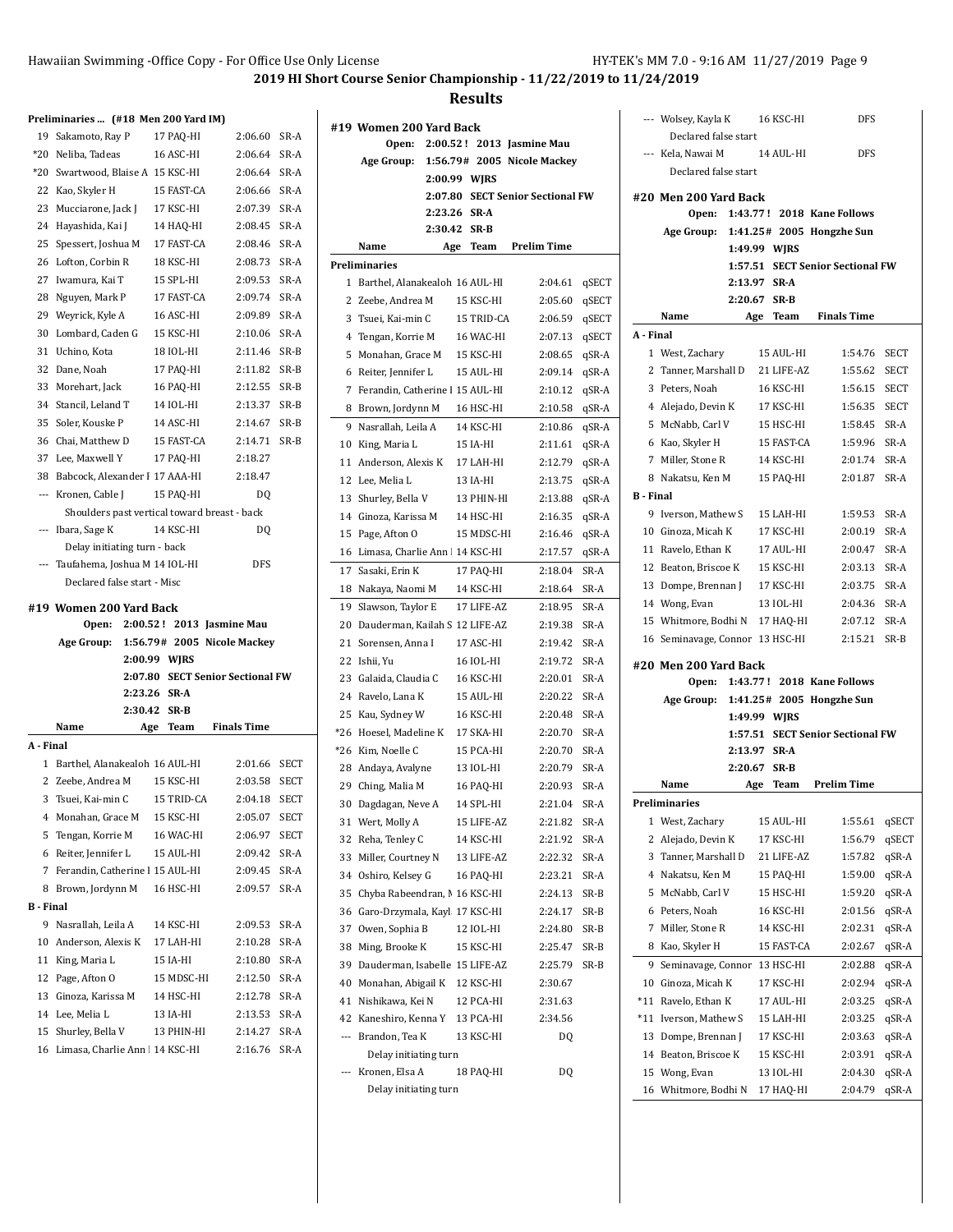## **Results**

25 Limasa, Charlie Ann | 14 KSC-HI 25.39 SR-A

**D - Final**

|                               | Hawaiian Swimming - Office Copy - For Office Use Or |             |                                 | 2019 HI Sh  |
|-------------------------------|-----------------------------------------------------|-------------|---------------------------------|-------------|
|                               | Preliminaries  (#20 Men 200 Yard Back)              |             |                                 |             |
| 17                            | Ibara, Sage K                                       | 14 KSC-HI   | 2:06.27                         | SR-A        |
|                               | 18 Saito, Aaron J                                   | 17 HSC-HI   | 2:09.11                         | SR-A        |
|                               | 19 Ruelas, Samuel R                                 | 13 KSC-HI   | 2:09.30                         | SR-A        |
|                               | 20 Kaupalolo, Ka'eo A                               | 16 HSC-HI   | 2:09.35                         | SR-A        |
|                               | 21 Sakamoto, Tyler S                                | 17 PAQ-HI   | 2:09.60                         | SR-A        |
|                               | 22 Yamamoto, Zane                                   | 17 PAQ-HI   | 2:09.75                         | SR-A        |
|                               | 23 Stewart, Kaimana A                               | 18 ASC-HI   | 2:10.23                         | SR-A        |
|                               | 24 Kealoha, Dustin H                                | 14 KSC-HI   | 2:11.07                         | SR-A        |
|                               | 25 Sarubbi-Monell, Gare 14 PHIN-HI                  |             | 2:12.04                         | SR-A        |
|                               | 26 Williams, Ryden M                                | 16 SKA-HI   | 2:13.09                         | SR-A        |
|                               | 27 Yara, Masahiko J                                 | 15 PAQ-HI   | 2:14.16                         | SR-B        |
|                               | 28 Arrillaga, Finn S                                | 13 IOL-HI   | 2:14.43                         | SR-B        |
|                               | 29 Coffelt, Cameron C                               | 17 PAQ-HI   | 2:14.67                         | SR-B        |
|                               | 30 Scott, Ben J                                     | 15 LIFE-AZ  | 2:15.87                         | SR-B        |
|                               | 31 Lombard, Caden G                                 | 15 KSC-HI   | 2:16.42                         | SR-B        |
|                               | 32 Robinson, Knut C                                 | 14 KSC-HI   | 2:19.09                         | $SR-B$      |
|                               | 33 Babcock, Alexander I 17 AAA-HI                   |             | 2:21.56                         |             |
|                               | 34 Mucciarone, Peter D 13 PAQ-HI                    |             | 2:22.62                         |             |
|                               |                                                     |             |                                 |             |
|                               | #21 Women 50 Yard Free<br>Open:                     |             | 22.93! 2013 Jasmine Mau         |             |
|                               | Age Group:                                          |             | 22.37# 2005 Melanie Schlanger   |             |
|                               |                                                     | 23.39 WJRS  |                                 |             |
|                               | 24.62                                               |             | <b>SECT Senior Sectional FW</b> |             |
|                               |                                                     | 26.15 SR-A  |                                 |             |
|                               | 27.46                                               | SR-B        |                                 |             |
|                               | Name                                                | Team<br>Age | <b>Finals Time</b>              |             |
| A - Final                     |                                                     |             |                                 |             |
|                               | 1 Garcia, Rose M                                    | 17 IOL-HI   | 24.09                           | <b>SECT</b> |
|                               | 2 Croll, Lauren K                                   | 16 KSC-HI   | 24.22                           | <b>SECT</b> |
|                               | 3 Tsuei, Kai-min C                                  | 15 TRID-CA  | 24.44                           | SECT        |
|                               | 4 Lee, Melia L                                      | 13 IA-HI    | 24.47                           | <b>SECT</b> |
|                               |                                                     |             |                                 |             |
|                               | 5 Yu, Linda H                                       | 15 TRID-CA  | 24.55                           | <b>SECT</b> |
|                               | 6 Story, Shaye N                                    | 16 KSC-HI   | 24.59 SECT                      |             |
|                               | 7 Barthel, Alanakealoh 16 AUL-HI                    |             | 24.67                           | SR-A        |
|                               | 8 Hioki, Gigi K                                     | 14 KSC-HI   | 24.76                           | SR-A        |
|                               |                                                     |             |                                 |             |
|                               | 9 Doherty, Ryanne E                                 | 17 ASC-HI   | 24.80                           | SR-A        |
|                               | 10 Brown, Jordynn M                                 | 16 HSC-HI   | 24.83                           | SR-A        |
|                               | 11 Ferandin, Catherine 1 15 AUL-HI                  |             | 24.84                           | SR-A        |
|                               | 12 Inouye, Chloe K                                  | 13 SKA-HI   | 24.92                           | SR-A        |
|                               | 13 Jiang, Christie                                  | 14 KSC-HI   | 25.13                           | SR-A        |
|                               | 14 Jago, Caylah D                                   | 17 LIFE-AZ  | 25.15                           | SR-A        |
|                               | 15 Mancini, Sofia C                                 | 16 LIFE-AZ  | 25.16                           | SR-A        |
|                               | 16 Domingo, Raven K                                 | 16 HAQ-HI   | 25.38                           | SR-A        |
|                               |                                                     |             |                                 |             |
|                               | 17 Flanagan, Kaimakana 14 KSC-HI                    |             | 25.33                           | SR-A        |
| <b>B</b> - Final<br>C - Final | 18 Mobley, Josie R                                  | 17 PAQ-HI   | 25.38                           | SR-A        |
|                               | 19 Kong, Tehani L                                   | 15 AUL-HI   | 25.42                           | SR-A        |

 Layman, Audrey G 20 LIFE-AZ 25.51 SR-A 22 Tanaka, Elena H 15 PAQ-HI 25.61 SR-A Ishii, Yu 16 IOL-HI 25.68 SR-A 24 Carter, Kylie R 16 HSC-HI 25.76 SR-A

| 26           | Primiano, Gabrielle A 13 LIFE-AZ |             |                                 | 25.53  | SR-A  |
|--------------|----------------------------------|-------------|---------------------------------|--------|-------|
| 27           | Ginoza, Karissa M                | 14 HSC-HI   |                                 | 25.63  | SR-A  |
| 28           | Gacutan, Victoria E              | 17 PAQ-HI   |                                 | 25.64  | SR-A  |
| 29           | Reiter, Jennifer L               | 15 AUL-HI   |                                 | 25.69  | SR-A  |
| 30           | Watts, Mackenzie L               | 15 PAQ-HI   |                                 | 25.76  | SR-A  |
| *31          | King, Maria L                    | 15 IA-HI    |                                 | 25.89  | SR-A  |
| $*31$        | Pellettieri, Kamille K 16 HSC-HI |             |                                 | 25.89  | SR-A  |
|              |                                  |             |                                 |        |       |
|              | #21 Women 50 Yard Free           |             |                                 |        |       |
|              | 22.93 !<br>Open:                 |             | 2013 Jasmine Mau                |        |       |
|              | Age Group:<br>22.37#             |             | 2005 Melanie Schlanger          |        |       |
|              | 23.39                            | <b>WJRS</b> |                                 |        |       |
|              | 24.62                            |             | <b>SECT Senior Sectional FW</b> |        |       |
|              | 26.15                            | SR-A        |                                 |        |       |
|              | 27.46                            | SR-B        |                                 |        |       |
|              | Name<br>Age                      | Team        | Prelim Time                     |        |       |
|              | Preliminaries                    |             |                                 |        |       |
| $\mathbf{1}$ | Garcia, Rose M                   | 17 IOL-HI   |                                 | 24.13  | qSECT |
| 2            | Croll, Lauren K                  | 16 KSC-HI   |                                 | 24.54  | qSECT |
| 3            | Eyre, Aniston R                  | 18 MDSC-HI  |                                 | 24.60  | qSECT |
| 4            | Yu, Linda H                      | 15 TRID-CA  |                                 | 24.72  | qSR-A |
| 5            | Lee, Melia L                     | 13 IA-HI    |                                 | 24.76  | qSR-A |
| 6            | Story, Shaye N                   | 16 KSC-HI   |                                 | 24.87  | qSR-A |
| 7            | Barthel, Alanakealoh 16 AUL-HI   |             |                                 | 24.88  | qSR-A |
| $*8$         | Tsuei, Kai-min C                 | 15 TRID-CA  |                                 | 24.95  | qSR-A |
| *8           | Hioki, Gigi K                    | 14 KSC-HI   |                                 | 24.95  | qSR-A |
|              | <b>Swim-Off Required</b>         |             |                                 |        |       |
| 10           | Brown, Jordynn M                 | 16 HSC-HI   |                                 | 25.10  | qSR-A |
| 11           | Inouye, Chloe K                  | 13 SKA-HI   |                                 | 25.11  | qSR-A |
| 12           | Doherty, Ryanne E                | 17 ASC-HI   |                                 | 25.14  | qSR-A |
| 13           | Ferandin, Catherine I 15 AUL-HI  |             |                                 | 25.21  | qSR-A |
| $*14$        | Domingo, Raven K                 | 16 HAQ-HI   |                                 | 25.27  | qSR-A |
| *14          | Jago, Caylah D                   | 17 LIFE-AZ  |                                 | 25.27  | qSR-A |
| 16           | Mancini, Sofia C                 | 16 LIFE-AZ  |                                 | 25.31  | qSR-A |
| 17           | Jiang, Christie                  | 14 KSC-HI   |                                 | 25.40  | qSR-A |
| 18           | Layman, Audrey G                 | 20 LIFE-AZ  |                                 | J25.40 | qSR-A |
| 19           | Eiting, Madison H                | 17 IA-HI    |                                 | 25.41  | qSR-A |
| $*20$        | Carter, Kylie R                  | 16 HSC-HI   |                                 | 25.46  | qSR-A |
| *20          | Kong, Tehani L                   | 15 AUL-HI   |                                 | 25.46  | qSR-A |
| 22           | Ishii, Yu                        | 16 IOL-HI   |                                 | 25.52  | qSR-A |
| 23           | Tanaka, Elena H                  | 15 PAQ-HI   |                                 | 25.56  | qSR-A |
| 24           | Mobley, Josie R                  | 17 PAQ-HI   |                                 | 25.59  | qSR-A |
| 25           | Flanagan, Kaimakana 14 KSC-HI    |             |                                 | 25.76  | qSR-A |
| 26           | Watts, Mackenzie L               | 15 PAQ-HI   |                                 | 25.84  | qSR-A |
| *27          | Reiter, Jennifer L               | 15 AUL-HI   |                                 | 25.87  | qSR-A |
| *27          | King, Maria L                    | 15 IA-HI    |                                 | 25.87  | qSR-A |
| 29           | Gacutan, Victoria E              | 17 PAQ-HI   |                                 | 25.96  | qSR-A |
| 30           | Pellettieri, Kamille K           | 16 HSC-HI   |                                 | 25.97  | qSR-A |
| 31           | Ginoza, Karissa M                | 14 HSC-HI   |                                 | 25.99  | qSR-A |
| 32           | Primiano, Gabrielle A 13 LIFE-AZ |             |                                 | 26.04  | qSR-A |
| 33           | Limasa, Charlie Ann 1 14 KSC-HI  |             |                                 | 26.09  | SR-A  |
| 34           | Hoesel, Madeline K               | 17 SKA-HI   |                                 | 26.10  | SR-A  |
| 35           | Tarquin, Sarah M                 | 16 AUL-HI   |                                 | 26.26  | SR-B  |
| 36           | Wert, Molly A                    | 15 LIFE-AZ  |                                 | 26.30  | SR-B  |
|              |                                  |             |                                 |        |       |

| 37                       | Slawson, Taylor E               |         | 17 LIFE-AZ | 26.33                           | SR-B        |
|--------------------------|---------------------------------|---------|------------|---------------------------------|-------------|
| 38                       | Nakaya, Naomi M                 |         | 14 KSC-HI  | 26.36                           | SR-B        |
| 39                       | Dauderman, Isabelle 15 LIFE-AZ  |         |            | 26.37                           | SR-B        |
| 40                       | Palaualelo, Kamaile 1 15 AUL-HI |         |            | 26.41                           | SR-B        |
| 41                       | Page, Afton O                   |         | 15 MDSC-HI | 26.50                           | $SR-B$      |
| 42                       | Chong Tim, Henna B 15 AUL-HI    |         |            | 26.51                           | SR-B        |
| 43                       | Low, Natalie                    |         | 15 HSC-HI  | 26.55                           | SR-B        |
| $*44$                    | Brandon, Tea K                  |         | 13 KSC-HI  | 26.57                           | $SR-B$      |
| $*44$                    | Silva. Kamaira K                |         | 14 SKA-HI  | 26.57                           | $SR-B$      |
| $*46$                    | Labbe, Alexandria C             |         | 13 IOL-HI  | 26.59                           | $SR-B$      |
| $*46$                    | Yasumi, Sala                    |         | 13 KSC-HI  | 26.59                           | $SR-B$      |
| $*46$                    | Thompson, Molly A               |         | 15 HICK-HI | 26.59                           | SR-B        |
| 49                       | King, Katrina Y                 |         | 15 HSC-HI  | 26.65                           | SR-B        |
| 50                       | Kaneshiro, Skylar L             |         | 13 HSC-HI  | 26.74                           | $SR-B$      |
| 51                       | Garo-Drzymala, Kayl 17 KSC-HI   |         |            | 26.77                           | $SR-B$      |
| 52                       | Domingo, Sky K                  |         | 16 HAQ-HI  | 26.80                           | SR-B        |
| 53                       | Hoffmann, Leilani W 15 PAQ-HI   |         |            | 26.81                           | SR-B        |
| 54                       | Dauderman, Kailah S 12 LIFE-AZ  |         |            | 26.95                           | SR-B        |
| 55                       | Yamamoto, Mari M                |         | 15 HSC-HI  | 27.08                           | SR-B        |
| 56                       | Ravelo, Lana K                  |         | 15 AUL-HI  | 27.17                           | $SR-B$      |
| 57                       | Jones, Colette L                |         | 15 PAQ-HI  | 27.28                           | SR-B        |
|                          | 58 Dagdagan, Neve A             |         | 14 SPL-HI  | 27.34                           | $SR-B$      |
|                          | 59 Owen, Sophia B               |         | 12 IOL-HI  | 28.48                           |             |
| $\overline{\phantom{a}}$ | Arne, Abigail A                 |         | 15 HSC-HI  | DFS                             |             |
|                          | Declared false start            |         |            |                                 |             |
| $\overline{\phantom{a}}$ | Kela, Nawai M                   |         | 14 AUL-HI  | DFS                             |             |
|                          | Declared false start            |         |            |                                 |             |
|                          |                                 |         |            |                                 |             |
| ---                      | Takashige, Kaya W               |         | 17 HSC-HI  | <b>DFS</b>                      |             |
|                          | Declared false start            |         |            |                                 |             |
|                          |                                 |         |            |                                 |             |
|                          | #22 Men 50 Yard Free            |         |            |                                 |             |
|                          | Open:                           | 19.64 ! |            | 2018 'Aukai Lileikis            |             |
|                          | Age Group:                      |         |            | 19.57# 2006 Thomas Winkler      |             |
|                          |                                 | 21.97   | 20.79 WJRS | <b>SECT Senior Sectional FW</b> |             |
|                          |                                 | 23.86   | SR-A       |                                 |             |
|                          |                                 | 25.05   | SR-B       |                                 |             |
|                          | Name                            |         | Age Team   | <b>Finals Time</b>              |             |
| A - Final                |                                 |         |            |                                 |             |
|                          | 1 Kao. Sean H                   |         | 25 FAST-CA | 20.28                           | WIRS        |
| 2                        | Parker, Kaden S                 |         | 16 ASC-HI  | 21.32                           | SECT        |
| 3                        | Copp, Noa L                     |         | 17 KSC-HI  | 21.34                           | SECT        |
|                          | 4 Peters, Noah                  |         | 16 KSC-HI  | 21.41                           | <b>SECT</b> |
| 5                        | Kealiher, Adam J                |         | 23 PAO-HI  | 21.69                           | <b>SECT</b> |
| 6                        | Tanner, Marshall D              |         | 21 LIFE-AZ | 21.81                           | SECT        |
| 7                        | Palmieri, Jake A                |         | 18 KSC-HI  | 22.07                           | SR-A        |
| 8                        | Lopez, Benjamin R               |         | 19 FAST-CA | 22.20                           | SR-A        |
| <b>B</b> - Final         |                                 |         |            |                                 |             |
| 9                        | Gamble, Ryan M                  |         | 17 ASC-HI  | 21.88                           | <b>SECT</b> |
| 10                       | Caps, Thomas R                  |         | 15 AUL-HI  | 21.98                           | SR-A        |
| 11                       | Reiter, Jonathan T              |         | 17 AUL-HI  | 22.18                           | SR-A        |
| 12                       | Poppe, Santiago M               |         | 18 MSC-US  | 22.24                           | SR-A        |
| 13                       | Lyon, James E                   |         | 17 AUL-HI  | 22.48                           | SR-A        |
|                          | 14 Lin, Tyson C                 |         | 16 KSC-HI  | 22.52                           | SR-A        |
| 15                       | Chow, Justin K                  |         | 16 HAQ-HI  | 22.58                           | SR-A        |
| 16                       | Brown, Seamus L                 |         | 18 FAST-CA | 22.73                           | SR-A        |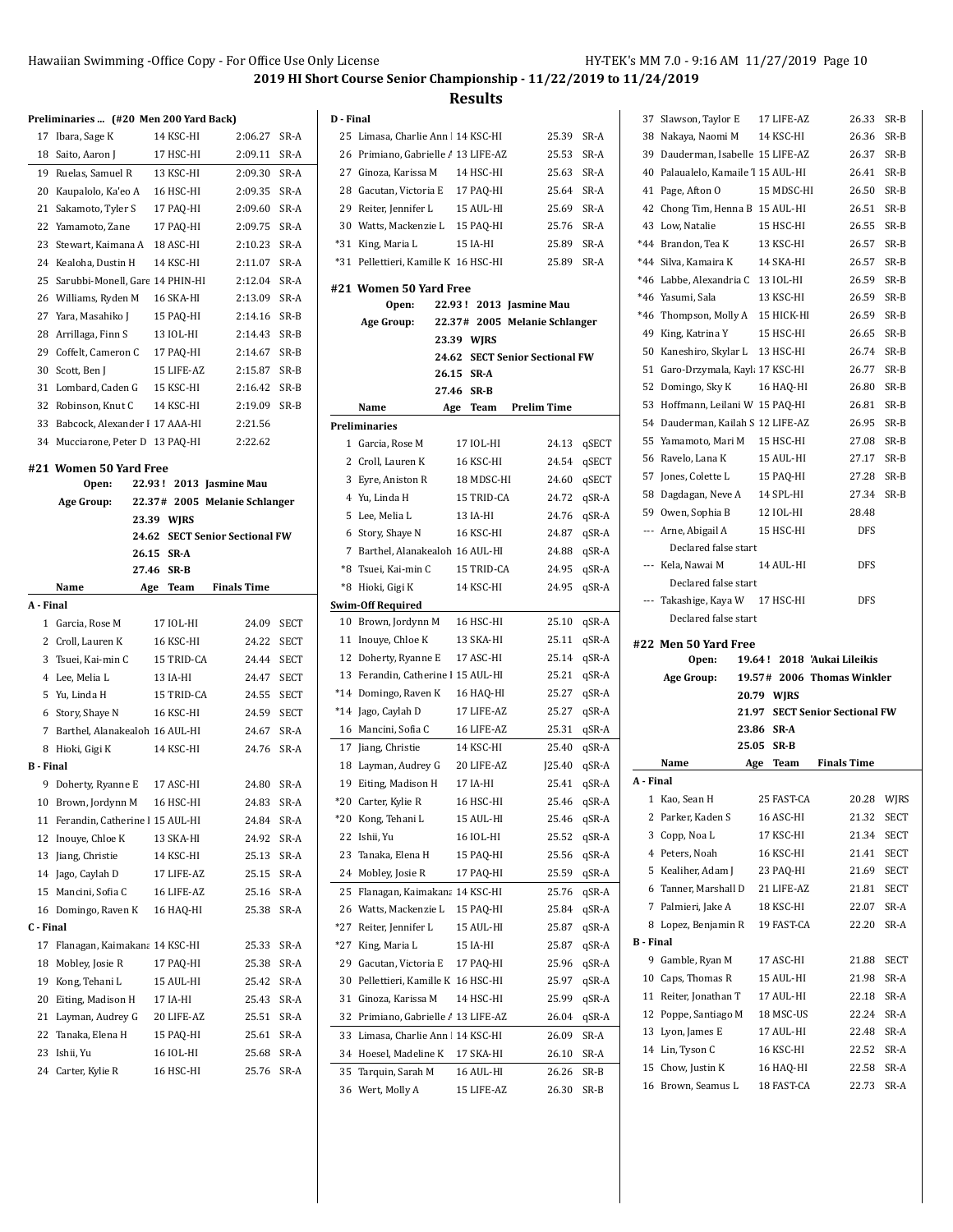McNabb, Carl V 15 Saito, Aaron J 17

## **2019 HI Short Course Senior Championship - 11/22/2019 to 11/24/2019**

|           | C - Final  (#22 Men 50 Yard Free)  |             |                                |             | *26 Seminavage, Connor 13 HSC-HI                   |              |                                         | 23.44 qSR-A | 5 PAQ-HI                                           | A            | 1:41.18 SR-A                                          |
|-----------|------------------------------------|-------------|--------------------------------|-------------|----------------------------------------------------|--------------|-----------------------------------------|-------------|----------------------------------------------------|--------------|-------------------------------------------------------|
| C - Final |                                    |             |                                |             | 28 Ginoza, Makena W                                | 17 KSC-HI    | 23.45                                   | qSR-A       | Watts, Mackenzie L 15                              |              | Mobley, Josie R 17                                    |
|           | 17 Stewart, Kaimana A 18 ASC-HI    |             | 22.34 SR-A                     |             | 29 Wojack, Kosmo O                                 | 17 HSC-HI    | 23.47                                   | qSR-A       | Tanaka, Elena H 15                                 |              | Gacutan, Victoria E 17                                |
|           | 18 Taufahema, Joshua M 14 IOL-HI   |             | 22.64 SR-A                     |             | 30 Hayashida, Kai J                                | 14 HAQ-HI    | 23.51                                   | qSR-A       | 6 HSC-HI                                           | A            | 1:42.29 SR-A                                          |
|           | 19 Saito, Aaron J                  | 17 HSC-HI   | 22.66 SR-A                     |             | 31 Miller, Stone R                                 | 14 KSC-HI    | 23.53                                   | qSR-A       | Carter, Kylie R 16                                 |              | Kaneshiro, Skylar L 13                                |
|           | 20 Ravelo, Ethan K                 | 17 AUL-HI   | 22.77 SR-A                     |             | 32 Metrose, Kurt J                                 | 17 HSC-HI    | 23.55                                   | qSR-A       | Ginoza, Karissa M 14                               |              | Brown, Jordynn M 16                                   |
|           | 21 Chang, Matthew S                | 16 KSC-HI   | 22.85 SR-A                     |             | 33 Johnson, Chaz L                                 | 19 HAQ-HI    | 23.63                                   | SR-A        | 7 IA-HI                                            | A            | 1:42.89 SR-A                                          |
|           | 22 Fujimoto, Cole K                | 16 SPL-HI   | 22.99 SR-A                     |             | 34 Yeh, Kenneth                                    | 17 FAST-CA   | 23.65                                   | SR-A        | Lee, Melia L 13                                    |              | Campbell, Keanna L 15                                 |
|           | 23 Chai, Matthew D                 | 15 FAST-CA  | 23.04 SR-A                     |             | 35 McNabb, Carl V                                  | 15 HSC-HI    | 23.66 SR-A                              |             | Eiting, Madison H 17                               |              | King, Maria L 15                                      |
|           | 24 Ginoza, Micah K                 | 17 KSC-HI   | 23.41 SR-A                     |             | 36 Cheung, Luke K                                  | 16 KSC-HI    | 23.68 SR-A                              |             | 8 IOL-HI                                           | A            | 1:43.26 SR-A                                          |
| D - Final |                                    |             |                                |             | 37 Lee, Maxwell Y                                  | 17 PAQ-HI    | 23.71 SR-A                              |             | Garcia, Rose M 17                                  |              | Kuraoka, Kiralee K 16                                 |
|           | 25 Ginoza, Makena W                | 17 KSC-HI   | 22.78                          | SR-A        | 38 Coffelt, Cameron C                              | 17 PAQ-HI    | 23.76 SR-A                              |             | Labbe, Alexandria C 13                             |              | Ishii, Yu 16                                          |
| 26        | Seminavage, Connor 13 HSC-HI       |             | 23.16 SR-A                     |             | 39 Nevins, Elijah                                  | 17 LIFE-AZ   | 23.79                                   | SR-A        | 9 LIFE-AZ                                          | B            | 1:43.40 SR-A                                          |
| 27        | Delgadillo, Samuel J               | 16 KSC-HI   | 23.23 SR-A                     |             | 40 Rodriguez, Angel                                | 20 IOL-HI    | 23.88                                   | SR-B        | Dauderman, Kailah S 12                             |              | Slawson, Taylor E 17                                  |
| 28        | Wojack, Kosmo O                    | 17 HSC-HI   | 23.25 SR-A                     |             | 41 Kaupalolo, Ka'eo A                              | 16 HSC-HI    | 23.90                                   | SR-B        | Martens, Annamieke E 18<br>10 HSC-HI               | B            | Wert, Molly A 15<br>1:43.60 SR-A                      |
|           | 29 Hayashida, Kai J                | 14 HAQ-HI   | 23.32 SR-A                     |             | 42 Kaye, Maluhia K                                 | 15 HAQ-HI    | 23.95                                   | SR-B        | Colletta, Helena M 14                              |              | Domingo, Mikaila B 17                                 |
|           | 30 Miller, Stone R                 | 14 KSC-HI   | 23.55 SR-A                     |             | *43 Sarubbi-Monell, Gare 14 PHIN-HI                |              | 23.96                                   | SR-B        | Low, Natalie 15                                    |              | Pellettieri, Kamille K 16                             |
|           | 31 Sato, Caden J                   | 15 PCA-HI   | 23.56 SR-A                     |             | *43 Dane, Noah                                     | 17 PAQ-HI    | 23.96 SR-B                              |             | 11 PAQ-HI                                          | B            | 1:44.08 SR-A                                          |
|           | 32 Metrose, Kurt J                 | 17 HSC-HI   | 23.84 SR-A                     |             | 45 Alejado, Devin K                                | 17 KSC-HI    | 24.02 SR-B                              |             | Wen, Deanna H 12                                   |              | Sasaki, Erin K 17                                     |
|           | #22 Men 50 Yard Free               |             |                                |             | 46 Dresser, Reagan H                               | 16 LIFE-AZ   | 24.04 SR-B                              |             | Hoffmann, Leilani W 15                             |              | Meister, Mallory K 17                                 |
|           | Open:                              |             | 19.64! 2018 'Aukai Lileikis    |             | 47 Pena, Rui K                                     | 17 SPL-HI    | 24.07                                   | SR-B        | 12 AUL-HI                                          | B            | 1:45.03                                               |
|           | Age Group:                         |             | 19.57# 2006 Thomas Winkler     |             | 48 Castro, Sebastian                               | 16 MSC-US    | 24.20                                   | SR-B        | Kela, Nawai M 14                                   |              | Palaualelo, Kamaile T 15                              |
|           |                                    | 20.79 WIRS  |                                |             | 49 Swartwood, Blaise A 15 KSC-HI                   |              | 24.23                                   | SR-B        | Ravelo, Lana K 15                                  |              | Chong Tim, Henna B 15                                 |
|           |                                    |             | 21.97 SECT Senior Sectional FW |             | *50 Poppe, Isreal                                  | 12 MSC-US    | 24.27                                   | SR-B        | 13 PCA-HI                                          | A            | 1:52.85                                               |
|           |                                    | 23.86 SR-A  |                                |             | *50 Lerner, Alex M                                 | 13 AUL-HI    | 24.27                                   | SR-B        | Jeremiah, Jordana K 14                             |              | Kim, Noelle C 15                                      |
|           |                                    | 25.05 SR-B  |                                |             | *50 Lilio, Kobe J                                  | 17 HSC-HI    | 24.27                                   | SR-B        | Nishikawa, Kei N 12                                |              | Kaneshiro, Kenna Y 13                                 |
|           | Name                               | Age Team    | <b>Prelim Time</b>             |             | 53 Williams, Ryden M                               | 16 SKA-HI    | 24.29                                   | SR-B        | --- KSC-HI                                         | C            | X1:41.76 SR-A                                         |
|           | Preliminaries                      |             |                                |             | 54 King, Thomas A                                  | 15 PAQ-HI    | 24.36                                   | SR-B        | Nasrallah, Leila A 14                              |              | Flanagan, Kaimakana S 14                              |
|           | 1 Kao, Sean H                      | 25 FAST-CA  | 20.87                          | qSECT       | 55 Lee, Jake W                                     | 14 UN-03-HI  | 24.40                                   | SR-B        |                                                    |              | Misailidis, Katherine Jo M 1 Limasa, Charlie Ann K 14 |
|           | 2 Copp, Noa L                      | 17 KSC-HI   |                                | 21.44 qSECT | 56 Courteau, Luca                                  | 14 AUL-HI    | 24.45                                   | SR-B        |                                                    |              |                                                       |
|           | 3 Peters, Noah                     | 16 KSC-HI   |                                | 21.72 qSECT | 57 West, Zachary                                   | 15 AUL-HI    | 24.48 SR-B                              |             | #24 Men 200 Yard Free Relay                        |              | Open: 1:22.32! 2017 Iolani Swim Club                  |
|           | 4 Parker, Kaden S                  | 16 ASC-HI   |                                | 21.84 qSECT | 58 Okumura, Hunter K 16 HAQ-HI                     |              | 25.18                                   |             | Alex Chan, Jack Lee, Micah Ornelas, 'Aukai Lileiki |              |                                                       |
|           | *5 Tanner, Marshall D              | 21 LIFE-AZ  |                                | 22.25 qSR-A | 59 Arrillaga, Finn S                               | 13 IOL-HI    | 25.64                                   |             |                                                    |              | Age Group: 1:21.11# 2018 University of Hawaii         |
|           | *5 Palmieri, Jake A                | 18 KSC-HI   |                                | 22.25 qSR-A | --- Honda, Pierce M                                | 18 PAQ-HI    | DQ                                      |             | Reed Wynn, Max Cadiat, Franz Adam, Mateusz Chaba   |              |                                                       |
|           | 7 Kealiher, Adam J                 | 23 PAQ-HI   |                                | 22.35 qSR-A | No Show Penalty Event                              |              |                                         |             |                                                    |              | 1:32.99 SECT Senior Sectional FW                      |
|           | 8 Lopez, Benjamin R                | 19 FAST-CA  |                                | 22.39 qSR-A | --- Duhaylonsod, Rayne 17 KSC-HI                   |              | DFS                                     |             |                                                    | 1:36.36 SR-A |                                                       |
|           | 9 Gamble, Ryan M                   | 17 ASC-HI   |                                | 22.45 qSR-A | Declared false start                               |              |                                         |             | Team                                               | Relay        | <b>Finals Time</b>                                    |
|           | 10 Reiter, Jonathan T              | 17 AUL-HI   |                                | 22.51 qSR-A |                                                    |              |                                         |             | 1 KSC-HI                                           | A            | 1:25.18 SECT                                          |
|           | 11 Caps, Thomas R                  | $15$ AUL-HI |                                | 22.56 qSR-A | #23 Women 200 Yard Free Relay                      |              | Open: 1:36.44! 2013 Kamehameha Swim Clu |             | Kaleoaloha, Kanoa K 23                             |              | Copp, Noa L 17                                        |
|           | 12 Poppe, Santiago M               | 18 MSC-US   |                                | 22.69 qSR-A | Jasmine Mau, Summer Harrison, Corrine Shigeta, Len |              |                                         |             | Peters, Noah 16                                    |              | Palmieri, Jake A 18                                   |
|           | *13 Lin, Tyson C                   | 16 KSC-HI   |                                | 22.74 qSR-A | Age Group: 1:31.10# 2017 University of Hawaii      |              |                                         |             | 2 FAST-CA                                          | A            | 1:27.51 SECT                                          |
|           | *13 Brown, Seamus L                | 18 FAST-CA  |                                | 22.74 qSR-A | Taylor Thorsen, Franziska Weidner, Anna Kotonen, B |              |                                         |             | Kao, Sean H 25                                     |              | Lopez, Benjamin R 19                                  |
|           | *15 Lyon, James E                  | 17 AUL-HI   | 22.75                          | qSR-A       |                                                    | 1:44.60 SR-A |                                         |             | Brown, Seamus L 18                                 |              | Chai, Matthew D 15                                    |
|           | *15 Chow, Justin K                 | 16 HAQ-HI   |                                | 22.75 qSR-A |                                                    |              | 1:44.69 SECT Senior Sectional FW        |             | 3 ASC-HI                                           | A            | 1:28.98 SECT                                          |
|           | 17 Taufahema, Joshua M 14 IOL-HI   |             | 22.80                          | qSR-A       | Team                                               | Relay        | <b>Finals Time</b>                      |             | Gamble, Ryan M 17                                  |              | Neliba, Tadeas 16                                     |
|           | 18 Saito, Aaron J                  | 17 HSC-HI   | 22.87                          | qSR-A       | 1 KSC-HI                                           | A            | 1:35.42! SR-A                           |             | Stewart, Kaimana A 18                              |              | Parker, Kaden S 16                                    |
|           | 19 Fujimoto, Cole K                | 16 SPL-HI   |                                | 22.94 qSR-A | Mau, Jasmine K 24                                  |              | Carlson, Sofia N 16                     |             | 4 PAQ-HI                                           | A            | 1:29.19 SECT                                          |
|           | 20 Chang, Matthew S                | 16 KSC-HI   |                                | 23.06 qSR-A | Monahan, Grace M 15                                |              | Croll, Lauren K 16                      |             | Nakatsu, Ken M 15                                  |              | Kealiher, Adam J 23                                   |
|           | 21 Ginoza, Micah K                 | 17 KSC-HI   |                                | 23.16 qSR-A | 2 LIFE-AZ                                          | A            | 1:39.40 SR-A                            |             | Sakamoto, Ray P 17                                 |              | Lee, Maxwell Y 17                                     |
|           | 22 Ravelo, Ethan K                 | 17 AUL-HI   |                                | 23.28 qSR-A | Jago, Caylah D 17                                  |              | Mancini, Sofia C 16                     |             | 5 AUL-HI                                           | A            | 1:29.21 SECT                                          |
|           | 23 Stewart, Kaimana A 18 ASC-HI    |             |                                | 23.35 qSR-A | Layman, Audrey G 20                                |              | Primiano, Gabrielle A 13                |             | Reiter, Jonathan T 17                              |              | Caps, Thomas R 15                                     |
|           | 24 Chai, Matthew D                 | 15 FAST-CA  |                                | 23.38 qSR-A | 3 KSC-HI                                           | B            | 1:40.00 SR-A                            |             | Lyon, James E 17                                   |              | Ravelo, Ethan K 17                                    |
|           | 25 Sato, Caden J                   | 15 PCA-HI   |                                | 23.43 qSR-A | Story, Shaye N 16                                  |              | Zeebe, Andrea M 15                      |             | 6 KSC-HI                                           | В            | 1:29.53 SECT                                          |
|           | *26 Delgadillo, Samuel J 16 KSC-HI |             |                                | 23.44 qSR-A | Hioki, Gigi K 14                                   |              | Jiang, Christie 14                      |             | Lin, Tyson C 16                                    |              | Chang, Matthew S 16                                   |
|           |                                    |             |                                |             | 4 AUL-HI                                           | A            | 1:40.74 SR-A                            |             | Alejado, Devin K 17                                |              | Lofton, Corbin R 18                                   |
|           |                                    |             |                                |             | Ferandin, Catherine E 15                           |              | Kong, Tehani L 15                       |             | 7 HSC-HI                                           | A            | 1:31.04 SECT                                          |
|           |                                    |             |                                |             | Reiter, Jennifer L 15                              |              | Barthel, Alanakealoha R 16              |             | Orquia, Aaren T 16                                 |              | Metrose, Kurt J 17                                    |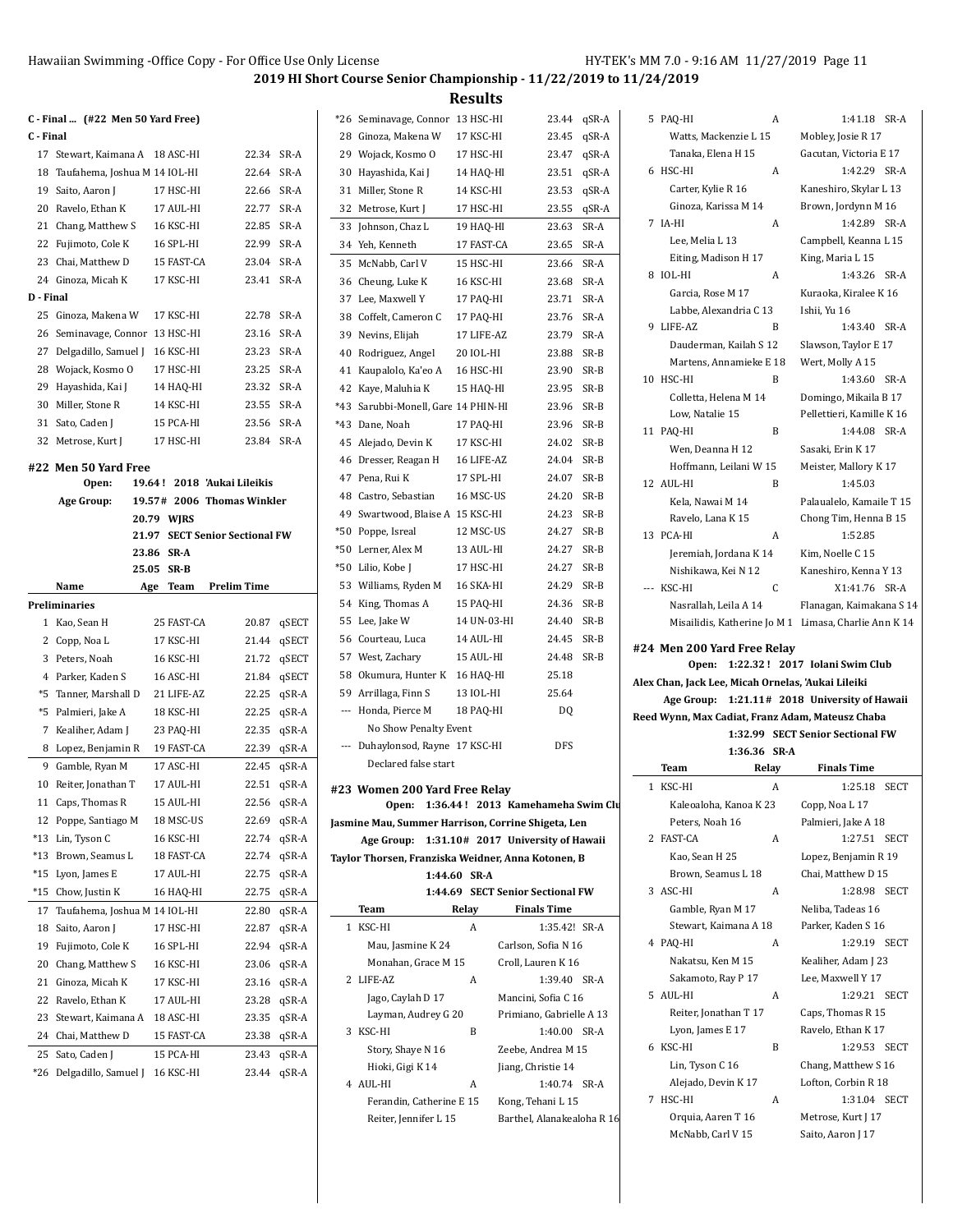### **Results**

|              | (#24 Men 200 Yard Free Relay)                      |   |                                    |
|--------------|----------------------------------------------------|---|------------------------------------|
|              | 8 HAQ-HI                                           | A | 1:32.04 SECT                       |
|              | Chow, Justin K 16                                  |   | Hayashida, Kai J 14                |
|              | Loo, Na'inoa J 16                                  |   | Johnson, Chaz L 19                 |
|              | 9 MSC-US                                           | A | 1:32.12<br><b>SECT</b>             |
|              | Poppe, Santiago M 18                               |   | Poppe, Isreal 12                   |
|              | Castro, Sebastian 16                               |   | Francis, Jaden 17                  |
|              | 10 LIFE-AZ                                         | A | 1:32.43<br><b>SECT</b>             |
|              | Tanner, Marshall D 21                              |   | Dresser, Reagan H 16               |
|              | Scott, Ben J 15                                    |   | Nevins, Elijah 17                  |
| 11           | HSC-HI                                             | B | 1:32.84 SECT                       |
|              | Wojack, Kosmo O 17                                 |   | Kaupalolo, Ka'eo A 16              |
|              | Lilio, Kobe J 17                                   |   | Seminavage, Connor P 13            |
|              | 12 PAQ-HI                                          | B | 1:32.90 SECT                       |
|              | Sakamoto, Tyler S 17                               |   | Yamamoto, Zane 17                  |
|              | Coffelt, Cameron C 17                              |   | Dane, Noah 17                      |
|              | 13 IOL-HI                                          | A | 1:34.33<br>SR-A                    |
|              | Taufahema, Joshua M 14                             |   | Rodriguez, Angel 20                |
|              | Uchino, Kota 18                                    |   | Stancil, Leland T 14               |
|              | *14 AUL-HI                                         | B | 1:34.41 SR-A                       |
|              | Lerner, Alex M 13                                  |   | West. Kai 17                       |
|              | West, Zachary 15                                   |   | Courteau, Luca 14                  |
|              | *14 FAST-CA                                        | B | 1:34.41 SR-A                       |
|              | Kao, Skyler H 15                                   |   | Spessert, Joshua M 17              |
|              | Miller, James A 17                                 |   | Yeh, Kenneth 17                    |
|              | 16 SPL-HI                                          | A | 1:34.83 SR-A                       |
|              | Iwamura, Kai T 15                                  |   | Siarot, Marcus L 15                |
|              | Pena, Rui K 17                                     |   | Fujimoto, Cole K 16                |
|              | 17 HAQ-HI                                          | B | 1:35.15 SR-A                       |
|              | Whitmore, Bodhi N 17                               |   | Kaye, Maluhia K 15                 |
|              | Okumura, Hunter K 16                               |   | Wells, Cameron C 17                |
|              | --- KSC-HI                                         | C | X1:32.20 SECT                      |
|              | Dompe, Brennan J 17                                |   | Ginoza, Makena W 17                |
|              | Delgadillo, Samuel J 16                            |   | Ginoza, Micah K 17                 |
|              | #25 Women 400 Yard Free Relay                      |   |                                    |
|              | Open:                                              |   | 3:29.87! 2013 Kamehameha Swim Clu  |
|              | Kiana Yamashiro, Corrine Shigeta, Summer Harrison, |   |                                    |
|              | Age Group:                                         |   | 3:19.07# 2017 University of Hawaii |
|              | Franziska Weidner, Bryndis Hansen, Anna Kotonen, T |   |                                    |
|              | 3:29.19 WJRS                                       |   |                                    |
|              | 3:46.60 SR-A                                       |   |                                    |
|              | 3:49.09                                            |   | <b>SECT Senior Sectional FW</b>    |
|              | Team<br>Relay                                      |   | <b>Finals Time</b>                 |
| $\mathbf{1}$ | KSC-HI                                             | A | 3:28.13! WJRS                      |
|              | Mau, Jasmine K 24                                  |   | Carlson, Sofia N 16                |
|              | Hioki, Gigi K 14                                   |   | Monahan, Grace M 15                |
| 2            | KSC-HI                                             | B | 3:35.28 SR-A                       |
|              | Zeebe, Andrea M 15                                 |   | Ruelas, Paulina A 17               |
|              | Nasrallah, Leila A 14                              |   | Story, Shaye N 16                  |
|              | 3 AUL-HI                                           | A | 3:36.70<br>SR-A                    |
|              | Barthel, Alanakealoha R 16                         |   | Kong, Tehani L 15                  |

Reiter, Jennifer L 15 Ferandin, Catherine E 15 4 HSC-HI A 3:38.23 SR-A Takashige, Kaya W 17 Carter, Kylie R 16 Ginoza, Karissa M 14 Brown, Jordynn M 16

|       | 5 PAQ-HI                    | A | 3:40.96                 | SR-A |
|-------|-----------------------------|---|-------------------------|------|
|       | Mobley, Josie R 17          |   | Meister, Mallory K 17   |      |
|       | Sasaki, Erin K 17           |   | Gacutan, Victoria E 17  |      |
| 6     | LIFE-AZ                     | А | 3:41.83 SR-A            |      |
|       | Jago, Caylah D 17           |   | Layman, Audrey G 20     |      |
|       | Primiano, Gabrielle A 13    |   | Mancini, Sofia C 16     |      |
| 7     | IA-HI                       | А | $3:44.12$ SR-A          |      |
|       | Eiting, Madison H 17        |   | Campbell, Keanna L 15   |      |
|       | King, Maria L 15            |   | Lee, Melia L 13         |      |
| 8     | PAQ-HI                      | B | 3:45.60 SR-A            |      |
|       | Kaichi, Haylie K 13         |   | Wen. Deanna H 12        |      |
|       | Hoffmann, Leilani W 15      |   | Watts, Mackenzie L 15   |      |
| 9     | HSC-HI                      | B | 3:46.65 SECT            |      |
|       | Colletta, Helena M 14       |   | Domingo, Mikaila B 17   |      |
|       | Low, Natalie 15             |   | Arne, Abigail A 15      |      |
| 10    | $IOL-HI$                    | A | 3:48.15 SECT            |      |
|       | Garcia, Rose M 17           |   | Labbe, Alexandria C 13  |      |
|       | Ishii, Yu 16                |   | Berganio, Alexis P 16   |      |
| 11    | AUL-HI                      | B | 3:52.02                 |      |
|       | Palaualelo, Kamaile T 15    |   | Geier, Hudson P 15      |      |
|       | Tarquin, Sarah M 16         |   | Chong Tim, Henna B 15   |      |
| 12    | PCA-HI                      | А | 4:06.19                 |      |
|       | Jeremiah, Jordana K 14      |   | Kim, Noelle C 15        |      |
|       | Nishikawa, Kei N 12         |   | Kaneshiro, Kenna Y 13   |      |
| $---$ | KSC-HI                      | C | X3:43.90                | SR-A |
|       | Croll, Lauren K 16          |   | Flanagan, Kaimakana S   |      |
|       | Jiang, Christie 14          |   | Limasa, Charlie Ann K 1 |      |
|       | #26 Men 400 Yard Free Relav |   |                         |      |

|               | 10 IOL-HI                                          | A     | 3:48.15<br><b>SECT</b>                        |
|---------------|----------------------------------------------------|-------|-----------------------------------------------|
|               | Garcia, Rose M 17                                  |       | Labbe, Alexandria C 13                        |
|               | Ishii, Yu 16                                       |       | Berganio, Alexis P 16                         |
| 11            | AUL-HI                                             | B     | 3:52.02                                       |
|               | Palaualelo, Kamaile T 15                           |       | Geier, Hudson P 15                            |
|               | Tarquin, Sarah M 16                                |       | Chong Tim, Henna B 15                         |
| 12            | PCA-HI                                             | A     | 4:06.19                                       |
|               | Jeremiah, Jordana K 14                             |       | Kim, Noelle C 15                              |
|               | Nishikawa, Kei N 12                                |       | Kaneshiro, Kenna Y 13                         |
| $---$         | KSC-HI                                             | C     | X3:43.90<br>SR-A                              |
|               | Croll, Lauren K 16                                 |       | Flanagan, Kaimakana S 14                      |
|               | Jiang, Christie 14                                 |       | Limasa, Charlie Ann K 14                      |
|               | #26 Men 400 Yard Free Relay                        |       |                                               |
|               | Open:                                              |       | 3:01.05! 2017 Iolani Swim Club                |
|               | Alex Chan, Jack Lee, Micah Ornelas, 'Aukai Lileiki |       |                                               |
|               |                                                    |       | Age Group: 2:57.33# 2014 University of Hawaii |
|               | Karl-Richard Hennebach, Ali Maclean, Yur           |       |                                               |
|               | 3:07.29 WJRS                                       |       |                                               |
|               |                                                    |       |                                               |
|               | 3:25.49                                            |       | <b>SECT Senior Sectional FW</b>               |
|               | 3:30.40                                            | SR-A  |                                               |
|               | Team                                               | Relay | <b>Finals Time</b>                            |
| $\mathbf{1}$  | KSC-HI                                             | A     | 3:05.39<br>WJRS                               |
|               | Kaleoaloha, Kanoa K 23                             |       | Copp, Noa L 17                                |
|               | Peters, Noah 16                                    |       | Palmieri, Jake A 18                           |
| $\mathcal{L}$ | KSC-HI                                             | B     | 3:15.23 SECT                                  |
|               | Alejado, Devin K 17                                |       | Lofton, Corbin R 18                           |
|               | Ginoza, Makena W 17                                |       | Dompe, Brennan J 17                           |
| 3             | AUL-HI                                             | A     | 3:16.26<br><b>SECT</b>                        |
|               | Caps, Thomas R 15                                  |       | Reiter, Jonathan T 17                         |
|               | West, Kai 17                                       |       | Lyon, James E 17                              |
| $4^{\circ}$   | PAQ-HI                                             | A     | 3:16.66<br><b>SECT</b>                        |
|               | Nakatsu, Ken M 15                                  |       | Sakamoto, Ray P 17                            |
|               | Kealiher, Adam J 23                                |       | Sakamoto, Tyler S 17                          |
| 5             | ASC-HI                                             | A     | 3:17.13 SECT                                  |
|               | Gamble, Ryan M 17                                  |       | Neliba, Tadeas 16                             |
|               | Stewart, Kaimana A 18                              |       | Parker, Kaden S 16                            |
| 6             | HSC-HI                                             | A     | 3:18.54 SECT                                  |

7 HAQ-HI A 3:20.43 SECT Loo, Na'inoa J 16 Hayashida, Kai J 14 Whitmore, Bodhi N 17 Chow, Justin K 16

eister, Mallory K 17 acutan, Victoria E 17 ayman, Audrey G 20 ampbell, Keanna L 15 en<br>Geilanden Landenzie L 15 omingo, Mikaila B 17 Saito, Aaron J 17 McNabb, Carl V 15 False start **#27 Women 200 Yard Breast A - Final B - Final**

8 MSC-US A 3:23.53 SECT Castro, Sebastian 16 Poppe, Santiago M 18 Poppe, Isreal 12 Francis, Jaden 17 9 FAST-CA B 3:23.68 SECT Nguyen, Mark P 17 Yeh, Kenneth 17 Spessert, Joshua M 17 Miller, James A 17 10 HSC-HI B 3:23.76 SECT Seminavage, Connor P 13 Kaupalolo, Ka'eo A 16 Lilio, Kobe J 17 Metrose, Kurt J 17 11 PAQ-HI B 3:23.79 SECT Lee, Maxwell Y 17 Coffelt, Cameron C 17 Dane, Noah 17 Lee, Josh S 15 12 IOL-HI A 3:23.81 SECT Taufahema, Joshua M 14 Rodriguez, Angel 20 Stancil, Leland T 14 Uchino, Kota 18 13 AUL-HI B 3:26.59 SR-A Ravelo, Ethan K 17 Lerner, Alex M 13 West, Zachary 15 Courteau, Luca 14 14 LIFE-AZ A 3:28.42 SR-A Tanner, Marshall D 21 Dresser, Reagan H 16 Fox, Michael K 12 Scott, Ben J 15 15 HAQ-HI B 3:33.46 Okumura, Hunter K 16 Johnson, Chaz L 19 Kaye, Maluhia K 15 Wells, Cameron C 17 --- KSC-HI C X3:20.17 SECT Lin, Tyson C 16 Chang, Matthew S 16 Beaton, Briscoe K 15 Miller, Stone R 14 --- FAST-CA A DQ Chai, Matthew D 15 Brown, Seamus L 18 Lopez, Benjamin R 19 Kao, Sean H 25 **Open: 2:13.83 ! 2017 Maile Lawson Age Group: 2:08.61# 2017 Franziska Weidner 2:18.79 WJRS 2:27.29 SECT Senior Sectional FW 2:41.96 SR-A 2:50.06 SR-B Name Age Team Finals Time** 1 Primiano, Gabrielle A 13 LIFE-AZ 2:18.34 WJRS 2 Tengan, Korrie M 16 WAC-HI 2:22.11 SECT 3 Ruelas, Paulina A 17 KSC-HI 2:24.68 SECT 4 Prawira, Kelly D 16 TRID-CA 2:24.74 SECT 5 Zeebe, Andrea M 15 KSC-HI 2:25.93 SECT 6 Yasumi, Sala 13 KSC-HI 2:26.25 SECT 7 Misailidis, Katherine 14 KSC-HI 2:27.03 SECT 8 Swartwood, Belise A 13 KSC-HI 2:29.49 SR-A 9 Croll, Lauren K 16 KSC-HI 2:28.47 SR-A 10 Farah, Leigh A 17 KSC-HI 2:29.69 SR-A 11 Banto, Paloma F 16 LAH-HI 2:30.06 SR-A 12 King, Gessica H 16 KSC-HI 2:31.42 SR-A 13 Carter, Kylie R 16 HSC-HI 2:32.39 SR-A 14 Campbell, Keanna L 15 IA-HI 2:33.83 SR-A 15 Ravelo, Lana K 15 AUL-HI 2:35.18 SR-A

16 Kim, Noelle C 15 PCA-HI 2:35.24 SR-A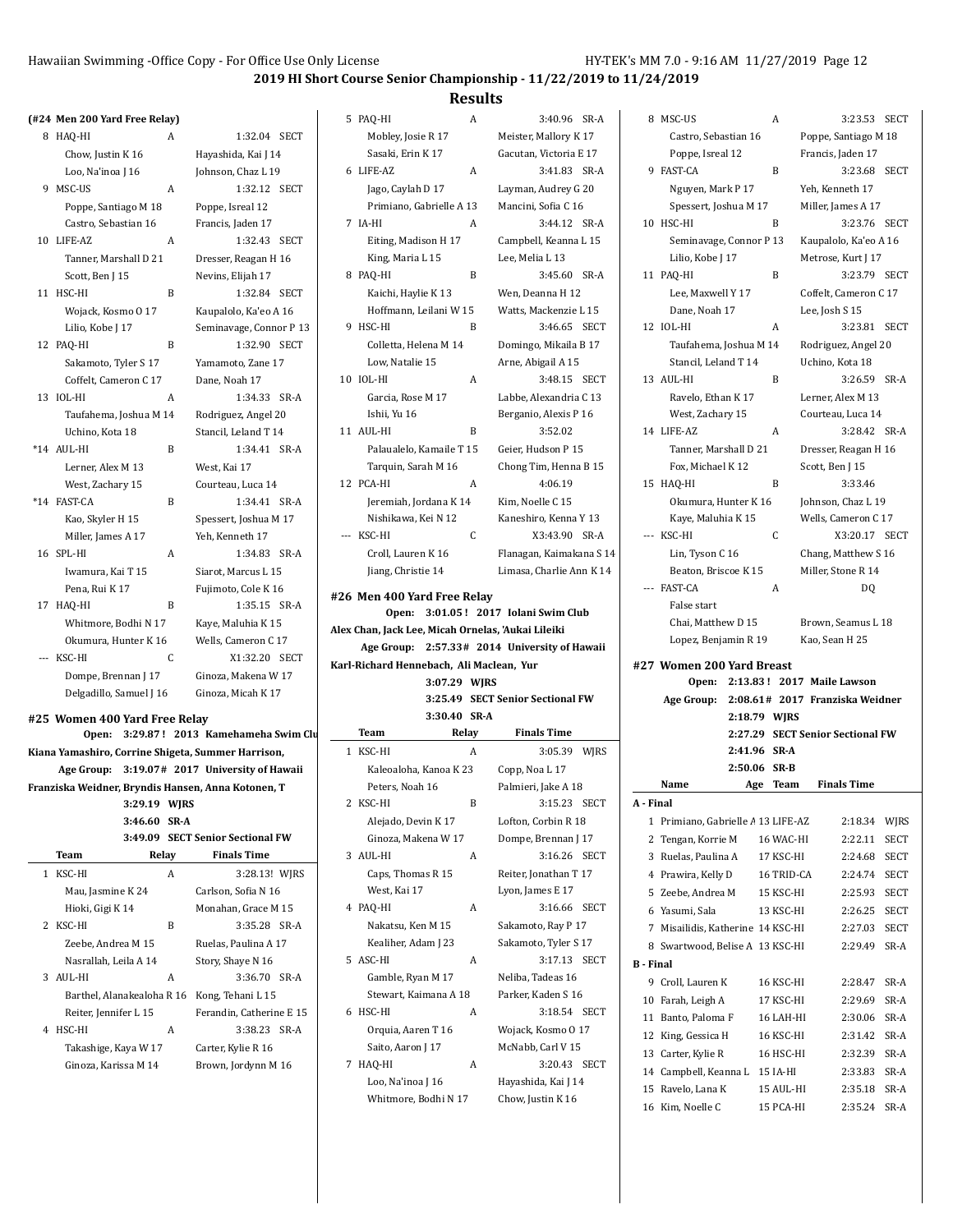# **2019 HI Short Course Senior Championship - 11/22/2019 to 11/24/2019**

|   | Age Group: 2:08.61# 2017 Franziska Weidner |              |                                  |       |
|---|--------------------------------------------|--------------|----------------------------------|-------|
|   |                                            | 2:18.79 WJRS |                                  |       |
|   |                                            |              | 2:27.29 SECT Senior Sectional FW |       |
|   | 2:41.96 SR-A                               |              |                                  |       |
|   | 2:50.06                                    | SR-B         |                                  |       |
|   | Name<br>Age                                | Team         | <b>Prelim Time</b>               |       |
|   | Preliminaries                              |              |                                  |       |
| 1 | Primiano, Gabrielle / 13 LIFE-AZ           |              | 2:20.35                          | qSECT |
|   | 2 Tengan, Korrie M                         | 16 WAC-HI    | 2:23.08                          | qSECT |
|   | 3 Zeebe, Andrea M                          | 15 KSC-HI    | 2:25.22                          | qSECT |
|   | 4 Prawira, Kelly D                         | 16 TRID-CA   | 2:25.50                          | qSECT |
|   | 5 Yasumi, Sala                             | 13 KSC-HI    | 2:26.77                          | qSECT |
|   | 6 Misailidis, Katherine 14 KSC-HI          |              | 2:27.86                          | qSR-A |
|   | 7 Swartwood, Belise A 13 KSC-HI            |              | 2:28.09                          | qSR-A |
|   | 8 Ruelas, Paulina A                        | 17 KSC-HI    | 2:28.73                          | qSR-A |
|   | 9 Banto, Paloma F                          | 16 LAH-HI    | 2:29.50                          | qSR-A |
|   | 10 Farah, Leigh A                          | 17 KSC-HI    | 2:30.26                          | qSR-A |
|   | 11 Croll, Lauren K                         | 16 KSC-HI    | 2:31.34                          | qSR-A |
|   | 12 King, Gessica H                         | 16 KSC-HI    | 2:31.88                          | qSR-A |
|   | 13 Campbell, Keanna L                      | 15 IA-HI     | 2:33.42                          | qSR-A |
|   | 14 Kim, Noelle C                           | 15 PCA-HI    | 2:33.56                          | qSR-A |
|   | 15 Carter, Kylie R                         | 16 HSC-HI    | 2:34.75                          | qSR-A |
|   | 16 Ravelo, Lana K                          | 15 AUL-HI    | 2:35.01                          | qSR-A |
|   | 17 Colletta, Helena M                      | 14 HSC-HI    | 2:35.20                          | SR-A  |
|   | 18 Pellettieri, Kamille K 16 HSC-HI        |              | 2:35.95                          | SR-A  |
|   | 19 Jones, Colette L                        | 15 PAQ-HI    | 2:36.52                          | SR-A  |
|   | 20 Sorensen, Anna I                        | 17 ASC-HI    | 2:36.54                          | SR-A  |
|   | 21 Lileikis, Reina K                       | 14 KSC-HI    | 2:36.68                          | SR-A  |
|   | 22 Jeremiah, Jordana K                     | 14 PCA-HI    | 2:37.74                          | SR-A  |
|   | 23 Kong, Tehani L                          | 15 AUL-HI    | 2:37.81                          | SR-A  |
|   | 24 Galaida, Claudia C                      | 16 KSC-HI    | 2:37.87                          | SR-A  |
|   | 25 Crawford, Courtney                      | 14 LIFE-AZ   | 2:39.35                          | SR-A  |
|   | 26 Thompson, Molly A                       | 15 HICK-HI   | 2:39.37                          | SR-A  |
|   | 27 Fujiwara, Jenna K                       | 16 PAQ-HI    | 2:39.93                          | SR-A  |
|   | 28 Doherty, Ryanne E                       | 17 ASC-HI    | 2:41.64                          | SR-A  |
|   | 29 Yamada, Madison D                       | 16 HSC-HI    | 2:41.93                          | SR-A  |
|   | 30 Eiting, Madison H                       | 17 IA-HI     | 2:42.01                          | SR-B  |
|   | 31 Wen, Deanna H                           | 12 PAQ-HI    | 2:42.36                          | SR-B  |
|   | 32 Tarquin, Sarah M                        | 16 AUL-HI    | 2:42.88                          | SR-B  |
|   | 33 Ming, Brooke K                          | 15 KSC-HI    | 2:43.25                          | SR-B  |
|   | 34 Monahan, Mia A                          | 13 KSC-HI    | 2:43.70                          | SR-B  |
|   | 35 Holm, Gabriella R                       | 14 PAQ-HI    | 2:43.71                          | SR-B  |
|   | 36 Lee, Jada Y                             | 12 UN-02-HI  | 2:44.45                          | SR-B  |
|   | 37 Kaneshiro, Skylar L                     | 13 HSC-HI    | 2:45.20                          | SR-B  |
|   | 38 Ching, Malia M                          | 16 PAQ-HI    | 2:45.47                          | SR-B  |
|   | 39 Reha, Tenley C                          | 14 KSC-HI    | 2:45.89                          | SR-B  |
|   | 40 Garo-Drzymala, Kayl 17 KSC-HI           |              | 2:48.22                          | SR-B  |
|   | 41 Webb, Skylar L                          | 17 AUL-HI    | 2:49.14                          | SR-B  |
|   |                                            |              | 2:53.12                          |       |
|   | 42 Kaneshiro, Kenna Y                      | 13 PCA-HI    |                                  |       |

|                  | #28 Men 200 Yard Breast       |              |            |                                 |         |             |
|------------------|-------------------------------|--------------|------------|---------------------------------|---------|-------------|
|                  | Open:                         |              |            | 1:56.36! 2013 Sean Mahoney      |         |             |
|                  | Age Group:                    |              |            | $1:52.40# 2019$ Mj Mao          |         |             |
|                  |                               | 2:04.59 WJRS |            |                                 |         |             |
|                  |                               | 2:11.19      |            | <b>SECT Senior Sectional FW</b> |         |             |
|                  |                               | 2:32.31      | SR-A       |                                 |         |             |
|                  |                               | 2:39.93      | SR-B       |                                 |         |             |
|                  | Name                          | Age          | Team       | <b>Finals Time</b>              |         |             |
| A - Final        |                               |              |            |                                 |         |             |
| $\mathbf{1}$     | Caps, Thomas R                |              | 15 AUL-HI  |                                 | 2:02.15 | WJRS        |
|                  | 2 Reiter, Jonathan T          |              | 17 AUL-HI  |                                 | 2:04.45 | WJRS        |
|                  | 3 Wojack, Kosmo O             |              | 17 HSC-HI  |                                 | 2:05.08 | <b>SECT</b> |
|                  | 4 Palmieri, Jake A            |              | 18 KSC-HI  |                                 | 2:10.25 | <b>SECT</b> |
|                  | 5 Mucciarone, Jack J          |              | 17 KSC-HI  |                                 | 2:12.17 | SR-A        |
|                  | 6 Weyrick, Kyle A             |              | 16 ASC-HI  |                                 | 2:15.22 | SR-A        |
|                  | 7 Chang, Matthew S            |              | 16 KSC-HI  |                                 | 2:15.23 | SR-A        |
|                  | 8 Lin, Tyson C                |              | 16 KSC-HI  |                                 | 2:17.92 | SR-A        |
| <b>B</b> - Final |                               |              |            |                                 |         |             |
|                  | 9 Johnson, Chaz L             |              | 19 HAQ-HI  |                                 | 2:16.22 | SR-A        |
|                  | 10 Cheung, Luke K             |              | 16 KSC-HI  |                                 | 2:16.30 | SR-A        |
| 11               | Swartwood, Blaise A 15 KSC-HI |              |            |                                 | 2:17.27 | SR-A        |
|                  | 12 Barrett, Edwin C           |              | 15 MDSC-HI |                                 | 2:17.95 | SR-A        |
|                  | 13 Uchino, Kota               |              | 18 IOL-HI  |                                 | 2:18.19 | SR-A        |
|                  | 14 Loo, Na'inoa J             |              | 16 HAQ-HI  |                                 | 2:18.22 | SR-A        |
|                  | 15 Stancil, Leland T          |              | 14 IOL-HI  |                                 | 2:18.76 | SR-A        |
|                  | 16 Nevins, Elijah             |              | 17 LIFE-AZ |                                 | 2:24.89 | SR-A        |
|                  | #28 Men 200 Yard Breast       |              |            |                                 |         |             |
|                  | Open:                         |              |            |                                 |         |             |
|                  |                               | 1:56.36 !    |            | 2013 Sean Mahoney               |         |             |
|                  | Age Group:                    | 1:52.40#     |            | 2019 Mj Mao                     |         |             |
|                  |                               | 2:04.59 WJRS |            |                                 |         |             |
|                  |                               | 2:11.19      |            | <b>SECT Senior Sectional FW</b> |         |             |
|                  |                               | 2:32.31      | SR-A       |                                 |         |             |
|                  |                               | 2:39.93      | SR-B       |                                 |         |             |
|                  | Name                          | Age          | Team       | <b>Prelim Time</b>              |         |             |
|                  | <b>Preliminaries</b>          |              |            |                                 |         |             |
|                  | 1 Wojack, Kosmo O             |              | 17 HSC-HI  |                                 | 2:07.46 | qSECT       |
|                  | 2 Palmieri, Jake A            |              | 18 KSC-HI  |                                 | 2:08.91 | qSECT       |
|                  | 3 Caps, Thomas R              |              | 15 AUL-HI  |                                 | 2:09.57 | qSECT       |
| 4                | Reiter, Jonathan T            |              | 17 AUL-HI  |                                 | 2:10.30 | qSECT       |
| 5                | Mucciarone, Jack J            |              | 17 KSC-HI  |                                 | 2:13.68 | qSR-A       |
| 6                | Weyrick, Kyle A               |              | 16 ASC-HI  |                                 | 2:15.00 | qSR-A       |
| 7                | Chang, Matthew S              |              | 16 KSC-HI  |                                 | 2:16.16 | qSR-A       |
| 8                | Lin, Tyson C                  |              | 16 KSC-HI  |                                 | 2:16.26 | qSR-A       |
| 9                | Cheung, Luke K                |              | 16 KSC-HI  |                                 | 2:17.06 | qSR-A       |
| 10               | Johnson, Chaz L               |              | 19 HAQ-HI  |                                 | 2:17.82 | qSR-A       |
| 11               | Swartwood, Blaise A           |              | 15 KSC-HI  |                                 | 2:18.98 | qSR-A       |
| 12               | Barrett, Edwin C              |              | 15 MDSC-HI |                                 | 2:19.21 | qSR-A       |
| 13               | Uchino, Kota                  |              | 18 IOL-HI  |                                 | 2:19.35 | qSR-A       |
| 14               | Nevins, Elijah                |              | 17 LIFE-AZ |                                 | 2:19.74 | qSR-A       |
| 15               | Loo, Na'inoa J                |              | 16 HAQ-HI  |                                 | 2:20.10 | qSR-A       |
| 16               | Stancil, Leland T             |              | 14 IOL-HI  |                                 | 2:20.95 | qSR-A       |
| 17               | Sato, Caden J                 |              | 15 PCA-HI  |                                 | 2:22.36 | SR-A        |
| 18               | Rauscher, Jacob W             |              | 16 HSC-HI  |                                 | 2:22.85 | SR-A        |
| 19               | Miller, Jaxx A                |              | 14 FAST-CA |                                 | 2:23.33 | SR-A        |

|                  | 20 Yamamoto, Zane                         |  | 17 PAQ-HI              | 2:24.23                          | SR-A         |
|------------------|-------------------------------------------|--|------------------------|----------------------------------|--------------|
|                  | 21 Wilson, Jonathan D                     |  | 16 MAN-HI              | 2:25.16                          | SR-A         |
|                  | 22 King, Thomas A                         |  | 15 PAQ-HI              | 2:25.31                          | SR-A         |
|                  | 23 Khurmi, Jai D                          |  | 14 LIFE-AZ             | 2:25.94                          | SR-A         |
|                  | 24 Aparicio-Bill, Connor 15 PHIN-HI       |  |                        | 2:26.05                          | SR-A         |
|                  | 25 Morehart, Jack                         |  | 16 PAQ-HI              | 2:26.52                          | SR-A         |
|                  | 26 Kealoha, Dustin H                      |  | 14 KSC-HI              | 2:27.24                          | SR-A         |
|                  | 27 Kaye, Maluhia K                        |  | 15 HAQ-HI              | 2:28.15                          | SR-A         |
|                  | 28 Courteau, Luca                         |  | 14 AUL-HI              | 2:28.42                          | SR-A         |
|                  | 29 Soler, Kouske P                        |  | 14 ASC-HI              | 2:28.43                          | SR-A         |
|                  | 30 Dane, Noah                             |  | 17 PAQ-HI              | 2:28.44                          | SR-A         |
|                  | 31 Castro, Sebastian                      |  | 16 MSC-US              | 2:28.46                          | SR-A         |
|                  | 32 Kronen, Cable J                        |  | 15 PAQ-HI              | 2:29.63                          | SR-A         |
|                  | 33 Lerner, Alex M                         |  | 13 AUL-HI              | 2:30.45                          | SR-A         |
|                  | 34 Babcock, Alexander I 17 AAA-HI         |  |                        | 2:31.80                          | SR-A         |
|                  | 35 Fujimoto, Cole K                       |  | 16 SPL-HI              | 2:31.94                          | SR-A         |
|                  | 36 Lee, Jake W                            |  | 14 UN-03-HI            | 2:35.36                          | SR-B         |
|                  | 37 Paul, Kainoa S                         |  | 15 PAQ-HI              | 2:35.49                          | SR-B         |
|                  | 38 Ruelas, Samuel R                       |  | 13 KSC-HI              | 2:38.45                          | SR-B         |
|                  | --- Sakamoto, Tyler S                     |  | 17 PAQ-HI              | DFS                              |              |
|                  | Declared false start                      |  |                        |                                  |              |
|                  |                                           |  |                        |                                  |              |
|                  | #29 Women 200 Yard Free                   |  |                        |                                  |              |
|                  | Open:                                     |  |                        | 1:47.14! 2014 Jasmine Mau        |              |
|                  | Age Group:                                |  |                        | 1:45.52# 2017 Franziska Weidner  |              |
|                  | 1:49.29 WJRS                              |  |                        |                                  |              |
|                  |                                           |  |                        | 1:55.63 SECT Senior Sectional FW |              |
|                  | 2:04.08 SR-A                              |  |                        |                                  |              |
|                  | 2:10.28                                   |  | SR-B                   |                                  |              |
|                  | Name<br>Age                               |  | Team                   | <b>Finals Time</b>               |              |
| A - Final        |                                           |  |                        |                                  |              |
|                  | 1 Monahan, Grace M                        |  | 15 KSC-HI              | 1:51.53                          | <b>SECT</b>  |
|                  | 2 Story, Shaye N                          |  | 16 KSC-HI              | 1:54.37                          | <b>SECT</b>  |
|                  | 3 Yu, Linda H                             |  | 15 TRID-CA             | 1:54.60                          | <b>SECT</b>  |
|                  | 4 Hioki, Gigi K                           |  | 14 KSC-HI              | 1:55.16                          | <b>SECT</b>  |
|                  | 5 Nasrallah, Leila A                      |  | 14 KSC-HI              | 1:55.62                          | <b>SECT</b>  |
|                  | 6 Brown, Jordynn M                        |  | 16 HSC-HI              | 1:56.02                          | SR-A         |
|                  | 7 Carter, Kylie R                         |  | 16 HSC-HI              | 1:57.82                          | SR-A         |
|                  | 8 Jago, Caylah D                          |  | 17 LIFE-AZ             | 1:58.45                          | SR-A         |
| <b>B</b> - Final |                                           |  |                        |                                  |              |
| 9                | Garcia, Rose M                            |  | 17 IOL-HI              | 1:57.22                          | SR-A         |
| 10<br>11         | Mobley, Josie R                           |  | 17 PAQ-HI<br>16 KSC-HI | 1:57.69<br>1:59.36               | SR-A<br>SR-A |
|                  | Carlson, Sofia N                          |  |                        |                                  |              |
| 12               | Farah, Leigh A                            |  | 17 KSC-HI              | 1:59.69                          | SR-A<br>SR-A |
| 13               | Ferandin, Catherine 1 15 AUL-HI           |  | 15 HSC-HI              | 1:59.89<br>2:00.33               | SR-A         |
|                  | 14 Low, Natalie                           |  |                        |                                  |              |
| 15<br>16         | Hoffmann, Leilani W<br>Meister, Mallory K |  | 15 PAQ-HI<br>17 PAQ-HI | 2:00.46<br>2:03.08               | SR-A<br>SR-A |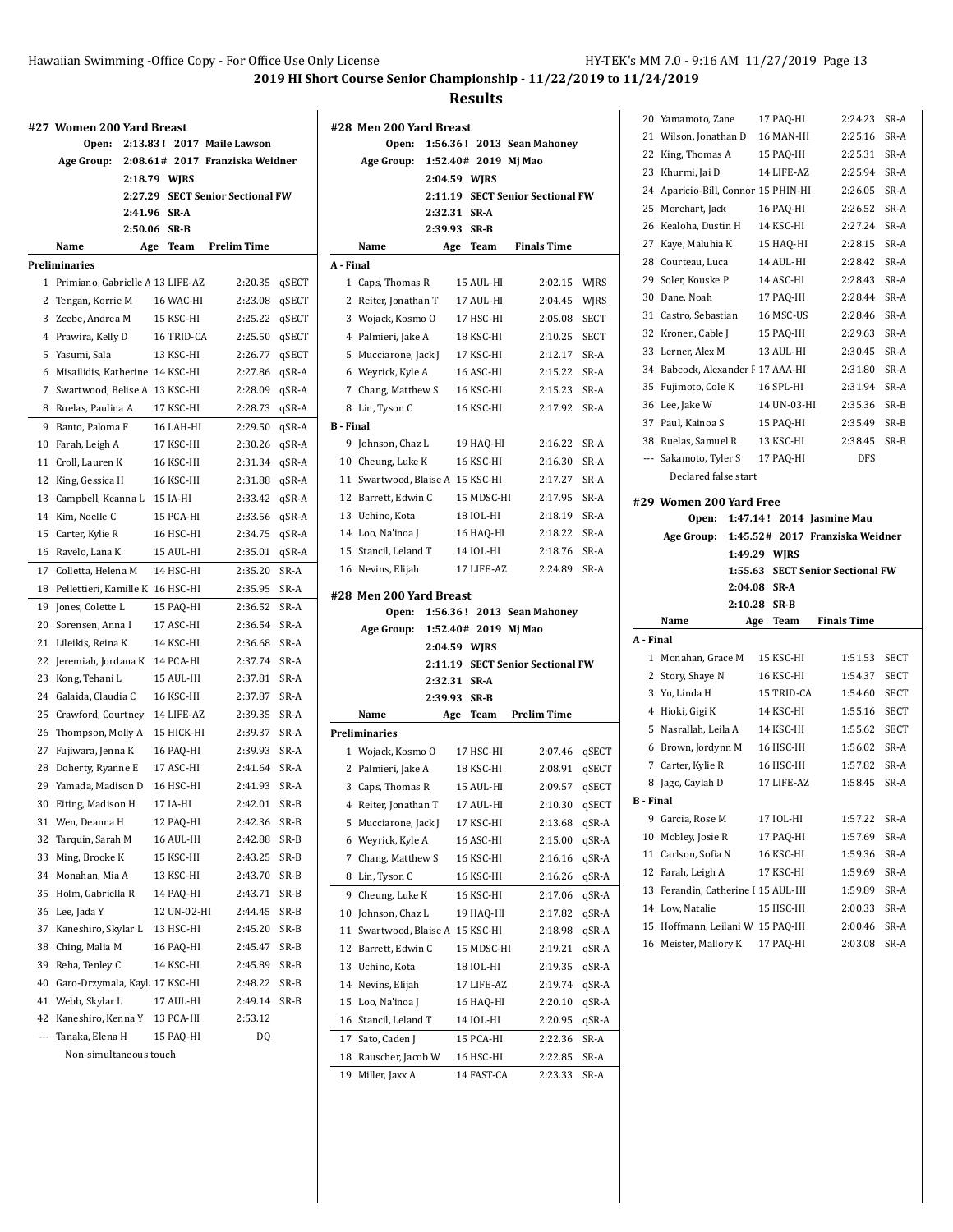**2019 HI Short Course Senior Championship - 11/22/2019 to 11/24/2019**

|    | Open:                            | 1:47.14!     |            | 2014 Jasmine Mau                |       |
|----|----------------------------------|--------------|------------|---------------------------------|-------|
|    | Age Group:                       |              |            | 1:45.52# 2017 Franziska Weidner |       |
|    |                                  | 1:49.29 WJRS |            |                                 |       |
|    |                                  | 1:55.63      |            | <b>SECT Senior Sectional FW</b> |       |
|    |                                  | 2:04.08      | SR-A       |                                 |       |
|    |                                  | 2:10.28      | SR-B       |                                 |       |
|    | Name                             | Age          | Team       | <b>Prelim Time</b>              |       |
|    | Preliminaries                    |              |            |                                 |       |
|    | 1 Monahan, Grace M               |              | 15 KSC-HI  | 1:53.46                         | qSECT |
|    | 2 Brown, Jordynn M               |              | 16 HSC-HI  | 1:55.25                         | qSECT |
|    | 3 Hioki, Gigi K                  |              | 14 KSC-HI  | 1:55.43                         | qSECT |
|    | 4 Story, Shaye N                 |              | 16 KSC-HI  | 1:55.71                         | qSR-A |
| 5  | Nasrallah, Leila A               |              | 14 KSC-HI  | 1:56.49                         | qSR-A |
| 6  | Yu, Linda H                      |              | 15 TRID-CA | 1:57.12                         | qSR-A |
|    | 7 Carter, Kylie R                |              | 16 HSC-HI  | 1:57.14                         | qSR-A |
| 8  | Jago, Caylah D                   |              | 17 LIFE-AZ | 1:57.38                         | qSR-A |
| 9. | Garcia, Rose M                   |              | 17 IOL-HI  | 1:58.27                         | qSR-A |
| 10 | Ferandin, Catherine 1 15 AUL-HI  |              |            | 1:58.82                         | qSR-A |
| 11 | Meister, Mallory K               |              | 17 PAQ-HI  | 1:59.24                         | qSR-A |
| 12 | Carlson, Sofia N                 |              | 16 KSC-HI  | 1:59.64                         | qSR-A |
| 13 | Low, Natalie                     |              | 15 HSC-HI  | 2:00.06                         | qSR-A |
|    | 14 Mobley, Josie R               |              | 17 PAQ-HI  | 2:00.52                         | qSR-A |
| 15 | Farah, Leigh A                   |              | 17 KSC-HI  | 2:00.59                         | qSR-A |
|    | 16 Hoffmann, Leilani W 15 PAQ-HI |              |            | 2:00.76                         | qSR-A |
| 17 | Domingo, Raven K                 |              | 16 HAQ-HI  | 2:00.97                         | SR-A  |
|    | 18 Domingo, Mikaila B            |              | 17 HSC-HI  | 2:00.98                         | SR-A  |
|    | 19 Tsuei, Kai-min C              |              | 15 TRID-CA | 2:01.10                         | SR-A  |
| 20 | Colletta, Helena M               |              | 14 HSC-HI  | 2:01.22                         | SR-A  |
| 21 | Sasaki, Erin K                   |              | 17 PAQ-HI  | 2:01.49                         | SR-A  |
| 22 | Hoesel, Madeline K               |              | 17 SKA-HI  | 2:01.72                         | SR-A  |
| 23 | Silva, Kamaira K                 |              | 14 SKA-HI  | 2:02.02                         | SR-A  |
| 24 | Prawira, Kelly D                 |              | 16 TRID-CA | 2:02.13                         | SR-A  |
| 25 | Swartwood, Belise A 13 KSC-HI    |              |            | 2:02.25                         | SR-A  |
| 26 | Short, Caroline T                |              | 18 MDSC-HI | 2:02.45                         | SR-A  |
| 27 | Misailidis, Katherine 14 KSC-HI  |              |            | 2:02.52                         | SR-A  |
| 28 | Kaichi, Haylie K                 |              | 13 PAQ-HI  | 2:02.62                         | SR-A  |
| 29 | Lee, Melia L                     |              | 13 IA-HI   | 2:02.72                         | SR-A  |
| 30 | Inouye, Chloe K                  |              | 13 SKA-HI  | 2:02.80                         | SR-A  |
| 31 | Miller, Courtney N               |              | 13 LIFE-AZ | 2:03.59                         | SR-A  |
| 32 | Limasa, Charlie Ann   14 KSC-HI  |              |            | 2:03.72                         | SR-A  |
| 33 | Geier, Hudson P                  |              | 15 AUL-HI  | 2:03.80                         | SR-A  |
|    | 34 Brandon, Tea K                |              | 13 KSC-HI  | 2:03.99                         | SR-A  |
| 35 | Eiting, Madison H                |              | 17 IA-HI   | 2:04.15                         | SR-B  |
| 36 | Jiang, Christie                  |              | 14 KSC-HI  | 2:04.25                         | SR-B  |
| 37 | Nakaya, Naomi M                  |              | 14 KSC-HI  | 2:04.81                         | SR-B  |
| 38 | Lileikis, Reina K                |              | 14 KSC-HI  | 2:05.25                         | SR-B  |
| 39 | Ginoza, Karissa M                |              | 14 HSC-HI  | 2:05.41                         | SR-B  |
| 40 | Watts, Mackenzie L               |              | 15 PAQ-HI  | 2:05.90                         | SR-B  |
| 41 | Shurley, Bella V                 |              | 13 PHIN-HI | 2:06.10                         | SR-B  |
| 42 | Palaualelo, Kamaile 1 15 AUL-HI  |              |            | 2:06.92                         | SR-B  |
| 43 | Wert, Molly A                    |              | 15 LIFE-AZ | 2:07.21                         | SR-B  |
| 44 | Chong Tim, Henna B 15 AUL-HI     |              |            | 2:07.39                         | SR-B  |
| 45 | Kronen, Elsa A                   |              | 18 PAQ-HI  | 2:07.64                         | SR-B  |
| 46 | Oshiro, Kelsey G                 |              | 16 PAQ-HI  | 2:07.72                         | SR-B  |
| 47 | King, Katrina Y                  |              | 15 HSC-HI  | 2:08.96                         | SR-B  |
|    |                                  |              |            |                                 |       |

|                       | 48 Kaneshiro, Skylar L 13 HSC-HI  |              |     |              | 2:10.01                          | SR-B        |
|-----------------------|-----------------------------------|--------------|-----|--------------|----------------------------------|-------------|
|                       | --- Flanagan, Kaimakana 14 KSC-HI |              |     |              | D <sub>0</sub>                   |             |
|                       | False start                       |              |     |              |                                  |             |
|                       | --- Lum, Michaela P               |              |     | 16 KSC-HI    | <b>DFS</b>                       |             |
|                       | Declared false start              |              |     |              |                                  |             |
|                       | #30 Men 200 Yard Free             |              |     |              |                                  |             |
|                       | Open:                             |              |     |              | 1:34.82! 2016 'Aukai Lileikis    |             |
|                       | Age Group:                        |              |     |              | 1:34.67# 2016 Yuri Samouilich    |             |
|                       |                                   |              |     | 1:39.39 WJRS |                                  |             |
|                       |                                   |              |     |              | 1:44.68 SECT Senior Sectional FW |             |
|                       |                                   | 1:55.52 SRA  |     |              |                                  |             |
|                       |                                   | 2:01.30 SR-B |     |              |                                  |             |
|                       | Name                              |              | Age | Team         | <b>Finals Time</b>               |             |
| A - Final             |                                   |              |     |              |                                  |             |
|                       | 1 Peters, Noah                    |              |     | 16 KSC-HI    | 1:40.26                          | SECT        |
|                       | 2 Lyon, James E                   |              |     | 17 AUL-HI    | 1:40.87                          | SECT        |
|                       | 3 Ginoza, Makena W                |              |     | 17 KSC-HI    | 1:42.92                          | <b>SECT</b> |
|                       | 4 Copp, Noa L                     |              |     | 17 KSC-HI    | 1:43.27                          | <b>SECT</b> |
|                       | 5 Ginoza, Micah K                 |              |     | 17 KSC-HI    | 1:45.15                          | SR-A        |
|                       | 6 Lopez, Benjamin R               |              |     | 19 FAST-CA   | 1:45.27                          | SR-A        |
| 7                     | Tanner, Marshall D                |              |     | 21 LIFE-AZ   | 1:45.51                          | SR-A        |
| 8                     | Dompe, Brennan J                  |              |     | 17 KSC-HI    | 1:46.03                          | SR-A        |
| <b>B</b> - Final<br>9 | Brown, Seamus L                   |              |     | 18 FAST-CA   | 1:44.47                          | <b>SECT</b> |
|                       | 10 Chai, Matthew D                |              |     | 15 FAST-CA   | 1:46.03                          | SR-A        |
|                       | 11 Yeh, Kenneth                   |              |     | 17 FAST-CA   | 1:46.15                          | SR-A        |
|                       | 12 Beaton, Briscoe K              |              |     | 15 KSC-HI    | 1:46.47                          | SR-A        |
|                       | 13 Nakatsu, Ken M                 |              |     | 15 PAQ-HI    | 1:46.50                          | SR-A        |
|                       | 14 Palmieri, Jake A               |              |     | 18 KSC-HI    | 1:46.63                          | SR-A        |
|                       | 15 Lofton, Corbin R               |              |     | 18 KSC-HI    | 1.47.94                          | SR-A        |
|                       | 16 Kao, Skyler H                  |              |     | 15 FAST-CA   | 1:48.02                          | SR-A        |
|                       |                                   |              |     |              |                                  |             |
|                       |                                   |              |     |              |                                  |             |
|                       | #30 Men 200 Yard Free             |              |     |              |                                  |             |
|                       | Open:                             |              |     |              | 1:34.82! 2016 'Aukai Lileikis    |             |
|                       | Age Group:                        |              |     |              | 1:34.67# 2016 Yuri Samouilich    |             |
|                       |                                   |              |     | 1:39.39 WJRS |                                  |             |
|                       |                                   | 1:55.52 SRA  |     |              | 1:44.68 SECT Senior Sectional FW |             |
|                       |                                   | 2:01.30 SR-B |     |              |                                  |             |
|                       | Name                              |              | Age | Team         | <b>Prelim Time</b>               |             |
|                       | Preliminaries                     |              |     |              |                                  |             |
| 1                     | Peters, Noah                      |              |     | 16 KSC-HI    | 1:41.36                          | qSECT       |
| 2                     | Copp, Noa L                       |              |     | 17 KSC-HI    | 1:43.86                          | qSECT       |
| 3                     | Ginoza, Makena W                  |              |     | 17 KSC-HI    | 1:44.12                          | qSECT       |
| 4                     | Lyon, James E                     |              |     | 17 AUL-HI    | 1:44.14                          | qSECT       |
| 5                     | Lopez, Benjamin R                 |              |     | 19 FAST-CA   | 1:44.53                          | qSECT       |
| 6                     | Dompe, Brennan J                  |              |     | 17 KSC-HI    | 1:45.69                          | qSR-A       |
| 7                     | Ginoza, Micah K                   |              |     | 17 KSC-HI    | 1:45.82                          | qSR-A       |
| 8                     | Tanner, Marshall D                |              |     | 21 LIFE-AZ   | 1:45.84                          | qSR-A       |
| 9                     | Kao, Skyler H                     |              |     | 15 FAST-CA   | 1:46.34                          | qSR-A       |
| 10                    | Yeh, Kenneth                      |              |     | 17 FAST-CA   | 1:46.47                          | qSR-A       |
| 11                    | Beaton, Briscoe K                 |              |     | 15 KSC-HI    | 1:46.66                          | qSR-A       |
| 12                    | Brown, Seamus L                   |              |     | 18 FAST-CA   | 1:47.37                          | qSR-A       |
| 13                    | Chai, Matthew D                   |              |     | 15 FAST-CA   | 1:47.63                          | qSR-A       |
| 14                    | Palmieri, Jake A                  |              |     | 18 KSC-HI    | 1:47.64                          | qSR-A       |
| 15                    | Nakatsu, Ken M                    |              |     | 15 PAQ-HI    | 1:47.71                          | qSR-A       |

| 16        | Lofton, Corbin R                      | 18 KSC-HI              | 1:48.52                        | qSR-A        |
|-----------|---------------------------------------|------------------------|--------------------------------|--------------|
| 17        | Alejado, Devin K                      | 17 KSC-HI              | 1:48.55                        | SR-A         |
| 18        | Hayashida, Kai J                      | 14 HAQ-HI              | 1:48.89                        | SR-A         |
| 19        | Miller, James A                       | 17 FAST-CA             | 1:49.12                        | SR-A         |
| 20        | Spessert, Joshua M                    | 17 FAST-CA             | 1:49.49                        | SR-A         |
| 21        | Neliba, Tadeas                        | 16 ASC-HI              | 1:49.57                        | SR-A         |
| 22        | Whitmore, Bodhi N                     | 17 HAQ-HI              | 1:49.60                        | SR-A         |
| 23        | Parker, Kaden S                       | 16 ASC-HI              | 1:49.65                        | SR-A         |
| 24        | Francis, Jaden                        | 17 MSC-US              | 1:49.70                        | SR-A         |
| 25        | Iverson, Mathew S                     | 15 LAH-HI              | 1:49.93                        | SR-A         |
| 26        | McNabb, Carl V                        | 15 HSC-HI              | 1:50.17                        | SR-A         |
| 27        | Orquia, Aaren T                       | 16 HSC-HI              | 1:50.18                        | SR-A         |
| 28        | West, Kai                             | 17 AUL-HI              | 1:50.21                        | SR-A         |
| 29        | Pena Hernandez, Lui 15 HICK-HI        |                        | 1:50.50                        | SR-A         |
| 30        | Sato, Caden J                         | 15 PCA-HI              | 1:50.51                        | SR-A         |
| 31        | Lee, Maxwell Y                        | 17 PAQ-HI              | 1:50.67                        | SR-A         |
| 32        | Coffelt, Cameron C                    | 17 PAQ-HI              | 1:50.93                        | SR-A         |
| 33        | Kaupalolo, Ka'eo A                    | 16 HSC-HI              | 1:51.08                        | SR-A         |
| 34        | Miller, Jaxx A                        | 14 FAST-CA             | 1:51.57                        | SR-A         |
| 35        | Nguyen, Mark P                        | 17 FAST-CA             | 1:51.73                        | SR-A         |
| 36        | Lilio, Kobe J                         | 17 HSC-HI              | 1:51.87                        | SR-A         |
| 37        | Sakamoto, Ray P                       | 17 PAQ-HI              | 1:52.37                        | SR-A         |
| 38        | Miller, Stone R                       | 14 KSC-HI              | 1:52.38                        | SR-A         |
| 39        | Stewart, Kaimana A                    | 18 ASC-HI              | 1:52.40                        | SR-A         |
|           | Wells, Cameron C                      | 17 HAQ-HI              | 1:52.46                        |              |
| 40<br>41  |                                       |                        | 1:52.88                        | SR-A<br>SR-A |
| 42        | Delgadillo, Samuel J                  | 16 KSC-HI<br>17 AUL-HI | 1:53.00                        | SR-A         |
|           | Ravelo, Ethan K                       |                        |                                |              |
| 43<br>44  | Taufahema, Joshua M 14 IOL-HI         | 16 KSC-HI              | 1:53.24<br>1:53.30             | SR-A<br>SR-A |
| 45        | Chang, Matthew S<br>Okumura, Hunter K | 16 HAQ-HI              | 1:54.05                        | SR-A         |
| 46        | Mucciarone, Jack J                    | 17 KSC-HI              | 1:54.38                        | SR-A         |
| 47        | Sarubbi-Monell, Gare 14 PHIN-HI       |                        | 1:54.84                        | SR-A         |
| 48        |                                       | 15 PAQ-HI              | 1:55.33                        | SR-A         |
| 49        | Kronen, Cable J<br>Pena, Rui K        | 17 SPL-HI              | 1:55.51                        | SR-A         |
| 50        | Poppe, Santiago M                     | 18 MSC-US              | 1:55.66                        | SR-B         |
| 51        | Lin, Tyson C                          | 16 KSC-HI              | 1:56.86                        | SR-B         |
| 52        | Williams, Ryden M                     | 16 SKA-HI              | 1:56.87                        |              |
| 53        | Metrose, Kurt J                       | 17 HSC-HI              | 1:57.68                        | SR-B<br>SR-B |
|           | 54 Wong, Evan                         | 13 IOL-HI              | 1:57.92                        | SR-B         |
|           | 55 Poppe, Isreal                      |                        | 1:58.77                        | SR-B         |
|           | 56 Castro, Sebastian                  | 12 MSC-US<br>16 MSC-US | 1:59.77                        | $SR-B$       |
|           | 57 Babcock, Alexander I 17 AAA-HI     |                        | 2:02.05                        |              |
|           |                                       |                        |                                |              |
|           | #31 Women 100 Yard Back               |                        |                                |              |
|           | Open:                                 |                        | 54.20! 2013 Jasmine Mau        |              |
|           | Age Group:                            |                        | 53.35# 2006 Nicole Mackey      |              |
|           |                                       | 55.79 WJRS             | 58.99 SECT Senior Sectional FW |              |
|           | 1:05.35 SRA                           |                        |                                |              |
|           | 1:08.62 SR-B                          |                        |                                |              |
|           | Name<br>Age                           | Team                   | <b>Finals Time</b>             |              |
| A - Final |                                       |                        |                                |              |
|           | 1 Monahan, Grace M                    | 15 KSC-HI              | 55.19                          | WJRS         |
|           | 2 Tsuei, Kai-min C                    | 15 TRID-CA             | 55.82                          | <b>SECT</b>  |
|           | 3 Barthel, Alanakealoh 16 AUL-HI      |                        | 56.54                          | <b>SECT</b>  |
|           | 4 Zeebe, Andrea M                     | 15 KSC-HI              | 58.19                          | <b>SECT</b>  |
|           | 5 Anderson, Alexis K                  | 17 LAH-HI              | 58.64                          | <b>SECT</b>  |
|           |                                       |                        |                                |              |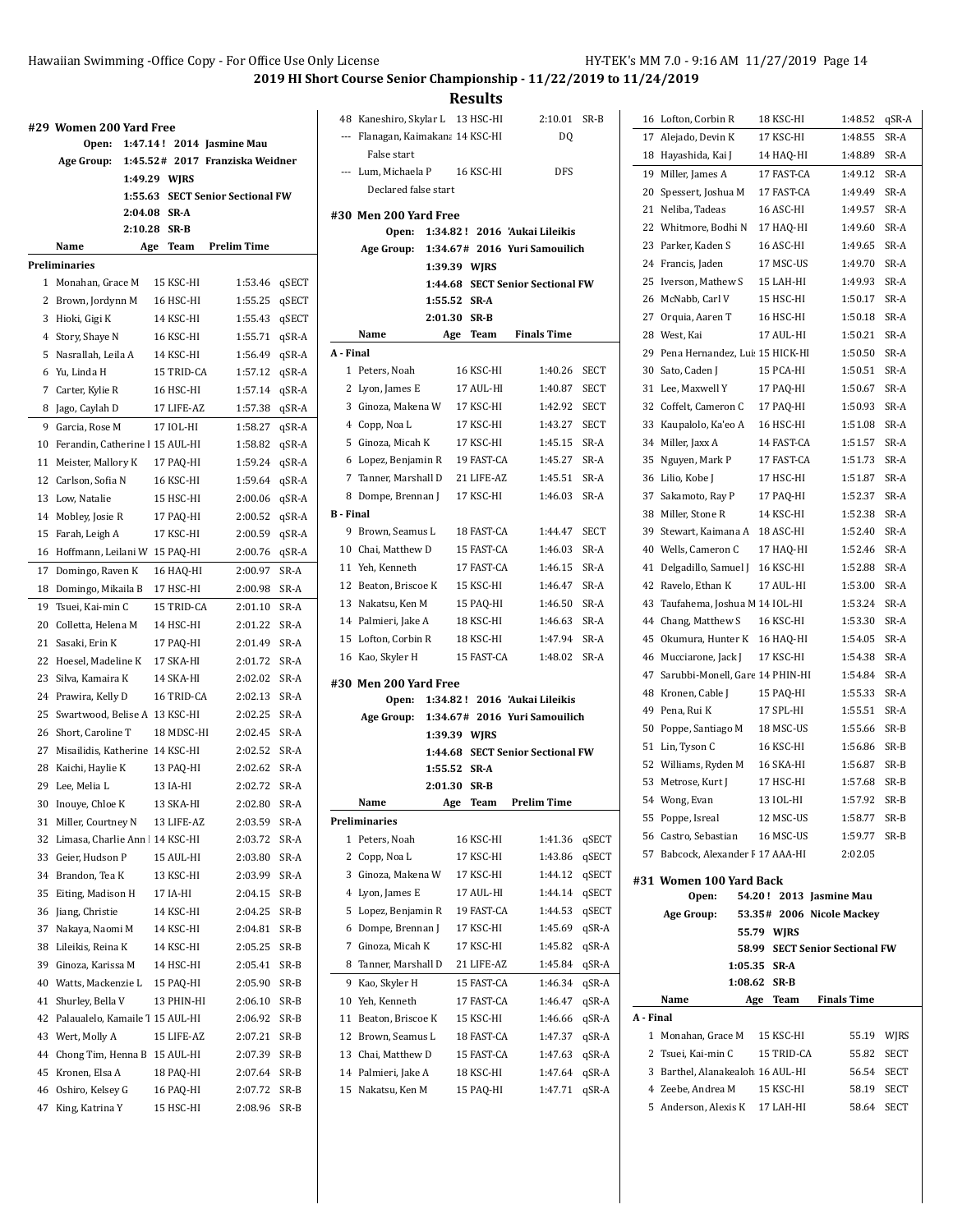## **2019 HI Short Course Senior Championship - 11/22/2019 to 11/24/2019**

|                                                             | <b>Results</b>                                         |                                                        |
|-------------------------------------------------------------|--------------------------------------------------------|--------------------------------------------------------|
| A - Final  (#31 Women 100 Yard Back)                        | 25 Limasa, Charlie Ann   14 KSC-HI<br>1:02.44 SR-A     | 12 Miller, Stone R<br>14 KSC-HI<br>55.58 SR-A          |
| *6 Ferandin, Catherine 1 15 AUL-HI<br>59.76 SR-A            | 1:02.54 SR-A<br>26 Mancini, Sofia C<br>16 LIFE-AZ      | 13 Kao, Skyler H<br>15 FAST-CA<br>55.68<br>SR-A        |
| *6 Tengan, Korrie M<br>59.76 SR-A<br>16 WAC-HI              | 16 PAQ-HI<br>1:02.73 SR-A<br>27 Ching, Malia M         | 14 Taufahema, Joshua M 14 IOL-HI<br>57.67<br>SR-A      |
| 8 Nasrallah, Leila A<br>14 KSC-HI<br>1:00.07 SR-A           | 1:02.98 SR-A<br>28 Dauderman, Isabelle 15 LIFE-AZ      | 57.77<br>SR-A<br>15 Rodriguez, Angel<br>20 IOL-HI      |
| <b>B</b> - Final                                            | 1:03.27<br>SR-A<br>29 Hoesel, Madeline K 17 SKA-HI     | 17 KSC-HI<br>DQ<br>--- Copp, Noa L                     |
| 9 Reiter, Jennifer L<br>15 AUL-HI<br>59.00 SR-A             | 30 Watts, Mackenzie L<br>1:03.30 SR-A<br>15 PAQ-HI     | Delay initiating turn                                  |
| 10 Brown, Jordynn M<br>16 HSC-HI<br>59.53 SR-A              | 31 Jago, Caylah D<br>17 LIFE-AZ<br>1:03.49 SR-A        | C - Final                                              |
| 59.82 SR-A<br>11 Tanaka, Elena H<br>15 PAQ-HI               | 32 Kim, Noelle C<br>15 PCA-HI<br>1:03.68 SR-A          | 17 Iwamura, Kai T<br>15 SPL-HI<br>57.24 SR-A           |
| 12 Ginoza, Karissa M<br>1:00.39 SR-A<br>14 HSC-HI           | 1:04.33 SR-A<br>33 Andaya, Avalyne<br>13 IOL-HI        | 57.54 SR-A<br>18 Sakamoto, Tyler S<br>17 PAQ-HI        |
| 1:00.90 SR-A<br>13 King, Maria L<br>15 IA-HI                | 34 Sasaki, Erin K<br>17 PAQ-HI<br>1:04.52 SR-A         | 19 Chow, Justin K<br>16 HAQ-HI<br>58.15<br>SR-A        |
| 14 Garcia, Rose M<br>17 IOL-HI<br>1:01.18 SR-A              | 1:04.54 SR-A<br>35 Brandon, Tea K<br>13 KSC-HI         | 20 Loo, Na'inoa J<br>16 HAQ-HI<br>58.58 SR-A           |
| 15 Layman, Audrey G<br>20 LIFE-AZ<br>1:01.40 SR-A           | 1:04.72 SR-A<br>*36 Dagdagan, Neve A<br>14 SPL-HI      | 58.77<br>21 Stewart, Kaimana A 18 ASC-HI<br>SR-A       |
| 16 Lee, Melia L<br>1:01.74 SR-A<br>13 IA-HI                 | *36 Yasumi, Sala<br>13 KSC-HI<br>1:04.72 SR-A          | 58.81<br>22 Delgadillo, Samuel J<br>SR-A<br>16 KSC-HI  |
| C - Final                                                   | 38 Miller, Sage M<br>12 KSC-HI<br>1:04.75 SR-A         | 58.99 SR-A<br>23 Kealoha, Dustin H<br>14 KSC-HI        |
| 17 Page, Afton O<br>15 MDSC-HI<br>1:01.01 SR-A              | 1:04.93 SR-A<br>39<br>Oshiro, Kelsey G<br>16 PAQ-HI    | DQ<br>--- Kaupalolo, Ka'eo A<br>16 HSC-HI              |
| 18 Primiano, Gabrielle / 13 LIFE-AZ<br>1:01.26 SR-A         | 40 Low, Natalie<br>15 HSC-HI<br>1:05.12 SR-A           | Delay initiating turn                                  |
| 19 Sorensen, Anna I<br>17 ASC-HI<br>1:01.27 SR-A            | 1:05.19 SR-A<br>41 Owen, Sophia B<br>12 IOL-HI         | #32 Men 100 Yard Back                                  |
| 20 Kong, Tehani L<br>15 AUL-HI<br>1:01.77 SR-A              | 1:05.25 SR-A<br>42 Meister, Mallory K<br>17 PAQ-HI     | 48.20! 2015 Makoa Haneberg<br>Open:                    |
| 21 Nakaya, Naomi M<br>14 KSC-HI<br>1:01.82 SR-A             | 43 Dauderman, Kailah S 12 LIFE-AZ<br>1:05.59 SR-B      | <b>Age Group:</b><br>46.44# 2005 Hongzhe Sun           |
| 1:01.98 SR-A<br>22 Shurley, Bella V<br>13 PHIN-HI           | 44 Kau, Sydney W<br>16 KSC-HI<br>1:05.72 SR-B          | 49.99 WJRS                                             |
| 23 Ishii, Yu<br>16 IOL-HI<br>1:02.31 SR-A                   | 45 Wert, Molly A<br>15 LIFE-AZ<br>1:05.74 SR-B         | 53.48 SECT Senior Sectional FW                         |
| 24 Slawson, Taylor E<br>17 LIFE-AZ<br>1:02.81 SR-A          | 16 KSC-HI<br>1:05.75 SR-B<br>46 Carlson, Sofia N       | 1:00.98 SR-A                                           |
|                                                             | 47 Ravelo, Lana K<br>15 AUL-HI<br>1:06.02 SR-B         | 1:04.03 SR-B                                           |
| #31 Women 100 Yard Back<br>Open:<br>54.20! 2013 Jasmine Mau | 1:06.06 SR-B<br>48 Yamada, Madison D<br>16 HSC-HI      | Age Team<br><b>Prelim Time</b><br>Name                 |
| Age Group:<br>53.35# 2006 Nicole Mackey                     | 49 Doherty, Ryanne E<br>17 ASC-HI<br>1:06.16 SR-B      | <b>Preliminaries</b>                                   |
| 55.79 WJRS                                                  | Gacutan, Victoria E<br>17 PAQ-HI<br>1:06.68 SR-B<br>50 | 1 Tanner, Marshall D<br>53.06<br>qSECT<br>21 LIFE-AZ   |
| 58.99 SECT Senior Sectional FW                              | Chyba Rabeendran, N 16 KSC-HI<br>1:06.71 SR-B<br>51    | 2 West, Zachary<br>15 AUL-HI<br>53.56<br>qSR-A         |
| 1:05.35 SR-A                                                | 52 Kela, Nawai M<br>14 AUL-HI<br>1:07.23 SR-B          | 3 Seminavage, Connor 13 HSC-HI<br>53.77<br>qSR-A       |
| 1:08.62 SR-B                                                | 1:07.51 SR-B<br>53 Ming, Brooke K<br>15 KSC-HI         | 17 HSC-HI<br>53.94<br>qSR-A<br>4 Saito, Aaron J        |
| Age Team<br><b>Prelim Time</b><br>Name                      | 1:07.98 SR-B<br>54 Palaualelo, Kamaile 1 15 AUL-HI     | 5 Peters, Noah<br>16 KSC-HI<br>54.00<br>qSR-A          |
| Preliminaries                                               | 55 Garo-Drzymala, Kayl: 17 KSC-HI<br>1:08.00 SR-B      | 16 HSC-HI<br>54.11<br>qSR-A<br>6 Orquia, Aaren T       |
| 56.29<br>qSECT<br>1 Barthel, Alanakealoh 16 AUL-HI          | 56 Monahan, Abigail K 12 KSC-HI<br>1:08.03 SR-B        | 7 McNabb, Carl V<br>15 HSC-HI<br>54.84<br>qSR-A        |
| 56.85<br>qSECT<br>2 Monahan, Grace M<br>15 KSC-HI           | 1:09.50<br>57 King, Katrina Y<br>15 HSC-HI             | 8 Alejado, Devin K<br>17 KSC-HI<br>55.25<br>qSR-A      |
| 3 Tsuei, Kai-min C<br>15 TRID-CA<br>57.22 qSECT             | --- Takashige, Kaya W<br>DFS<br>17 HSC-HI              | 9 Ravelo, Ethan K<br>17 AUL-HI<br>55.38<br>qSR-A       |
| 15 KSC-HI<br>4 Zeebe, Andrea M<br>58.12 qSECT               | Declared false start                                   | 17 ASC-HI<br>10 Gamble, Ryan M<br>55.86<br>qSR-A       |
| 59.34 qSR-A<br>5 Anderson, Alexis K<br>17 LAH-HI            | #32 Men 100 Yard Back                                  | 11 Kao, Skyler H<br>15 FAST-CA<br>qSR-A<br>56.66       |
| 6 Tengan, Korrie M<br>59.41 qSR-A<br>16 WAC-HI              | 48.20! 2015 Makoa Haneberg<br>Open:                    | 12 Miller, Stone R<br>14 KSC-HI<br>56.84<br>qSR-A      |
| 59.43 qSR-A<br>7 Ferandin, Catherine 1 15 AUL-HI            | 46.44# 2005 Hongzhe Sun<br>Age Group:                  | 56.97 qSR-A<br>13 Beaton, Briscoe K<br>15 KSC-HI       |
| 59.51 qSR-A<br>8 Nasrallah, Leila A<br>14 KSC-HI            | 49.99 WJRS                                             | 14 Copp, Noa L<br>17 KSC-HI<br>57.21 qSR-A             |
| 9 Brown, Jordynn M<br>16 HSC-HI<br>59.72 qSR-A              | 53.48 SECT Senior Sectional FW                         | 15 Taufahema, Joshua M 14 IOL-HI<br>57.39<br>qSR-A     |
| 1:00.04 qSR-A<br>10 Reiter, Jennifer L<br>15 AUL-HI         | 1:00.98 SR-A                                           | 16 Rodriguez, Angel<br>20 IOL-HI<br>57.58<br>qSR-A     |
| 11 Layman, Audrey G<br>20 LIFE-AZ<br>1:00.17 qSR-A          | 1:04.03 SR-B                                           | 17 Iwamura, Kai T<br>15 SPL-HI<br>qSR-A<br>57.96       |
| 1:00.32 qSR-A<br>12 King, Maria L<br>15 IA-HI               | Age Team<br><b>Finals Time</b><br>Name                 | 18 Sakamoto, Tyler S<br>17 PAQ-HI<br>58.04<br>qSR-A    |
| 13 Tanaka, Elena H<br>1:00.43 qSR-A<br>15 PAQ-HI            | A - Final                                              | 18 ASC-HI<br>19 Stewart, Kaimana A<br>58.22<br>qSR-A   |
| 1:00.49 qSR-A<br>14 Garcia, Rose M<br>17 IOL-HI             | 52.07 SECT<br>1 Tanner, Marshall D<br>21 LIFE-AZ       | 20 Loo, Na'inoa J<br>16 HAQ-HI<br>58.42<br>qSR-A       |
| 1:00.98 qSR-A<br>15 Lee, Melia L<br>13 IA-HI                | 2 West, Zachary<br>15 AUL-HI<br>52.68 SECT             | 21 Chow, Justin K<br>16 HAQ-HI<br>58.87<br>qSR-A       |
| 16 Ginoza, Karissa M<br>14 HSC-HI<br>1:01.12 qSR-A          | 3 Peters, Noah<br>16 KSC-HI<br>52.77 SECT              | 22 Kaupalolo, Ka'eo A<br>16 HSC-HI<br>59.41 qSR-A      |
| 17 Primiano, Gabrielle / 13 LIFE-AZ<br>1:01.55 qSR-A        | 53.04 SECT<br>*4 Seminavage, Connor 13 HSC-HI          | 23 Kealoha, Dustin H<br>14 KSC-HI<br>59.56 qSR-A       |
| 18 Page, Afton O<br>15 MDSC-HI<br>1:01.69 qSR-A             | *4 Alejado, Devin K<br>17 KSC-HI<br>53.04 SECT         | 24 Delgadillo, Samuel J<br>16 KSC-HI<br>59.82<br>qSR-A |
| 19 Sorensen, Anna I<br>17 ASC-HI<br>1:01.85 qSR-A           | 6 Saito, Aaron J<br>17 HSC-HI<br>53.64 SR-A            | 25 Scott, Ben J<br>15 LIFE-AZ<br>59.83 SR-A            |
| 20 Ishii, Yu<br>16 IOL-HI<br>1:01.90 qSR-A                  | 7 Orquia, Aaren T<br>54.20 SR-A<br>16 HSC-HI           | 59.93 SR-A<br>26 Lee, Maxwell Y<br>17 PAQ-HI           |
| *21 Shurley, Bella V<br>13 PHIN-HI<br>1:02.11 qSR-A         | 8 McNabb, Carl V<br>15 HSC-HI<br>54.76 SR-A            | 27 Wong, Evan<br>13 IOL-HI<br>1:00.07 SR-A             |
| 1:02.11 qSR-A<br>*21 Kong, Tehani L<br>15 AUL-HI            | <b>B</b> - Final                                       | 28 Yamamoto, Zane<br>17 PAQ-HI<br>1:00.19 SR-A         |
| 23 Slawson, Taylor E<br>17 LIFE-AZ<br>1:02.37 qSR-A         | 9 Ravelo, Ethan K<br>17 AUL-HI<br>54.29 SR-A           | 29 Lilio, Kobe J<br>17 HSC-HI<br>1:00.31 SR-A          |
| 24 Nakaya, Naomi M<br>14 KSC-HI<br>1:02.41 qSR-A            | 10 Gamble, Ryan M<br>17 ASC-HI<br>55.05 SR-A           | 30 Parker, Kaden S<br>16 ASC-HI<br>1:00.57 SR-A        |
|                                                             | 11 Beaton, Briscoe K<br>15 KSC-HI<br>55.46 SR-A        |                                                        |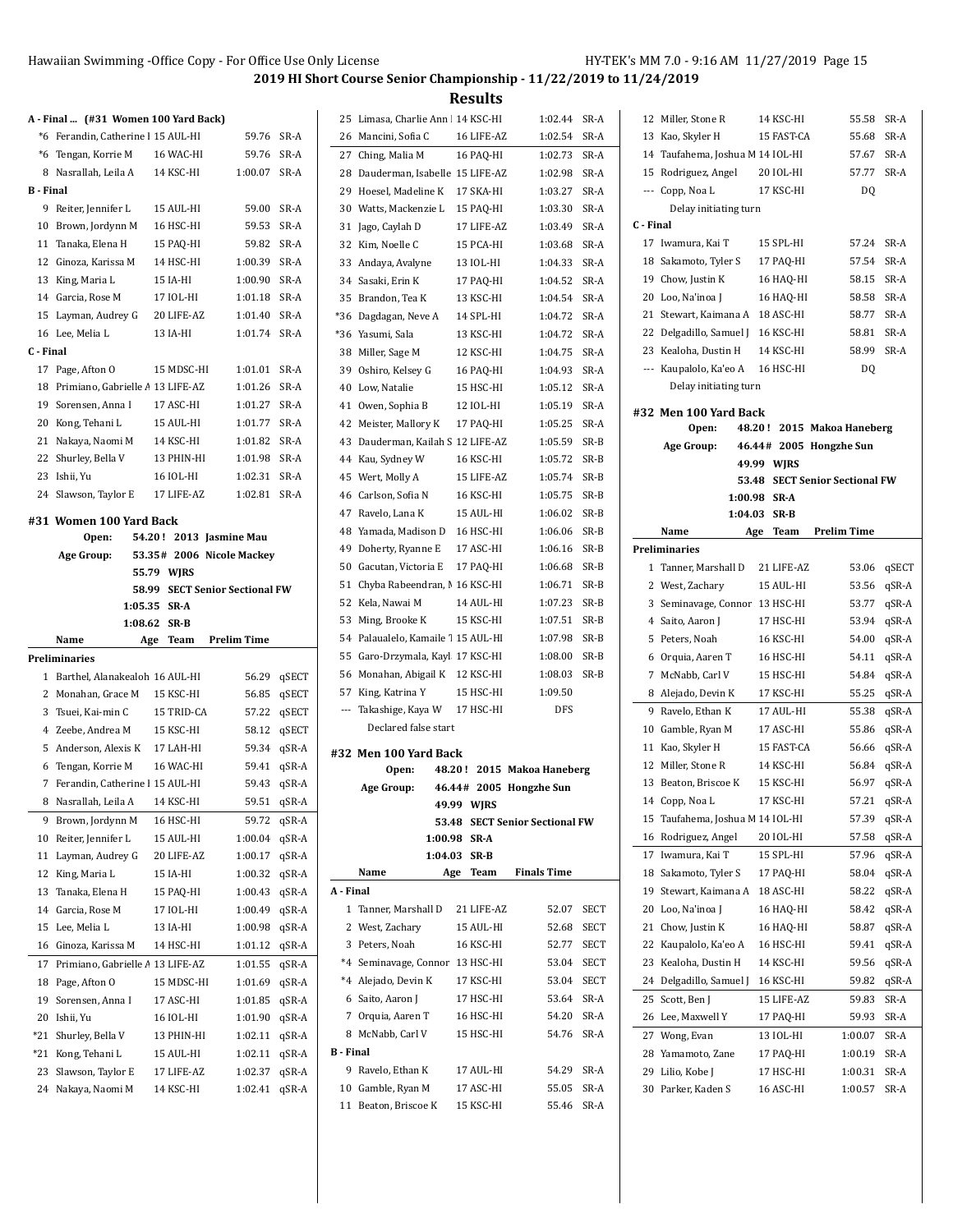## **2019 HI Short Course Senior Championship - 11/22/2019 to 11/24/2019**

|                  | Preliminaries  (#32 Men 100 Yard Back)   |     |              |                                  |             |
|------------------|------------------------------------------|-----|--------------|----------------------------------|-------------|
| 31               | Sarubbi-Monell, Gare 14 PHIN-HI          |     |              | 1:00.81                          | SR-A        |
| 32               | Uchino, Kota                             |     | 18 IOL-HI    | 1:00.96                          | SR-A        |
| 33               | Arrillaga, Finn S                        |     | 13 IOL-HI    | 1:01.06                          | $SR-B$      |
| 34               | Williams, Ryden M                        |     | 16 SKA-HI    | 1:01.29                          | $SR-B$      |
| 35               | Ruelas, Samuel R                         |     | 13 KSC-HI    | 1:01.87                          | SR-B        |
| 36               | Dane, Noah                               |     | 17 PAQ-HI    | 1:02.02                          | $SR-B$      |
| 37               | Metrose, Kurt J                          |     | 17 HSC-HI    | 1:02.16                          | $SR-B$      |
| 38               | Coffelt, Cameron C                       |     | 17 PAQ-HI    | 1:02.36                          | $SR-B$      |
| 39               | Nevins, Elijah                           |     | 17 LIFE-AZ   | 1:04.36                          |             |
| ---              | Ibara, Sage K                            |     | 14 KSC-HI    | D <sub>0</sub>                   |             |
|                  | No Show Penalty Event                    |     |              |                                  |             |
|                  |                                          |     |              |                                  |             |
|                  | #33 Men 400 Yard IM<br>3:54.03!<br>Open: |     |              | 2013 Sean Mahoney                |             |
|                  |                                          |     |              | 2007 Mark Eckert                 |             |
|                  | Age Group:<br>3:46.63#                   |     |              |                                  |             |
|                  | 3:59.09                                  |     | <b>WIRS</b>  | <b>SECT Senior Sectional FW</b>  |             |
|                  | 4:12.08<br>4:42.69                       |     | SR-A         |                                  |             |
|                  | 4:56.82                                  |     | SR-B         |                                  |             |
|                  | Name                                     | Age | Team         | <b>Finals Time</b>               |             |
| A - Final        |                                          |     |              |                                  |             |
| 1                | Lyon, James E                            |     | 17 AUL-HI    | 4:05.38                          | <b>SECT</b> |
| 2                |                                          |     | 17 KSC-HI    | 4:05.91                          | <b>SECT</b> |
|                  | Ginoza, Makena W                         |     |              |                                  |             |
| 3                | Pena Hernandez, Lui 15 HICK-HI           |     |              | 4:10.34                          | <b>SECT</b> |
| 4                | Miller, James A                          |     | 17 FAST-CA   | 4:13.34                          | SR-A        |
| 5                | Reiter, Jonathan T                       |     | 17 AUL-HI    | 4:14.54                          | SR-A        |
| 6                | Ginoza, Micah K                          |     | 17 KSC-HI    | 4:15.39                          | SR-A        |
| 7                | Iverson, Mathew S                        |     | 15 LAH-HI    | 4:16.78                          | SR-A        |
| 8                | Dompe, Brennan J                         |     | 17 KSC-HI    | 4:23.49                          | SR-A        |
| <b>B</b> - Final |                                          |     |              |                                  |             |
| 9                | Caps, Thomas R                           |     | 15 AUL-HI    | 4:13.14                          | SR-A        |
| 10               | Yeh, Kenneth                             |     | 17 FAST-CA   | 4:14.45                          | SR-A        |
| 11               | Kao, Skyler H                            |     | 15 FAST-CA   | 4:17.17                          | SR-A        |
| 12               | Neliba, Tadeas                           |     | 16 ASC-HI    | 4:18.92                          | SR-A        |
| 13               | Spessert, Joshua M                       |     | 17 FAST-CA   | 4:22.30                          | SR-A        |
|                  | 14 West, Kai                             |     | 17 AUL-HI    | 4:24.19                          | SR-A        |
| 15               | Sato, Caden J                            |     | 15 PCA-HI    | 4:27.49                          | SR-A        |
| 16               | Barrett, Edwin C                         |     | 15 MDSC-HI   | 4:28.26                          | SR-A        |
|                  |                                          |     |              |                                  |             |
|                  | #33 Men 400 Yard IM<br>Open:<br>3:54.03! |     |              | 2013 Sean Mahoney                |             |
|                  | Age Group:<br>3:46.63#                   |     |              | 2007 Mark Eckert                 |             |
|                  | 3:59.09                                  |     | <b>WJRS</b>  |                                  |             |
|                  |                                          |     |              | 4:12.08 SECT Senior Sectional FW |             |
|                  |                                          |     | 4:42.69 SR-A |                                  |             |
|                  | 4:56.82                                  |     | SR-B         |                                  |             |
|                  | Name                                     |     | Age Team     | <b>Prelim Time</b>               |             |
|                  | <b>Preliminaries</b>                     |     |              |                                  |             |
| 1                | Ginoza, Makena W                         |     | 17 KSC-HI    | 4:09.51                          | qSECT       |
| 2                | Pena Hernandez, Lui 15 HICK-HI           |     |              | 4:13.28                          | qSR-A       |
| 3                | Ginoza, Micah K                          |     | 17 KSC-HI    | 4:14.99                          | qSR-A       |
| 4                | Miller, James A                          |     | 17 FAST-CA   | 4:15.47                          | qSR-A       |
| 5                |                                          |     | 17 AUL-HI    |                                  |             |
|                  | Lyon, James E                            |     |              | 4:15.60                          | qSR-A       |
| 6                | Dompe, Brennan J                         |     | 17 KSC-HI    | 4:16.07                          | qSR-A       |
| 7                | Iverson, Mathew S                        |     | 15 LAH-HI    | 4:16.16                          | qSR-A       |
| 8                | Reiter, Jonathan T                       |     | 17 AUL-HI    | 4:18.45                          | qSR-A       |
|                  |                                          |     |              |                                  |             |

|                          | 9 Caps, Thomas R                                        | 15 AUL-HI              |                                 | 4:19.54              | qSR-A        |
|--------------------------|---------------------------------------------------------|------------------------|---------------------------------|----------------------|--------------|
|                          | 10 Kao, Skyler H                                        | 15 FAST-CA             |                                 | 4:20.69              | qSR-A        |
|                          | 11 Yeh, Kenneth                                         | 17 FAST-CA             |                                 | 4:20.70              | qSR-A        |
|                          | 12 Spessert, Joshua M                                   | 17 FAST-CA             |                                 | 4:22.52              | qSR-A        |
|                          | 13 West, Kai                                            | 17 AUL-HI              |                                 | 4:24.71              | qSR-A        |
|                          | 14 Neliba, Tadeas                                       | 16 ASC-HI              |                                 | 4:25.51              | qSR-A        |
|                          | 15 Barrett, Edwin C                                     | 15 MDSC-HI             |                                 | 4:25.67              | qSR-A        |
|                          | 16 Sato, Caden J                                        | 15 PCA-HI              |                                 | 4:25.98              | qSR-A        |
|                          | 17 Lofton. Corbin R                                     | 18 KSC-HI              |                                 | 4:28.55              | SR-A         |
|                          | 18 Miller, Jaxx A                                       | 14 FAST-CA             |                                 | 4:29.12              | SR-A         |
|                          | 19 Cheung, Luke K                                       | 16 KSC-HI              |                                 | 4.29.32              | SR-A         |
|                          | 20 Swartwood, Blaise A 15 KSC-HI                        |                        |                                 | 4:30.79              | SR-A         |
|                          | 21 Nakatsu, Ken M                                       | 15 PAQ-HI              |                                 | 4:31.70              | SR-A         |
|                          | 22 Chang, Matthew S                                     | 16 KSC-HI              |                                 | 4:32.00              | SR-A         |
|                          | 23 West, Zachary                                        | 15 AUL-HI              |                                 | 4:32.25              | SR-A         |
| 24                       | Sakamoto, Tyler S                                       | 17 PAQ-HI              |                                 | 4:34.12              | SR-A         |
| 25                       | Nguyen, Mark P                                          | 17 FAST-CA             |                                 | 4:36.56              | SR-A         |
| 26                       | Lin, Tyson C                                            | 16 KSC-HI              |                                 | 4:36.74              | SR-A         |
| 27                       | Morehart, Jack                                          | 16 PAQ-HI              |                                 | 4:37.02              | SR-A         |
| 28                       | Lee, Josh S                                             | 15 PAQ-HI              |                                 | 4.37.35              | SR-A         |
| 29                       | Courteau, Luca                                          | 14 AUL-HI              |                                 | 4.40.98              | SR-A         |
| 30                       | Babcock, Alexander I 17 AAA-HI                          |                        |                                 | 4:44.65              | SR-B         |
|                          | 31 Khurmi, Jai D                                        | 14 LIFE-AZ             |                                 | 4:46.35              | SR-B         |
|                          | 32 Otaka, Landen K                                      | 14 PCA-HI              |                                 | 4:56.20              | SR-B         |
|                          | --- Chai, Matthew D                                     | 15 FAST-CA             |                                 | DQ                   |              |
|                          | Delay initiating turn - back                            |                        |                                 |                      |              |
| $\overline{\phantom{a}}$ | Sakamoto, Ray P                                         | 17 PAQ-HI              |                                 | DQ                   |              |
|                          | Non-simultaneous touch - breast                         |                        |                                 |                      |              |
|                          |                                                         |                        |                                 |                      |              |
|                          | --- Stancil, Leland T                                   | 14 IOL-HI              |                                 | <b>DFS</b>           |              |
|                          | Declared false start - Misc                             |                        |                                 |                      |              |
|                          |                                                         |                        |                                 |                      |              |
|                          | #34 Women 1650 Yard Free                                |                        |                                 |                      |              |
|                          | Open: 16:29.20! 1985 DIANE WILLIAMS                     |                        |                                 |                      |              |
|                          | Age Group: 15:41.35# 2018 Phoebe Hines<br>16:46.19 WIRS |                        |                                 |                      |              |
|                          | 18:19.78                                                |                        | <b>SECT Senior Sectional FW</b> |                      |              |
|                          | 19:44.09 SR A                                           |                        |                                 |                      |              |
|                          | 20:43.29 SR-B                                           |                        |                                 |                      |              |
|                          | Name<br>Age                                             | <b>Team</b>            |                                 | <b>Finals Time</b>   |              |
| 1                        | Story, Shaye N                                          | 16 KSC-HI              |                                 | 17:31.46             | <b>SECT</b>  |
| 2                        | Colletta, Helena M                                      | 14 HSC-HI              |                                 | 17:46.21             | SECT         |
| 3                        | Flanagan, Kaimakana 14 KSC-HI                           |                        |                                 | 17:50.22             | <b>SECT</b>  |
| 4                        | Ruelas, Paulina A                                       | 17 KSC-HI              |                                 | 17:58.26             | SECT         |
| 5                        | Hioki, Gigi K                                           | 14 KSC-HI              |                                 | 18:00.91             | SECT         |
| 6                        | Farah, Leigh A                                          | 17 KSC-HI              |                                 | 18:09.28             | SECT         |
| 7                        | Hoffmann, Leilani W                                     | 15 PAQ-HI              |                                 | 18:17.55             | SECT         |
| 8                        | Mobley, Josie R                                         | 17 PAQ-HI              |                                 | 18:25.77             | SR-A         |
| 9                        | Short. Caroline T                                       | 18 MDSC-HI             |                                 | 18:30.52             | SR-A         |
| 10                       | Meister, Mallory K                                      | 17 PAQ-HI              |                                 | 18:39.57             | SR-A         |
| 11                       | Centra, Nikayla N                                       | 13 KSC-HI              |                                 | 18:55.79             | SR-A         |
| 12                       | Rynkewicz, Grace K                                      | 14 HAQ-HI              |                                 | 18:56.47             | SR-A         |
| 13                       | Shurley, Bella V                                        | 13 PHIN-HI             |                                 | 19:01.88             | SR-A         |
| 14                       | Domingo, Sky K                                          | 16 HAQ-HI              |                                 | 19:06.87             | SR-A         |
| 15                       | Silva, Kamaira K                                        | 14 SKA-HI              |                                 | 19:09.52             | SR-A         |
| 16                       | Galaida, Claudia C                                      | 16 KSC-HI              |                                 | 19:18.88             | SR-A         |
| 17<br>18                 | Monahan, Abigail K<br>Lileikis, Reina K                 | 12 KSC-HI<br>14 KSC-HI |                                 | 19:21.90<br>19:24.81 | SR-A<br>SR-A |

|     | 19 Monahan, Mia A                         |         | 13 KSC-HI | 19:39.40                                          | SR-A        |
|-----|-------------------------------------------|---------|-----------|---------------------------------------------------|-------------|
|     | 20 Geier, Hudson P                        |         | 15 AUL-HI | 19:40.00                                          | SR-A        |
|     | 21 Jiang, Christie                        |         | 14 KSC-HI | 19:41.25                                          | SR-A        |
|     | 22 Webb, Skylar L                         |         | 17 AUL-HI | 20:52.28                                          |             |
|     | --- Kronen, Elsa A                        |         | 18 PAQ-HI | <b>DFS</b>                                        |             |
|     | Declared false start                      |         |           |                                                   |             |
| --- | Lum, Michaela P                           |         | 16 KSC-HI | <b>DFS</b>                                        |             |
|     |                                           |         |           |                                                   |             |
|     | Declared false start                      |         |           |                                                   |             |
|     | #35  Women 200 Yard Medley Relay          |         |           |                                                   |             |
|     | Open:                                     |         |           | 1:45.79! 2013 Kamehameha Swim Clu                 |             |
|     | J Mau, C Shigeta, S Harrison, K Yamashiro |         |           |                                                   |             |
|     |                                           |         |           | Age Group: 1:42.16# 2018 University of Hawaii     |             |
|     |                                           |         |           | Sigrid Sepp, Jane Ip, Bryndis Hansen, Mia Tedesco |             |
|     |                                           |         |           | 1:56.29 SECT Senior Sectional FW                  |             |
|     |                                           | 1:56.63 | SR-A      |                                                   |             |
|     | Team                                      |         |           | <b>Finals Time</b>                                |             |
|     |                                           | Relay   |           |                                                   |             |
|     | 1 KSC-HI                                  |         | A         | 1:43.82! SECT                                     |             |
|     | Monahan, Grace M 15                       |         |           | Croll, Lauren K 16                                |             |
|     | Mau, Jasmine K 24                         |         |           | Carlson, Sofia N 16                               |             |
|     | 2 LIFE-AZ                                 |         | A         | 1:48.31 SECT                                      |             |
|     | Layman, Audrey G 20                       |         |           | Primiano, Gabrielle A 13                          |             |
|     | Jago, Caylah D 17                         |         |           | Mancini, Sofia C 16                               |             |
|     | 3 KSC-HI                                  |         | B         | 1:50.44 SECT                                      |             |
|     | Zeebe, Andrea M 15                        |         |           | Misailidis, Katherine Jo M 1                      |             |
|     | Nasrallah, Leila A 14                     |         |           | Hioki, Gigi K 14                                  |             |
|     | 4 AUL-HI                                  |         | A         | 1:50.47 SECT                                      |             |
|     | Barthel, Alanakealoha R 16                |         |           | Ravelo, Lana K 15                                 |             |
|     | Kong, Tehani L 15                         |         |           | Ferandin, Catherine E 15                          |             |
|     |                                           |         |           |                                                   |             |
|     | 5 PAQ-HI                                  |         | A         | 1:50.66 SECT                                      |             |
|     | Tanaka, Elena H 15                        |         |           | Jones, Colette L 15                               |             |
|     | Gacutan, Victoria E 17                    |         |           | Mobley, Josie R 17                                |             |
| 6   | IA-HI                                     |         | A         | 1:53.08 SECT                                      |             |
|     | King, Maria L 15                          |         |           | Campbell, Keanna L 15                             |             |
|     | Eiting, Madison H 17                      |         |           | Lee, Melia L 13                                   |             |
| 7   | HSC-HI                                    |         | A         | 1:54.16 SECT                                      |             |
|     | Takashige, Kaya W 17                      |         |           | King, Katrina Y 15                                |             |
|     | Domingo, Mikaila B 17                     |         |           | Low, Natalie 15                                   |             |
| 8   | IOL-HI                                    |         | A         | 1:54.71 SECT                                      |             |
|     | Ishii, Yu 16                              |         |           | Kuraoka, Kiralee K 16                             |             |
|     | Labbe, Alexandria C 13                    |         |           | Garcia, Rose M 17                                 |             |
| 9   | PAQ-HI                                    |         | B         | 1:54.73                                           | <b>SECT</b> |
|     | Ching, Malia M 16                         |         |           | Holm, Gabriella R 14                              |             |
|     | Sasaki, Erin K 17                         |         |           | Watts, Mackenzie L 15                             |             |
|     | 10 AUL-HI                                 |         | B         | 1:55.50                                           | <b>SECT</b> |
|     | Reiter, Jennifer L 15                     |         |           | Tarquin, Sarah M 16                               |             |
|     | Palaualelo, Kamaile T 15                  |         |           | Chong Tim, Henna B 15                             |             |
| 11  | LIFE-AZ                                   |         | B         | 1:56.82                                           |             |
|     |                                           |         |           | Crawford, Courtney 14                             |             |
|     | Slawson, Taylor E 17                      |         |           |                                                   |             |
|     | Dauderman, Kailah S 12                    |         |           | Wert, Molly A 15                                  |             |
| 12  | PCA-HI                                    |         | A         | 2:02.92                                           |             |
|     | Kim, Noelle C 15                          |         |           | Kaneshiro, Kenna Y 13                             |             |
|     | Nishikawa, Kei N 12                       |         |           | Jeremiah, Jordana K 14                            |             |
|     | KSC-HI                                    |         | C         | X1:51.41                                          | <b>SECT</b> |
|     | Limasa, Charlie Ann K 14                  |         |           | Farah, Leigh A 17                                 |             |
|     | Nakaya, Naomi M 14                        |         |           | Ruelas, Paulina A 17                              |             |
|     |                                           |         |           |                                                   |             |
|     |                                           |         |           |                                                   |             |
|     |                                           |         |           |                                                   |             |